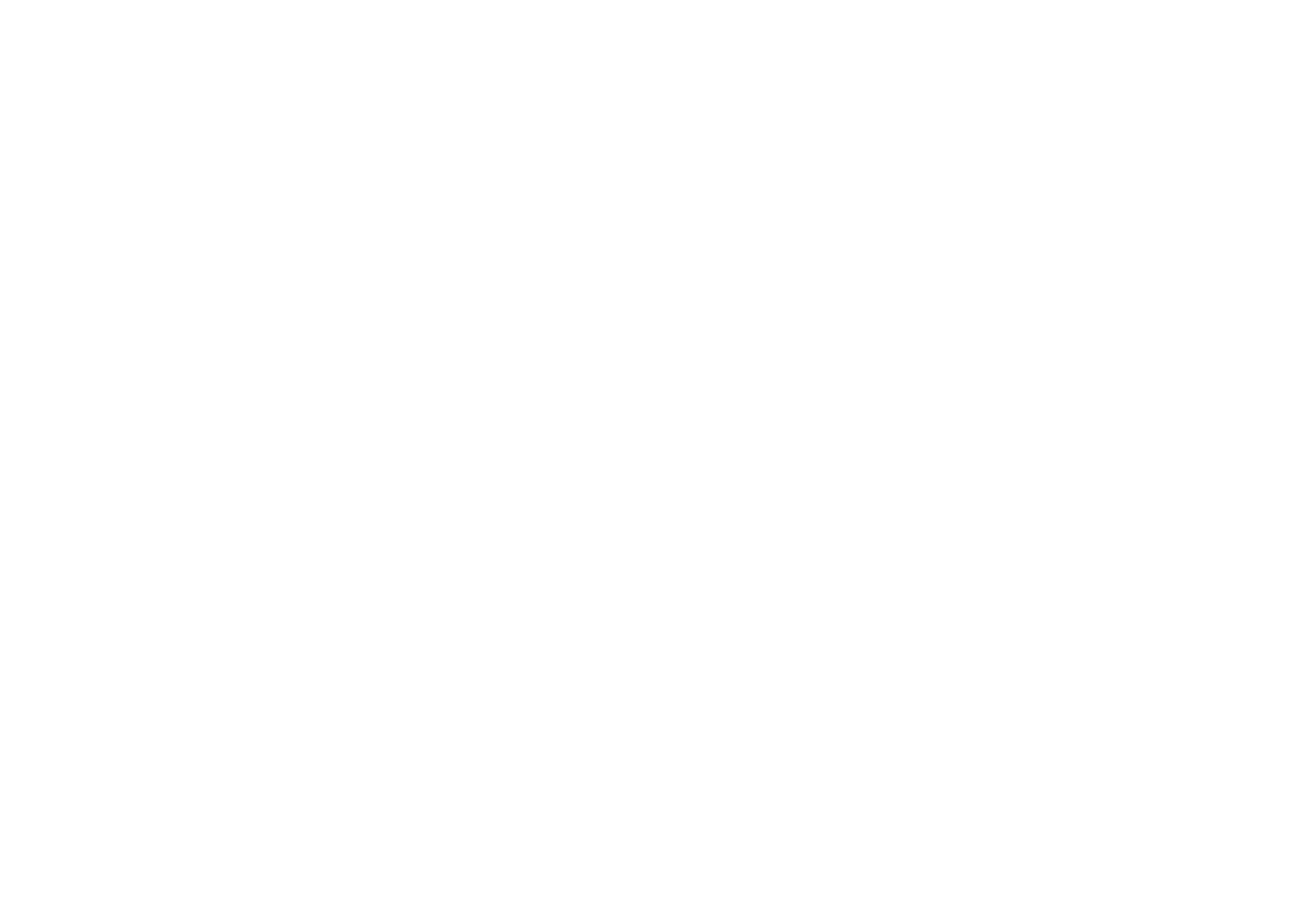### **CONTENTS**



### **ANNEXES**

- **Annex A** Structural Framework
- **Annex B** Current and Recent Food Strategies across the UK and Ireland
- **Annex C** Key Performance Indicator Trends
- **Annex D** Contextualising the Measurements and KPls
- **Annex E** Membership of the Industry and Government Groups
- **Annex F** Glossary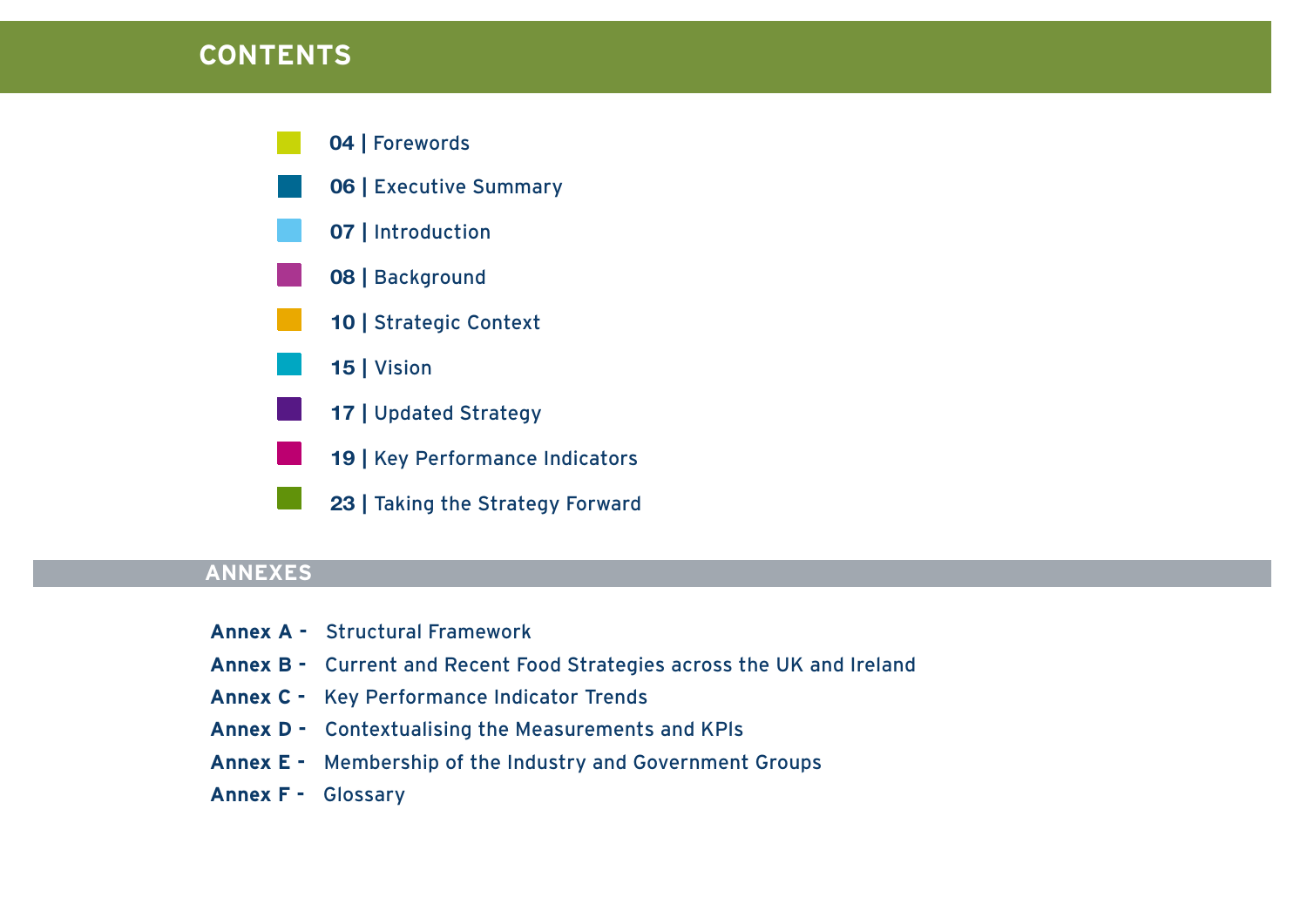In May 2008, new support structures were announced to strengthen joint working across Government on food issues, and to provide the industry with a strategic forum to offer advice to Government Departments and Agencies on public policy, funding priorities and development support for the food sector.

Since then an Interdepartmental Group (IDG) of senior officials from DARD, DETI, DEL and Invest NI has been established, alongside an Industry Advisory Panel (IAP). This arrangement gives the important food sector unprecedented, direct influence at a strategic level on public policy and its delivery across our respective departments, and promotes joined-up working.

After consideration and consultation with the IDG and IAP, we take great pleasure in launching this new Food Strategy. This is undoubtedly a positive development and is evidence of the success of our new emphasis on encouraging industry to play a significant advisory role in policy development.

It will provide a framework for our shared vision of a successful food industry, capable of growing and competing within both the domestic and international marketplace. The food industry is one of our largest manufacturing industries and it makes a substantial contribution to the economy. We look forward to working with the industry to implement this strategy.



**Arlene Foster MLA Department of Enterprise, Trade & Investment**

**Michelle Gildernew MP MLA Department of Agriculture & Rural Development**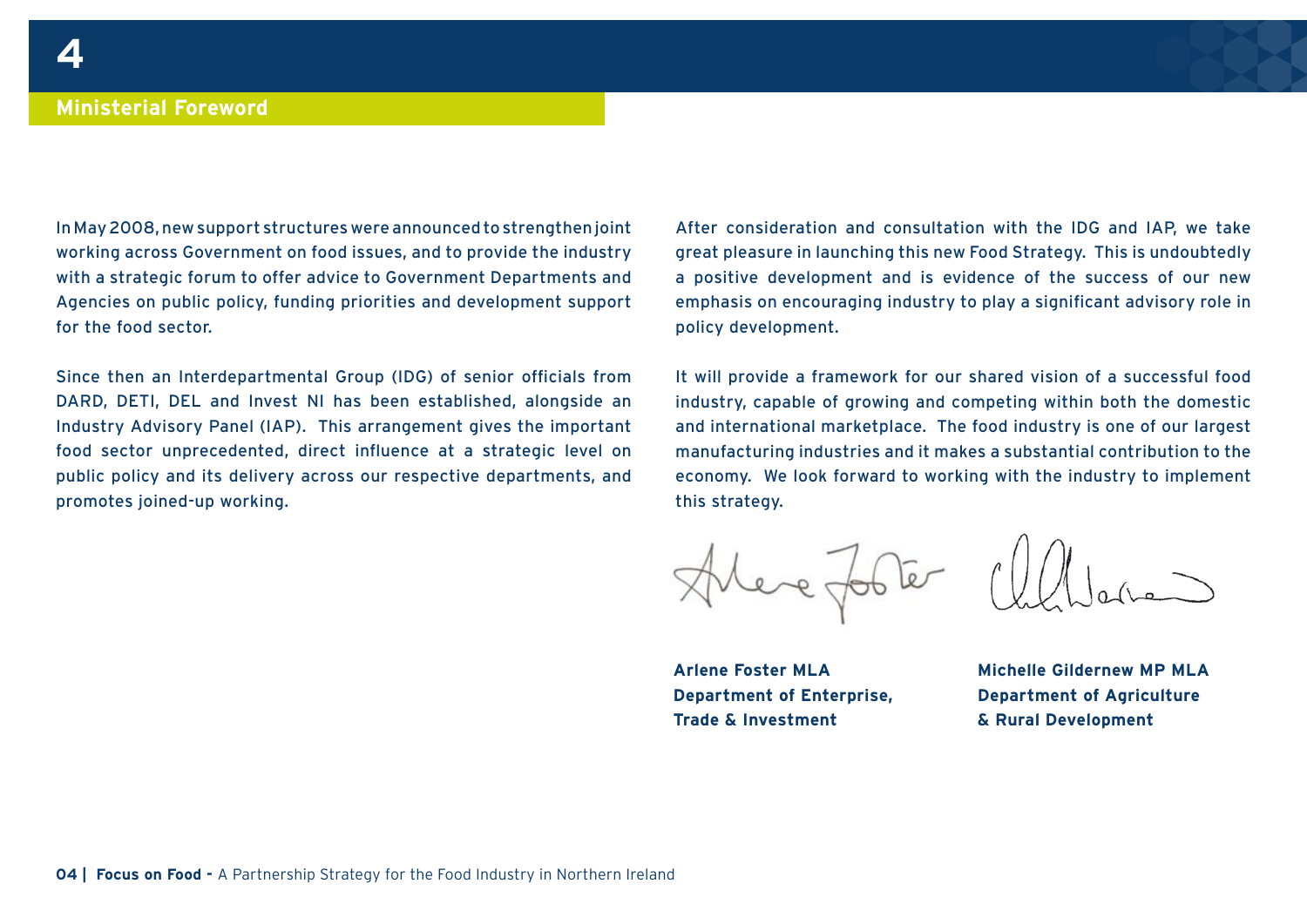#### **Foreword from the Chair of the Industry Advisory Panel**

The agri-food sector in Northern Ireland is one of the most important contributors to the Northern Ireland economy in terms of revenue and employment. The Industry Advisory Panel welcomes the recommendation that the economy should remain the top priority of the Executive for many years to come, and the recognition of the need to support local businesses which will unquestionably remain the bedrock of the Northern Ireland economy.

Together food production and food and drink processing employ more than 50,000 people directly and it is the single largest employer in Northern Ireland's private sector. Associated activities such as transport, supply of sophisticated inputs and technical support further increase the scale of the totality of the food industry in economic terms. It is also our largest manufacturing sector and is largely export driven.

This food strategy has been developed by the Industry Advisory Panel in partnership with DARD and Invest NI and details for the first time key performance indicators that will capture and reflect the economic performance of the food industry in Northern Ireland. It also sets out targets against performance measures, and key strategic themes upon which to focus.

The Industry Advisory Panel welcomes the collaborative approach taken between food production and processing and DETI/Invest NI, DARD and DEL in the development of this vitally important sector.

**Trevor Lockhart Chairman, Industry Advisory Panel**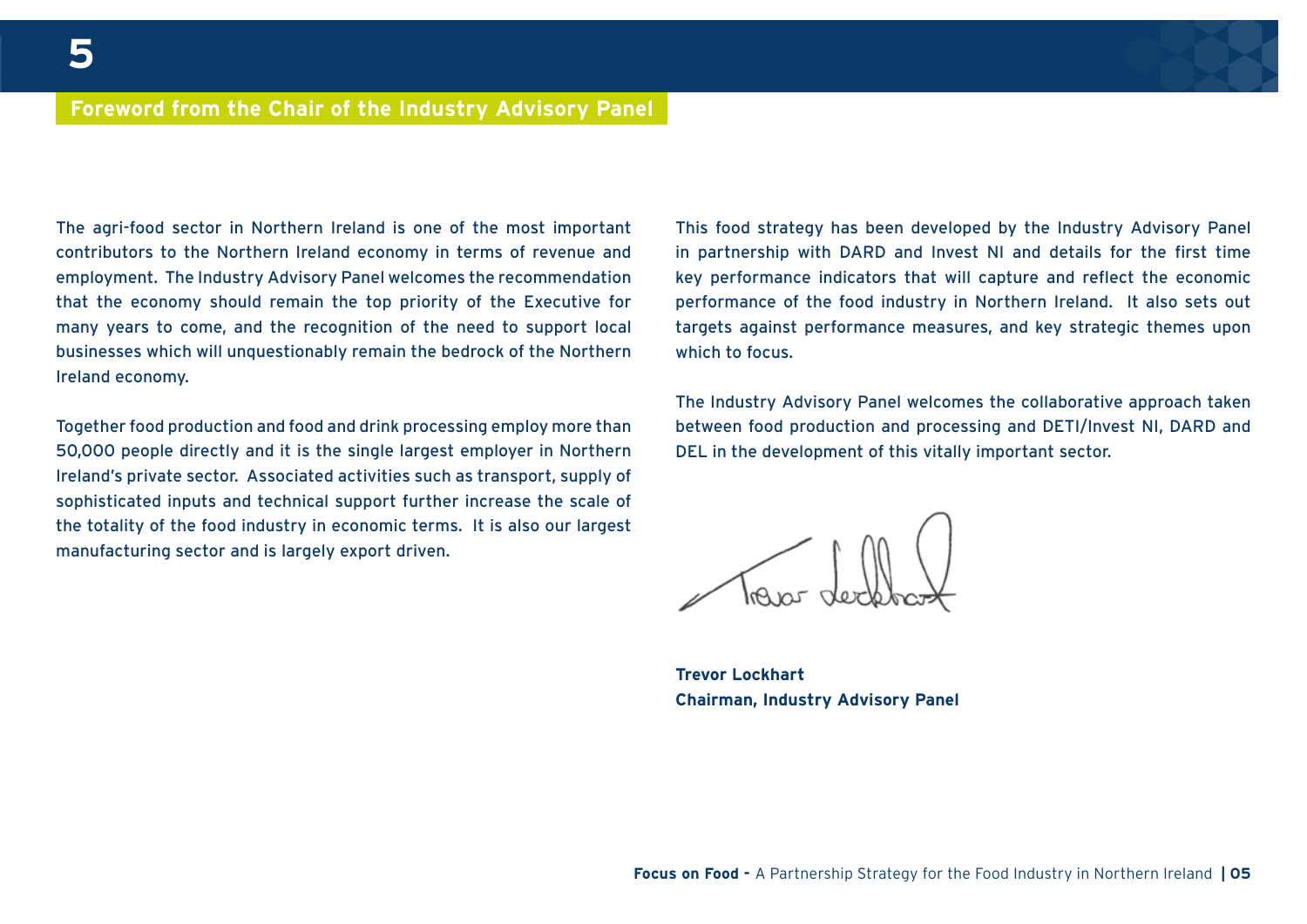- 1. The Food Strategy Implementation Partnership (FSIP) in collaboration with Government largely completed delivery of the previous food strategy for Northern Ireland by 2007. New structural arrangements consisting of an Industry Advisory Panel (IAP) and an Interdepartmental Group (IDG) from DETI, Invest NI, DARD and DEL were then established in May 2008 to further develop and update this work. The vision for taking the development of the industry forward is set out in this document.
- 2. The document restates the key strategic themes for further developing the food industry, namely Market Understanding and Development; Fostering Innovation; Supply Chain Management and Capability Development, and in recognition of the sustainability agenda, adds the Energy and Waste theme.
- 3. This has been enhanced by agreeing key performance indicators against which all existing development activity and any additional work relating to gaps in provision or opportunities identified by the IAP and IDG will be measured.
- 4. Targets for the industry are based on the extrapolation of past and current trends with due consideration being given to underlying conditions and unforeseeable economic conditions and events.
- 5. Throughout this report the 'food industry' refers to the entire agri-food industry from primary production/farming through to manufacture and supply of food products by the ten food and drink subsectors of the manufacturing industry. These ten subsectors are listed in the Glossary at Annex F.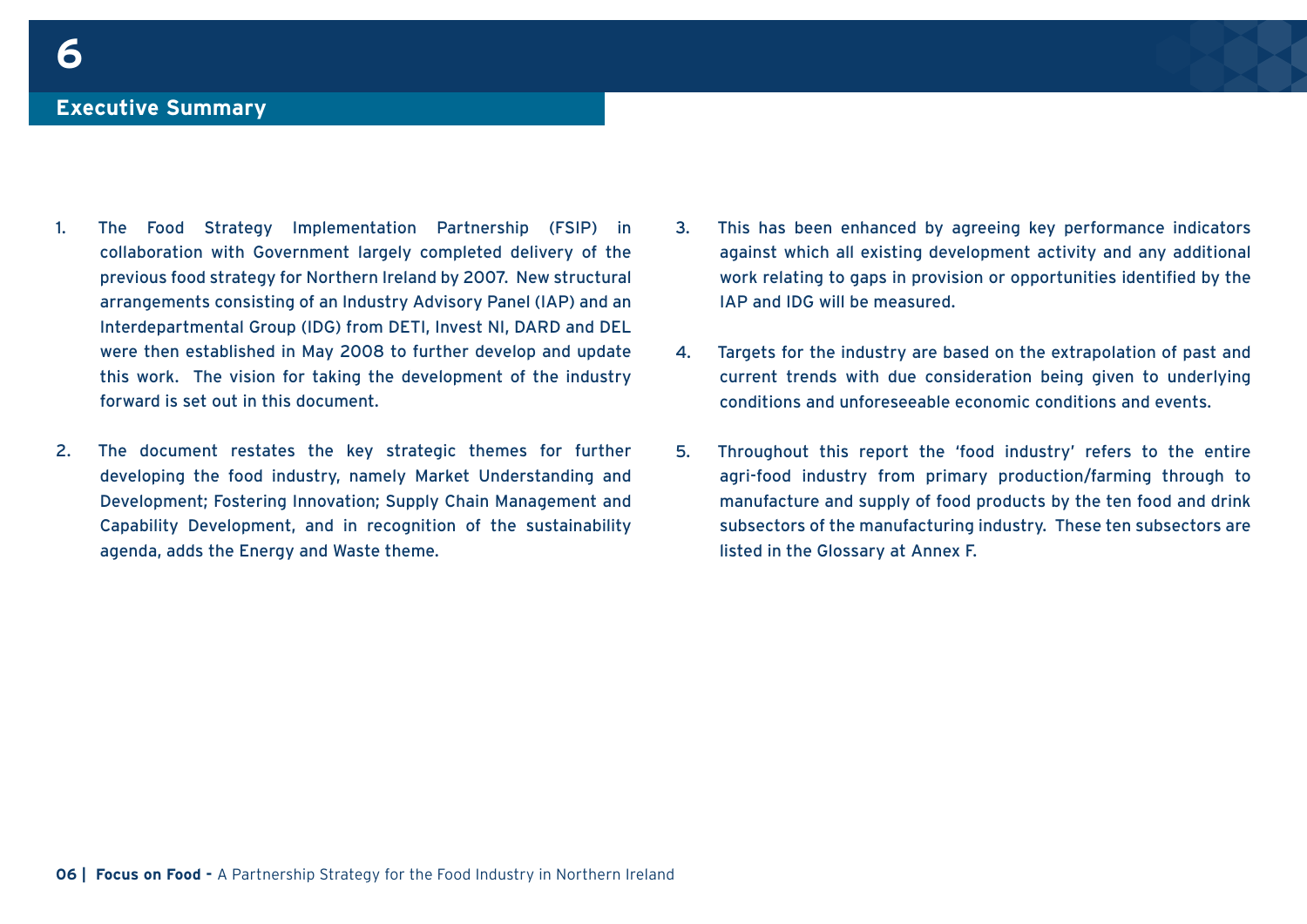#### **Introduction**

- 1. In 2008, DARD and DETI Ministers established new structures to facilitate joint working across Government Departments on food issues – the Interdepartmental Group (IDG) – and to provide the industry with a strategic forum to offer advice to Government Departments on public policy, funding priorities and development support for the food industry – the Industry Advisory Panel (IAP). The overarching structural framework is depicted at Annex A.
- 2. The IAP and IDG recognised the need to confirm that the development priorities identified in the previous food strategy, Fit for Market, remained appropriate and therefore commissioned an updated strategy with agreed Key Performance Indicators which would serve as a measure of success.
- 3. This paper aims to fulfil that purpose. It sets out a vision for a successful Northern Ireland food industry of the future, a five strand development strategy along with a series of high level performance indicators. This provides a shared framework for both industry and government in shaping and targeting combined efforts to improve the economic performance of the Northern Ireland food industry.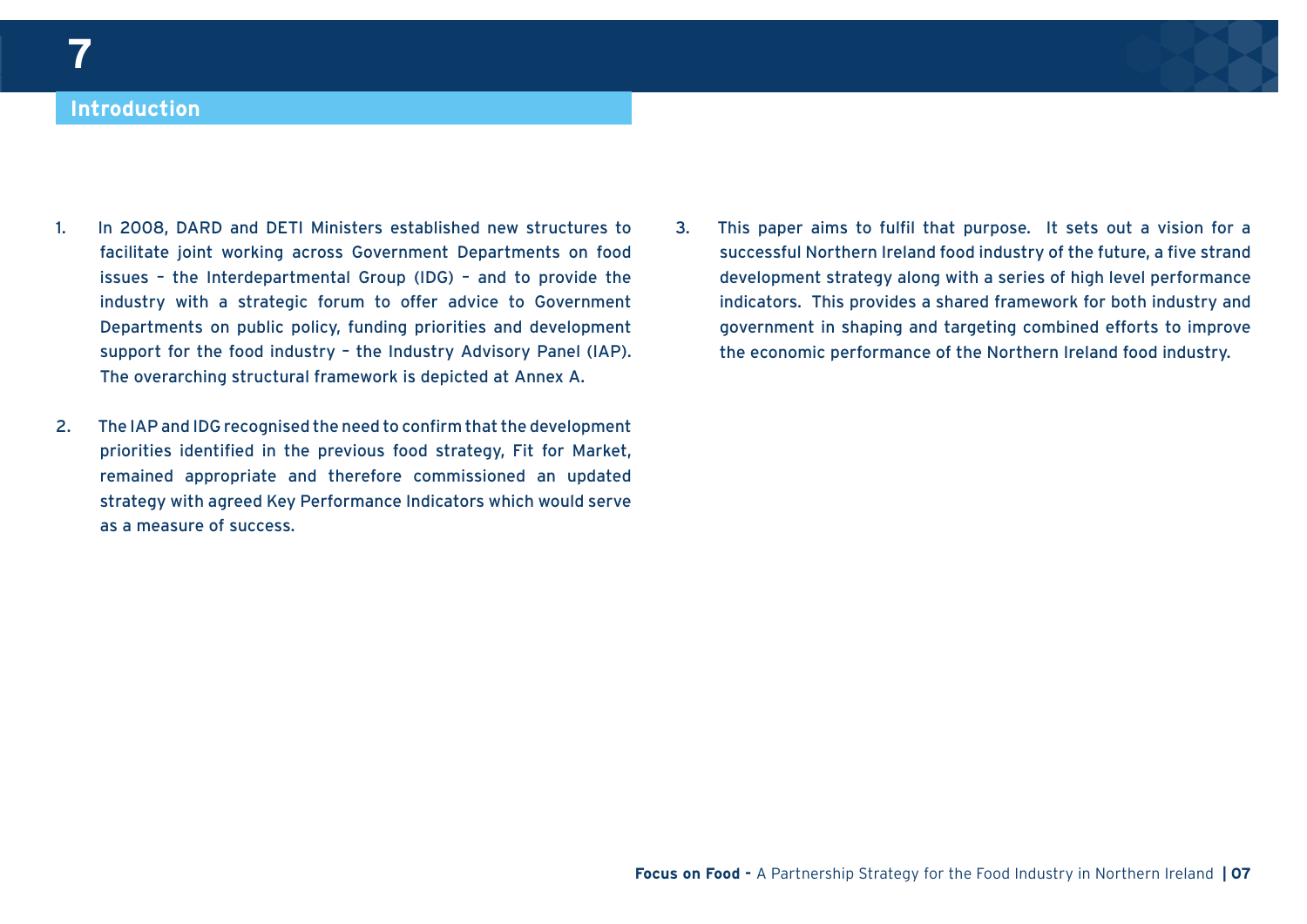#### **Background**

- 4. The previous strategic development framework for the food industry and the prioritised agenda influencing public policy are contained in the Report "Fit for Market". This Report was formulated by an industry-led Food Strategy Group and its proposals for the development of the Northern Ireland food sector for the following three years were accepted by Government in November 2004. A Food Strategy Implementation Partnership (FSIP) was established to provide oversight to the implementation of the "Fit for Market" strategy in the short term.
- 5. The "Fit for Market" Report had 31 recommendations broadly falling into four strategic areas where the industry and government had a role to play in developing the food sector:
	- Market Understanding and Development;
	- Fostering Innovation;
	- Supply Chain Development;
	- Capability Development.
- 6. "Fit for Market" proved to be a successful initiative and the FSIP strengthened the public sector's response to the food industry. Many of these practical developments remain in place today having been mainstreamed into DETI/Invest NI and DARD's activity. The implementation of the "Fit for Market" Strategy achieved a number of practical outcomes over its three-year lifespan:
	- sixty graduates received training and entered employment in the food sector – these were graduates who had not considered the food industry as a first choice in their career options;
	- in 2004, there were no dedicated food marketing executives promoting Northern Ireland food in either GB or the Republic of Ireland. There are now four marketing executives in place in these markets backed up by a programme of activities promoting Northern Ireland food, including PR services and inward and outward buyer events;
	- a series of significant market research exercises were undertaken including work with Bord Bia and the Institute of Grocery Distribution as well as access to Dunnhumby consumer purchasing information;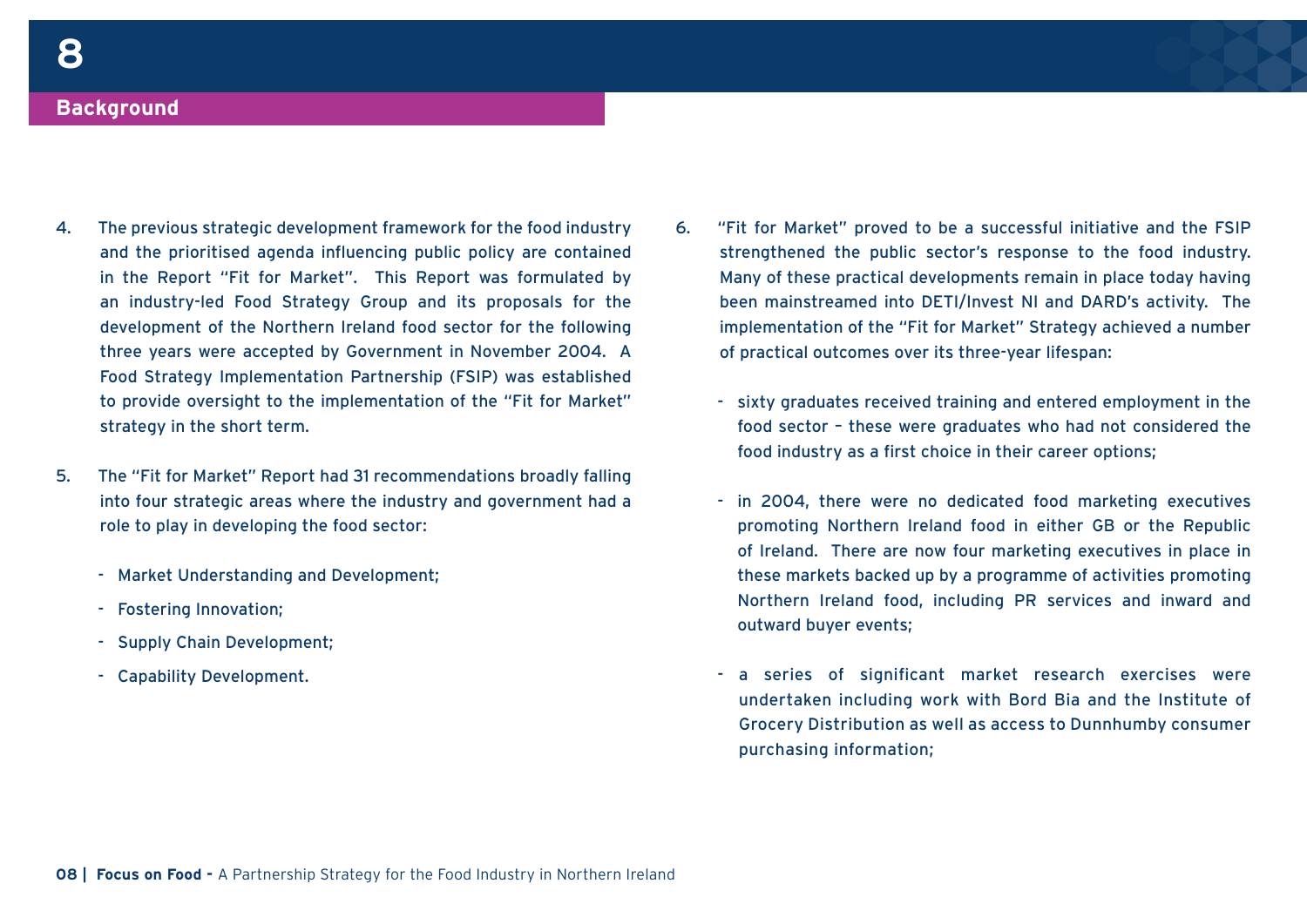

- Invest NI established a dedicated Food Division and centralised all food industry development activity within this Division, along with all food start-up activity which had previously been regionally based;
- a series of projects on supply chain development and awareness were activated in the sector designed to improve communication and collaboration along the supply chain, including e.g. sector specific programmes for the redmeat and apple sectors;
- EU State Aid approval for a Regional Food Programme was secured to assist food promotional activities within the local market;
- commissioned and published by the FSIP in December 2006, the report "Vision 2020" identified and recommended actions in the area of innovation as it applies to the food sector;
- facilitated and funded extensive research into consumer trends and attitudes towards marketing enabling the industry to establish Food Promotion NI, which developed the "Good Food is in our Nature" campaign based on the findings of this research;
- a series of initiatives on innovation were activated in the sector including projects on packaging and design, and quality where two separate programmes were put in place to assist local food businesses in achieving GB recognised quality accreditations, namely BRC and SALSA;
- an innovation and best practice mission to New Zealand for the Red Meat Sector to contribute towards implementation of the Northern Ireland Red Meat Strategy;
- MSc in Agri-food Business Development established and delivered by the University of Ulster in conjunction with the Babson Institute, Boston.
- 7. At the national level, the Programme for Government constitutes the overarching framework for public policy and authority for Government intervention. Growing a dynamic, innovative economy, supporting rural businesses and contributing to a more sustainable environment represent high level Government objectives. These in turn inform Departmental strategic business plans, goals and delivery responses. This framework in conjunction with this updated Food Strategy will continue to govern the role for public policy in supporting the Northern Ireland food industry.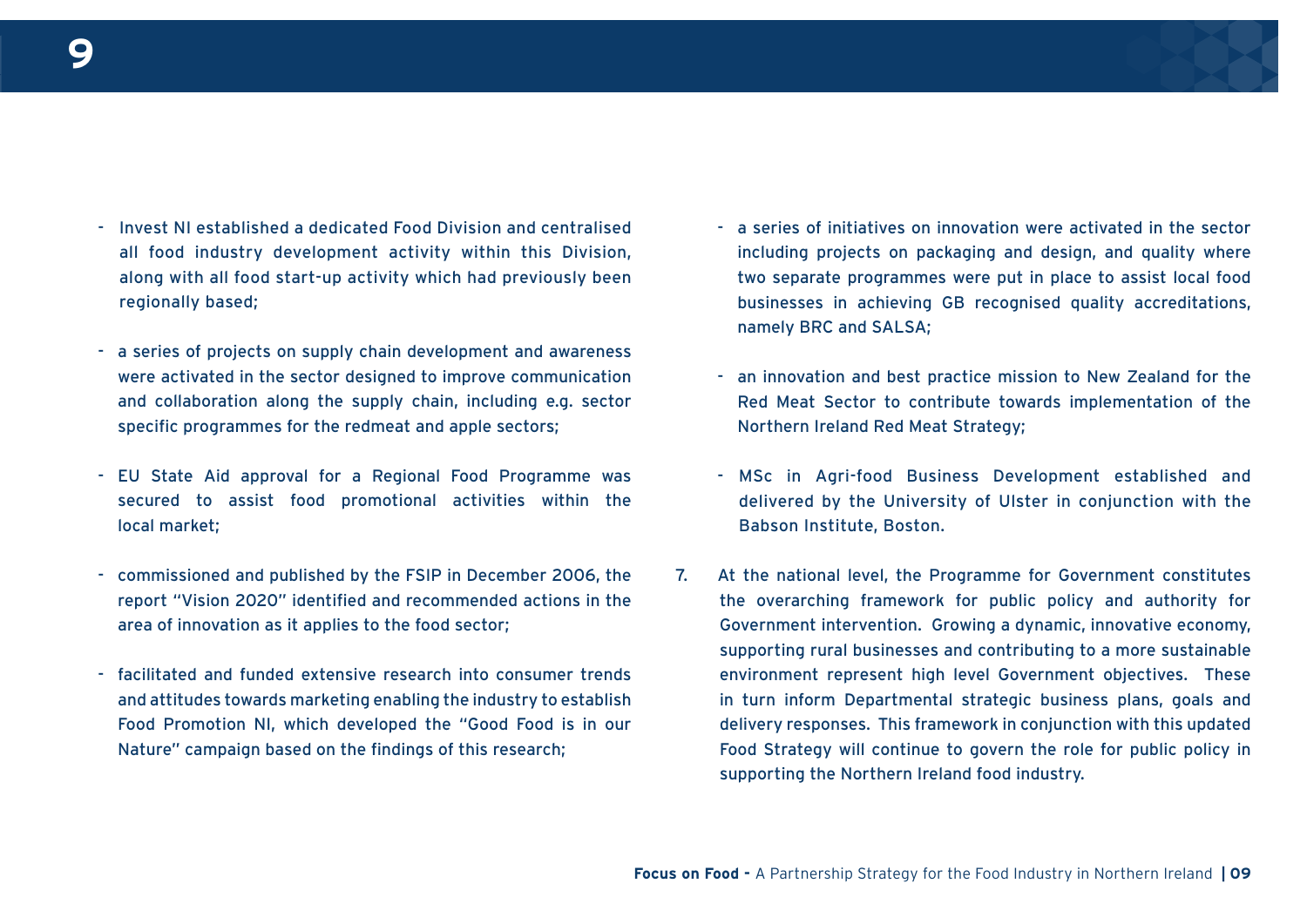8. The food industry plays a central role in contributing to the wider Northern Ireland economy. Together food production and processing employ almost 50,000 directly. The single largest employer in the private sector, it is a key contributor to external sales. Associated activities, such as transport, supply of sophisticated inputs and technical support further increase the scale of the totality of the food industry in economic terms.

#### Table 1 - Agri-food Primary Producing sector – General Data

#### **9. The Primary Producing Sector**

- 9.1 The Primary Producing Sector encompasses food production activities on farms and those enterprises engaged in agriculture. Table 1 below outlines the current economic position of the agricultural sector providing a general indication of the importance of the sector to the Northern Ireland economy in comparison with the rest of the UK and Europe (see Table 1).
- 9.2 The figures indicate that agriculture in Northern Ireland makes a very important contribution to the economy, accounting for 1.1% of GVA and employing 30,000 individuals (4.0%) of the region's workforce, higher than the UK average.

|                                                  | <b>NI</b>          | <b>UK</b>           | <b>ROI</b>        | $EU^{15}$            |
|--------------------------------------------------|--------------------|---------------------|-------------------|----------------------|
| Share of total Gross Value Added (GVA)           | $1.1^{1,P}$        | 0.5 <sup>2</sup>    | 2.5 <sup>3</sup>  | 1.8 <sup>5</sup>     |
| Employment in agri-food ('000 Annual Work Units) | 30 <sup>1</sup>    | 467 <sup>1</sup>    | 96 <sup>1</sup>   |                      |
| Share of employment %                            | 4.0 <sup>1</sup>   | $1.6^{1}$           | 5.0 <sup>1</sup>  | 3.7 <sup>4</sup>     |
| Agricultural area ('000 ha)                      | 1,008 <sup>1</sup> | 17,464 <sup>2</sup> | 4,2004            | 128,416 <sup>5</sup> |
| As % of total area                               | 74.6 <sup>1</sup>  | 77 <sup>2</sup>     | 60.8 <sup>2</sup> | 39.75                |
| Number of farms (000)                            | 25.3 <sup>1</sup>  | $326.8^2$           | 128 <sup>3</sup>  | 5,799 <sup>5</sup>   |
| Average farm size (ha)                           | 39.9 <sup>1</sup>  | 53.8 <sup>2</sup>   | 32.3 <sup>3</sup> | 26.9 <sup>5</sup>    |

Source: DARD Statistical Review of Northern Ireland Agriculture 2009

Key: 1 – 2009, 2 – 2008, 3 – 2007, 4 – 2006, 5 – 2005, P=Provisional estimates

• Note: the EU15 comprises the following 15 countries: Austria, Belgium, Denmark, Finland, France, Germany, Greece, Ireland, Italy, Luxembourg, Netherlands, Portugal, Spain, Sweden and the UK.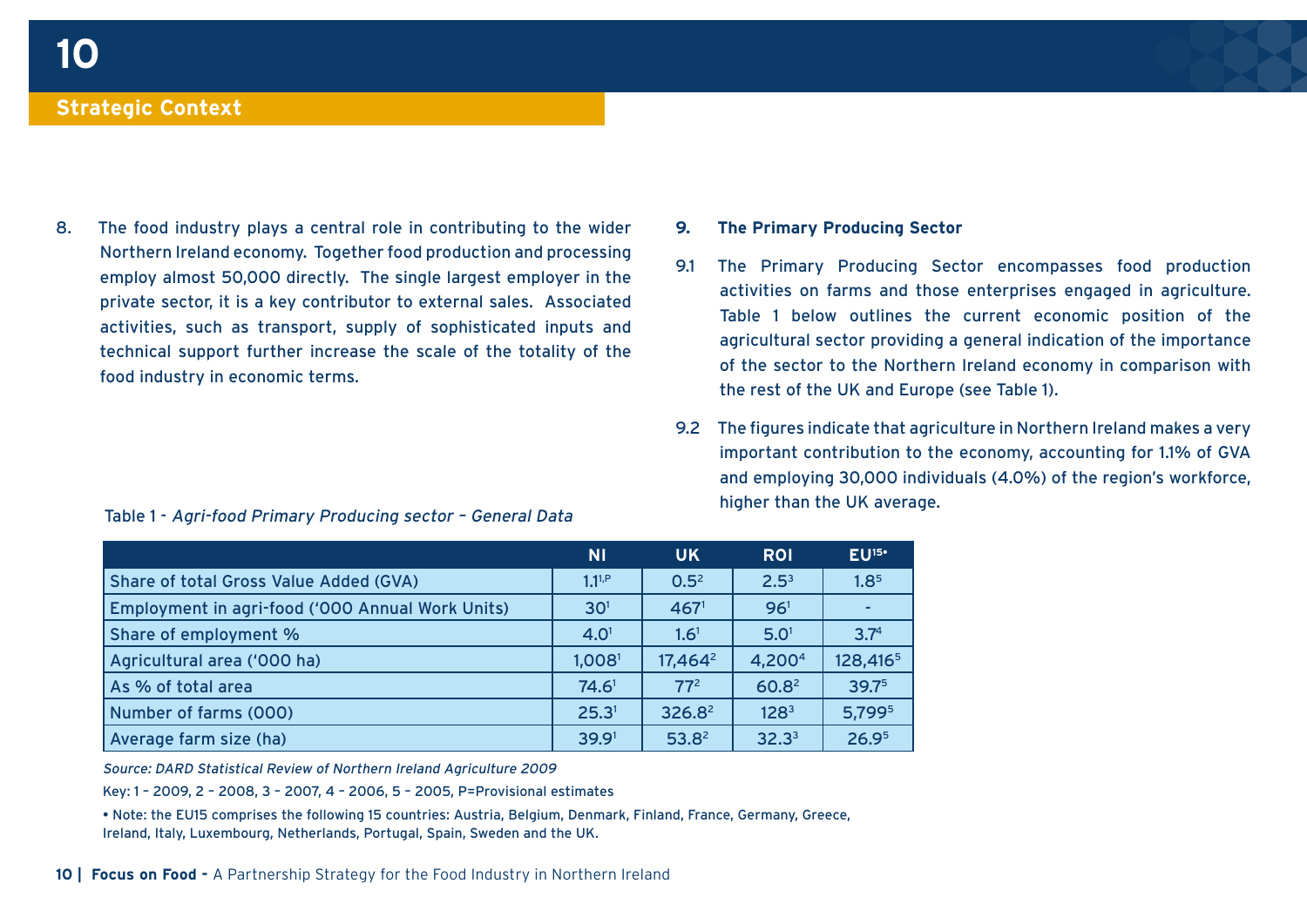

9.3 The agricultural industry is predominantly grass based, with grazing livestock accounting for more than two-thirds of the gross industry output. This has not changed significantly since the "Fit For Market" report in 2004. However since 2004 the agricultural share of GVA in Northern Ireland has deteriorated. This trend is similar across the UK and Republic of Ireland. Over the same period the EU15 States increased their agricultural share.





#### **10. The Food Processing Industry**

10.1 The Northern Ireland food processing industry had an estimated gross turnover of £2,975m in 2008, accounting for 19.4% of the total Northern Ireland manufacturing sales – the industry continues to be the largest contributor to the sales of the Northern Ireland manufacturing sector (excluding Tobacco).

Legend for Pie Charts (pages 11 and 12):

■ Tobacco<sup>\*</sup> Food & Drink\* Electrical & Optical Equipment ■ Other Machinery & Equipment **Transport Equipment** Basic Metals & Fabricated Metal Products ■ Rubber & Plastics ■ Other Non-Metallic Mineral Products ■ Other Manufacturing not classified elsewhere **Paper & Printing** Chemicals & Man-Made Fibres Wood & Wood Products ■ Textiles, Clothing & Leather

\* Source: Northern Ireland Manufacturing Sales & Exports Survey 2007/2008 (DETI). The Food & Drink Statistics have been taken from the DARD Size and Performance of the Northern Ireland Food and Drinks Processing Sector Subsector Statistics 2007.

**Focus on Food -** A Partnership Strategy for the Food Industry in Northern Ireland **| 11**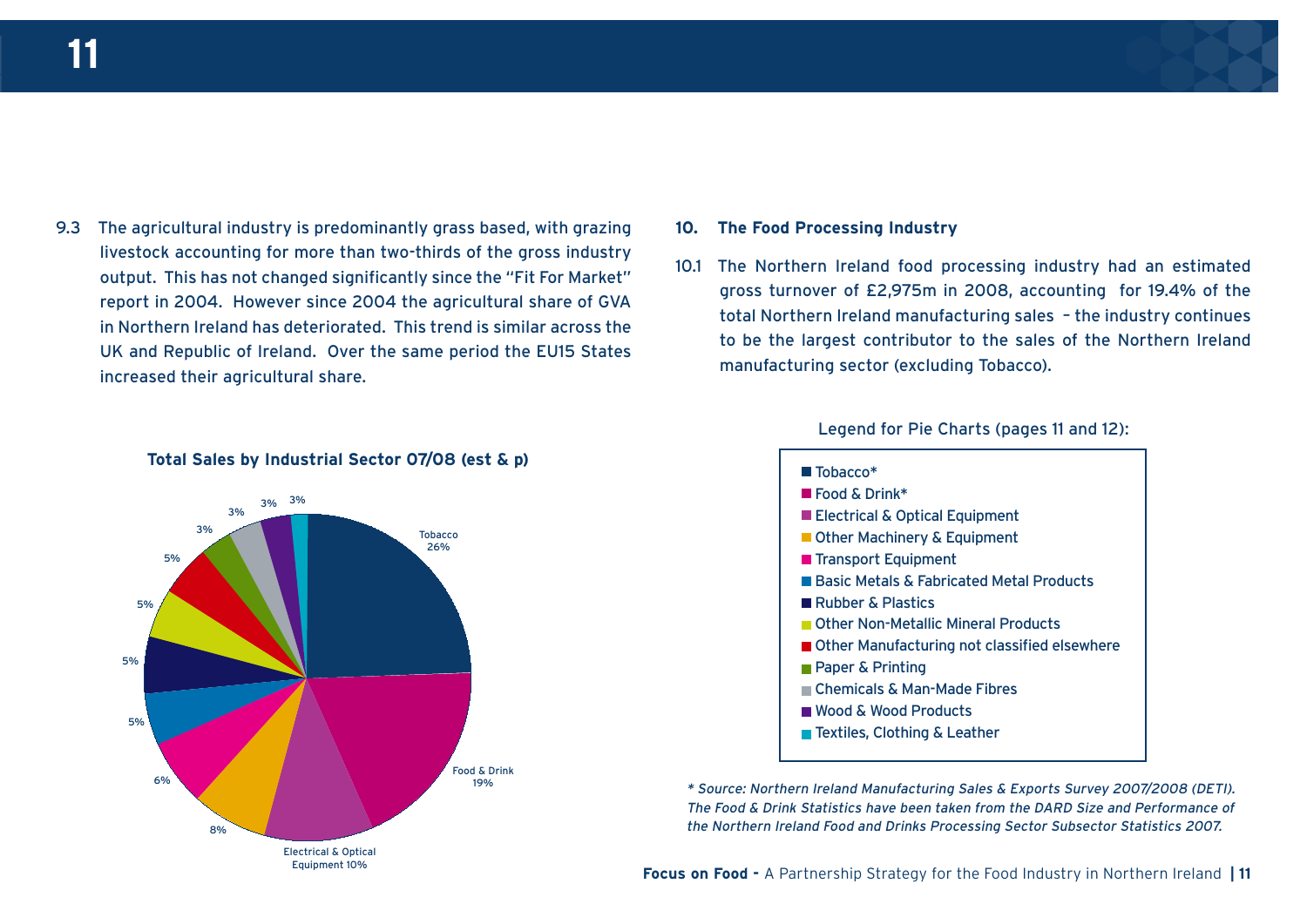- 10.2 The largest 16 companies (i.e. turnover in excess of £50m) accounted for 61% of the industry's total turnover.
- 10.3 The two largest subsectors, Milk and Milk Products and Beef and Sheepmeat accounted for almost half of the industry's turnover, reflecting the importance of these commodities within Northern Ireland primary production. Poultrymeat was the next biggest sector followed by Drinks.
- 10.4 An estimated 18,910 are employed full-time in the food processing industry, accounting for 22.2% of total employment in manufacturing in Northern Ireland.



10.5 The processing sector is heavily dependent on external markets, with sales outside of Northern Ireland accounting for two-thirds of total industry turnover. Great Britain is by far the most important outlet, accounting for almost 40% of total sales. The Republic of Ireland continues to be the most important export market for the industry with sales worth £448m in 2007, accounting for 16% of total sales.



## **External Sales by Industrial Sector 07/08 (est & p) Export Sales by Industrial Sector 07/08 (est & p)**

\* Source: Northern Ireland Manufacturing Sales & Exports Survey 2007/2008 (DETI). The Food & Drink Statistics have been taken from the DARD Size and Performance of the Northern Ireland Food and Drinks Processing Sector Subsector Statistics 2007.

**12 | Focus on Food -** A Partnership Strategy for the Food Industry in Northern Ireland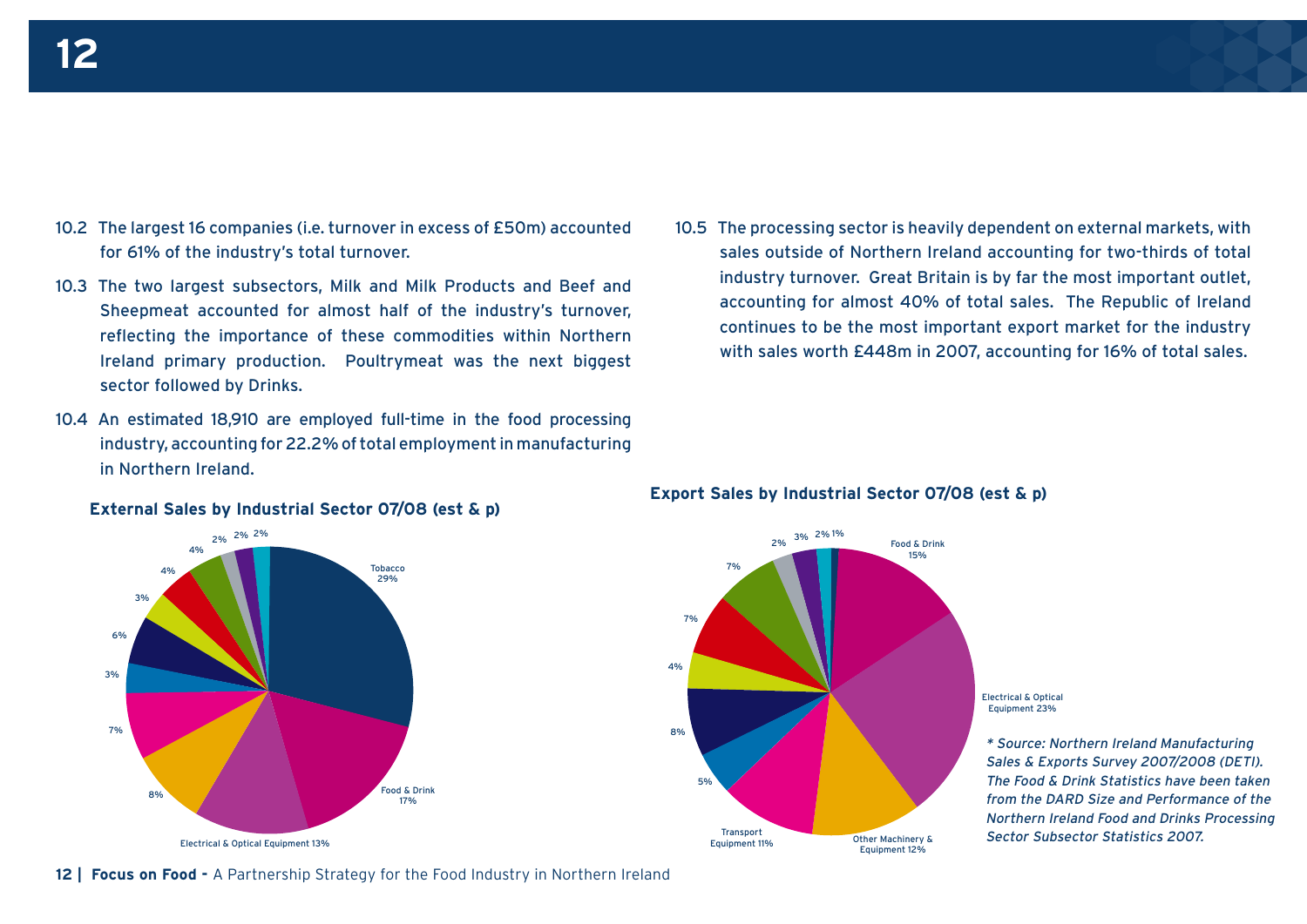

- 11. The Northern Ireland food processing industry comprises a diverse range of business operations, from small scale, family owned food production and processing enterprises with a domestic or niche market orientation to larger firms focused on the national retail and foodservice markets and the exploitation of wider international markets. It operates across the product spectrum from commodity markets to the speciality and regionally distinctive market categories.
- 12. The two main market outlets for food the highly concentrated food retail and diverse foodservice sectors – will continue to place exacting demands on the food supply industry. Fundamentally, quality, value and service represent basic requirements within both market structures. Consumer interest and the competitive pressures within the food markets will drive increasing emphasis on traceability, provenance, convenience and nutritional composition, even in mass market product categories.
- 13. The food system will continue to be technically complex. It has to meet wide-ranging safety and quality standards and the changing demands for product specifications within a highly segmented consumer market. Most food operations incur high levels of energy and water demand, which together with waste disposal, transportation and labour costs, create concern about the future cost environment implications in maintaining competitiveness.
- 14. The Northern Ireland food industry operates within unique policy frameworks set at local, National, EU and International levels. Each will create its own response and tensions within the food supply system while the sector seeks to respond to changing market forces.
- 15. The global food industry accounts for a significant proportion of the world's greenhouse gases, produced both through manufacturing and through livestock and land management practices. Although the effects of climate change on food are difficult to predict accurately, how the food industry responds and adapts to climate change may have to be an increasingly important feature of the strategic framework for food moving forward. A key driver will be the need for economically, socially and environmentally sustainable food systems.
- 16. Aspects of human health will also be an important driver in the future of food, fuelled by increasing concerns over health, levels of obesity and related non-communicable disease in the population. Additionally, current and emerging infectious diseases in animals and plants and concerns over the use of antibiotics and chemical inputs are likely to continue to be challenges into the future.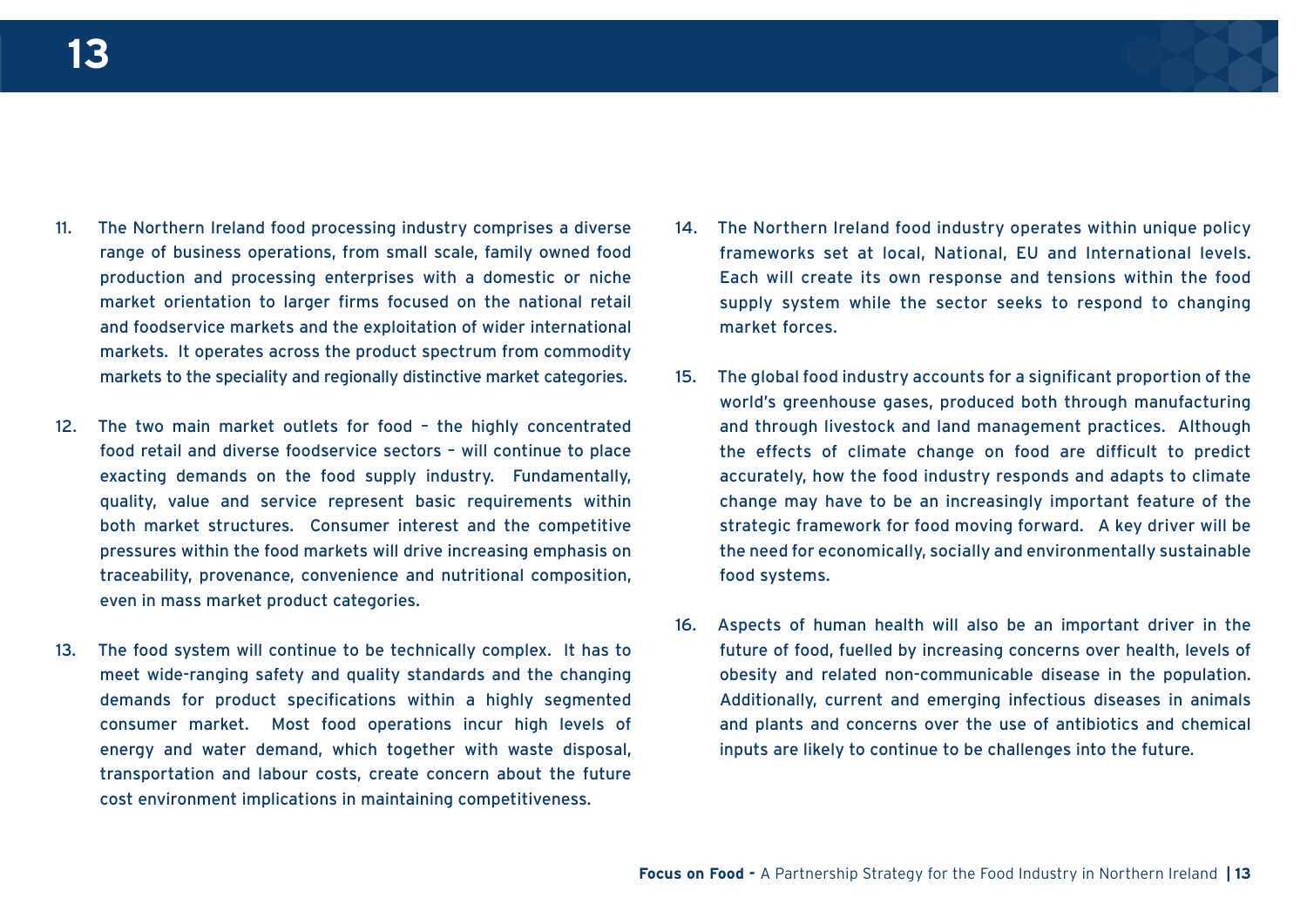17. It is the combination of competitive challenges raised by market dynamics, changing demographics, lifestyles and consumer consumption patterns which serve to underline a continued need for priority to be given to industry investment in both marketing and innovation and points to the need to further stimulate capability development across these critical strategic areas.

#### **The Approach of Other Regions in the British Isles**

- 18. A synthesis of current food strategies in place across the UK and the Republic of Ireland is attached at Annex B.
- 19. As would be expected there are a number of similar elements and themes to these strategies although some variation in emphasis is apparent. Most identify sustainable economic growth and competitiveness as key strategic priorities. Marketing, innovation, more efficient supply chains and building regional brand identity in the marketplace also feature in most of the strategic plans. Nearly all, to varying extents, recognise the importance of promoting healthier diets and more environmentally sustainable food systems.

20. Those regional strategies which specified outcomes have prioritised the key measurements as Export Sales Revenue, Value Added and Employment. The Republic of Ireland has also specifically identified a strategic outcome in relation to the organic and artisan sector. Scotland and the Republic of Ireland have set targets in relation to these measurements.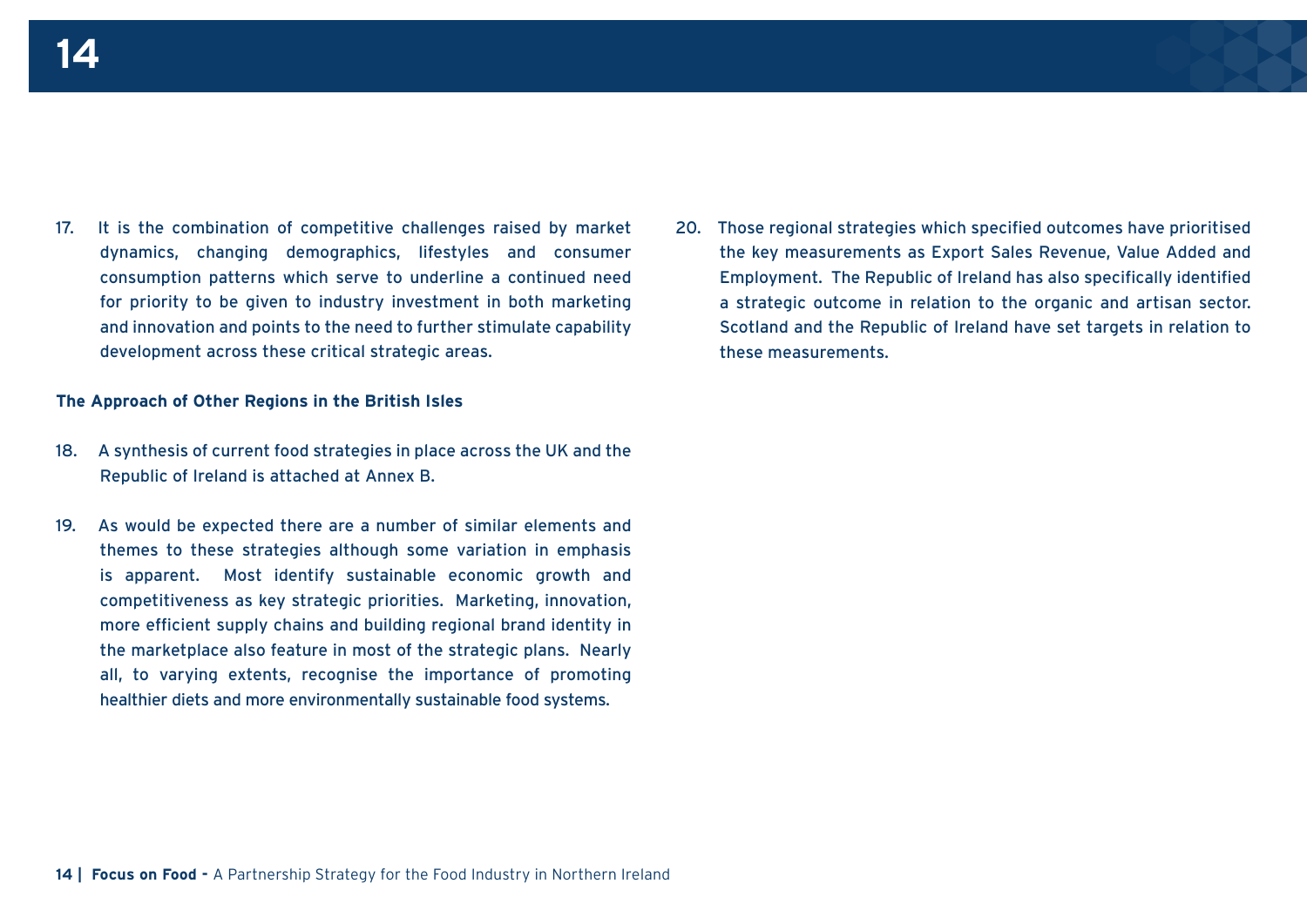#### **The Vision**

- 21. Our vision for the Northern Ireland food industry is influenced by local, national, EU and other international policies and factors. The UK Government vision for food, described in Food 2030 (published in January 2010) is one that is more sustainable – economically, socially and environmentally. By 2030 it envisions:
	- Consumers are informed, can choose and afford healthy, sustainable food. This demand is met by profitable, competitive, highly skilled and resilient farming, fishing and food businesses, supported by first class research and development.
	- Food is produced, processed and distributed, to feed a growing global population in ways which:
		- use global natural resources sustainably:
		- enable the continuing provision of the benefits and services a healthy natural environment provides;
		- promote high standards of animal health and welfare;
		- protect food safety;
		- make a significant contribution to rural communities; and
		- allow us to show global leadership on food sustainability.
- Our food security is ensured through strong UK agriculture and food sectors and international trade links with EU and global partners, which support developing economies.
- The UK has a low carbon food system which is efficient with resources – any waste is reused, recycled or used for energy generation.
- 22. At a regional level, the vision for food is to capitalise on Northern Ireland's core strengths to build future value growth and development, and to continue to be Northern Ireland's largest manufacturing industry sector and most significant exporter. This vision embraces a sharp focus on the overarching principles of productivity, sustainability and competitiveness. It requires a strong and resilient food sector capable of growing and competing within the competitive environment which exists in both the domestic and international marketplace. An emphasis on aiming to become one of the most sustainable food producing regions in Europe is envisaged. The following summarises the characteristics of the vision of a successful Northern Ireland food industry of the future:
	- it must be profitable, market orientated and capable of responding rapidly to changing customer needs;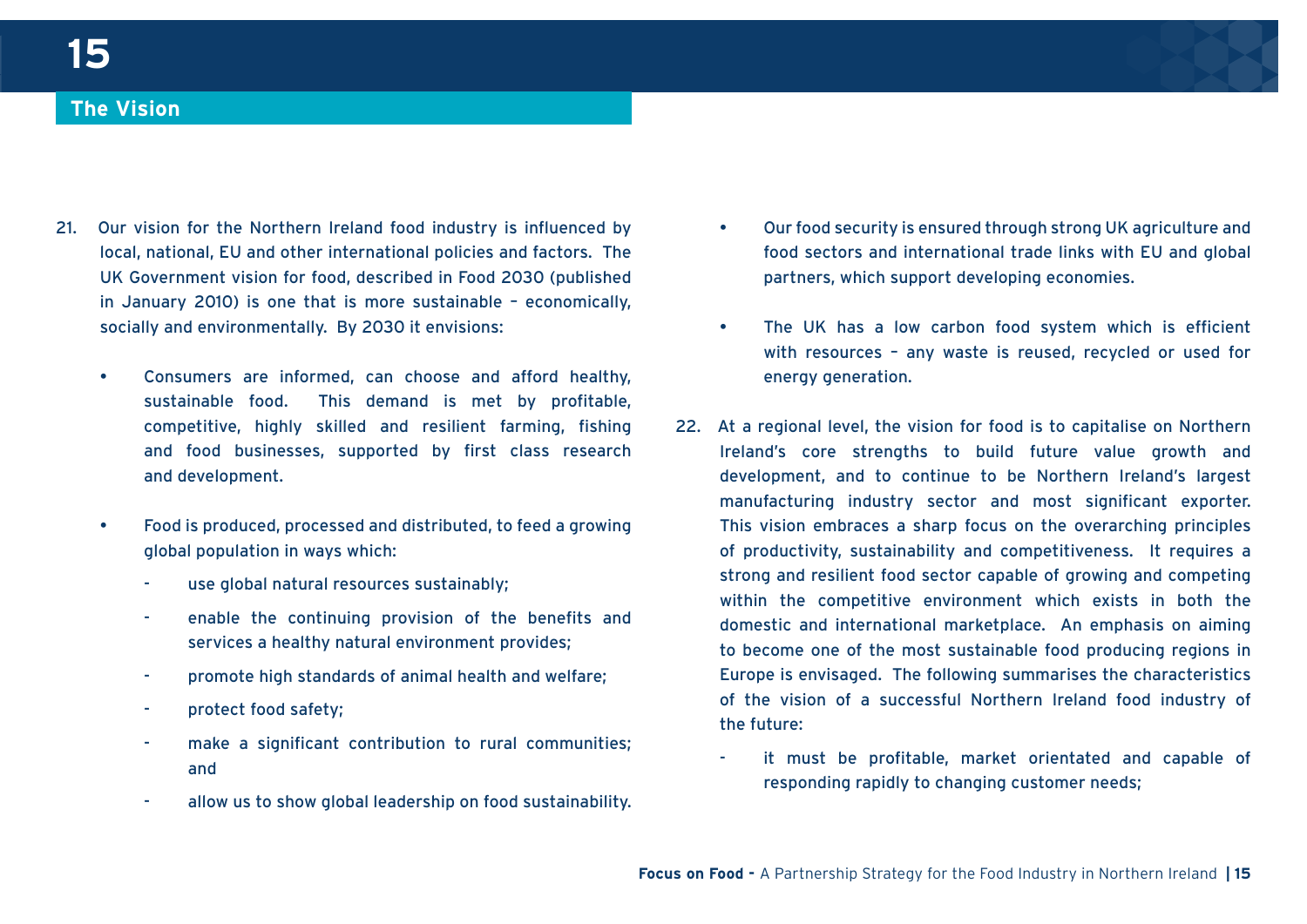- its profitability will be founded on the interplay of market knowledge, effective supply chain linkages, the capacity to innovate, the deployment of capital and the availability of talented and appropriately skilled people;
- it will grow sales on the basis of adding value, tapping into market recognition for safe, healthy, high quality and innovative food products;
- it will have concern for sustainability and take responsibility for minimising the environmental impact of its operations including carbon/greenhouse gas efficient production systems, combined with robust biosecurity and traceability regimes;
- it will recognise its responsibilities and opportunities in improving communities' health and nutrition;
- it will capitalise on a strong research and development capability and supportive educational and skills infrastructure;
- Northern Ireland's vibrant and innovative local food culture will be recognised internationally as a key part of our local identity and will be integrated into our tourism offering and promotion.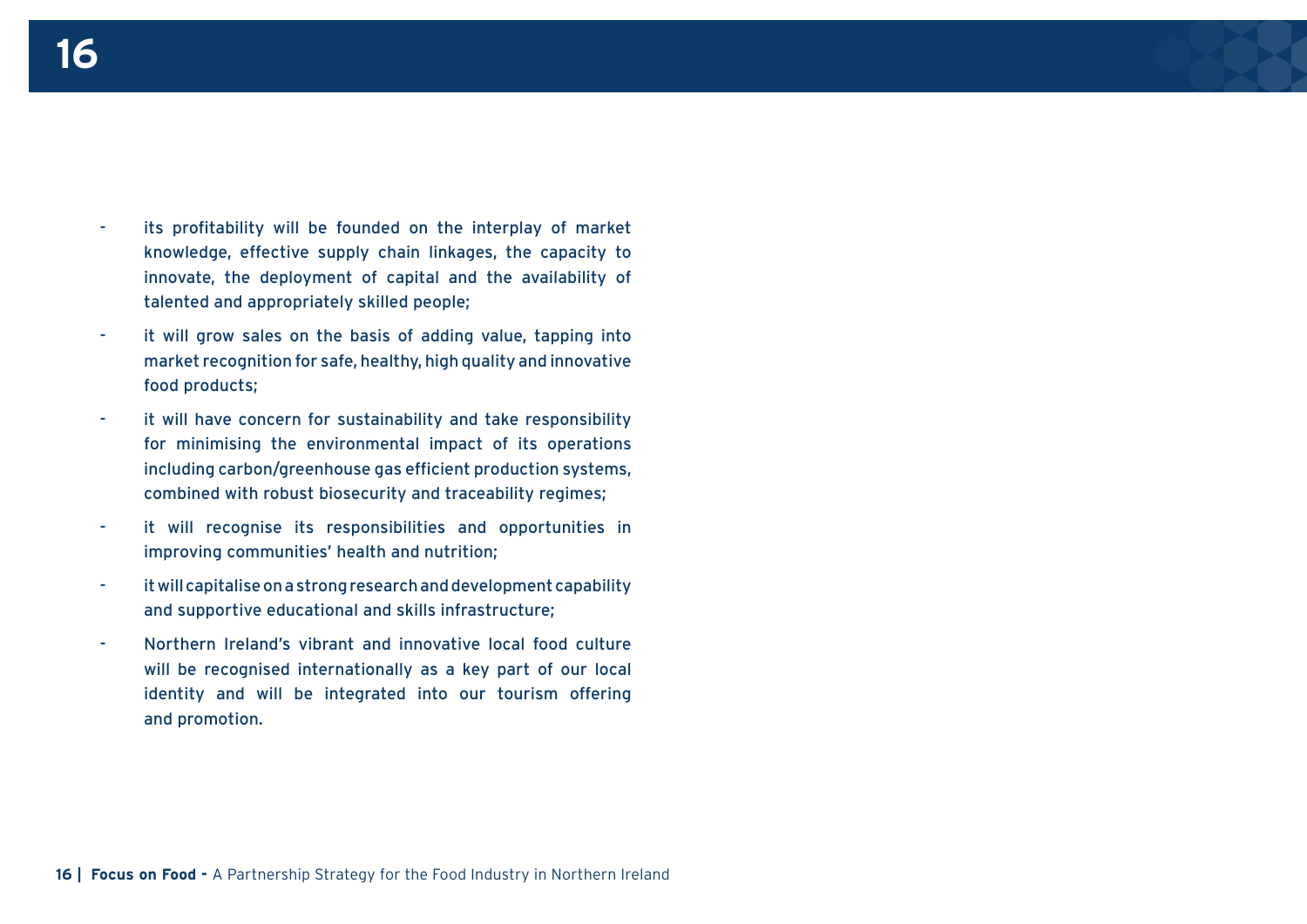### **Updated Strategy**

23. This updated strategy for the Northern Ireland food industry builds on the former broad-based strategic approach laid out in "Fit for Market". This strategy re-emphasises the requirement for improved productivity, sustainability, and competitiveness. The main principles and areas identified in "Fit for Market" where industry and government have a role to play in developing the sector remain valid and constitute priorities moving forward. This updated strategy therefore requires continued emphasis on innovation, marketing and people as well as effective co-operation and collaboration within the supply chain.

One significant additional component to this strategy recognises the escalating importance of environmental sustainability and related drivers and costs. This strategy requires action to ensure food is produced, processed and distributed in ways which use natural resources responsibly and efficiently. This requires strategic priority to also be given to the area of energy and waste. This updated strategy will be target driven with a set of indicators that will be used to measure the impact of industry and government efforts.

- 24. This strategy is structured around these core issues and the five strategic priorities are:
	- market understanding and development:
	- fostering innovation;
	- supply chain management;
	- capability development; and
	- energy and waste.

#### **25. Market Understanding and Development**

Supporting the industry's performance in key export and home markets will be a critical success factor in the future. Significant industry emphasis needs to be placed on marketplace promotion and development as well as investment in market intelligence and interpretation. Developing a brand-led Northern Ireland food and drink industry will enhance the region's reputation with commercial food buyers and consumers alike.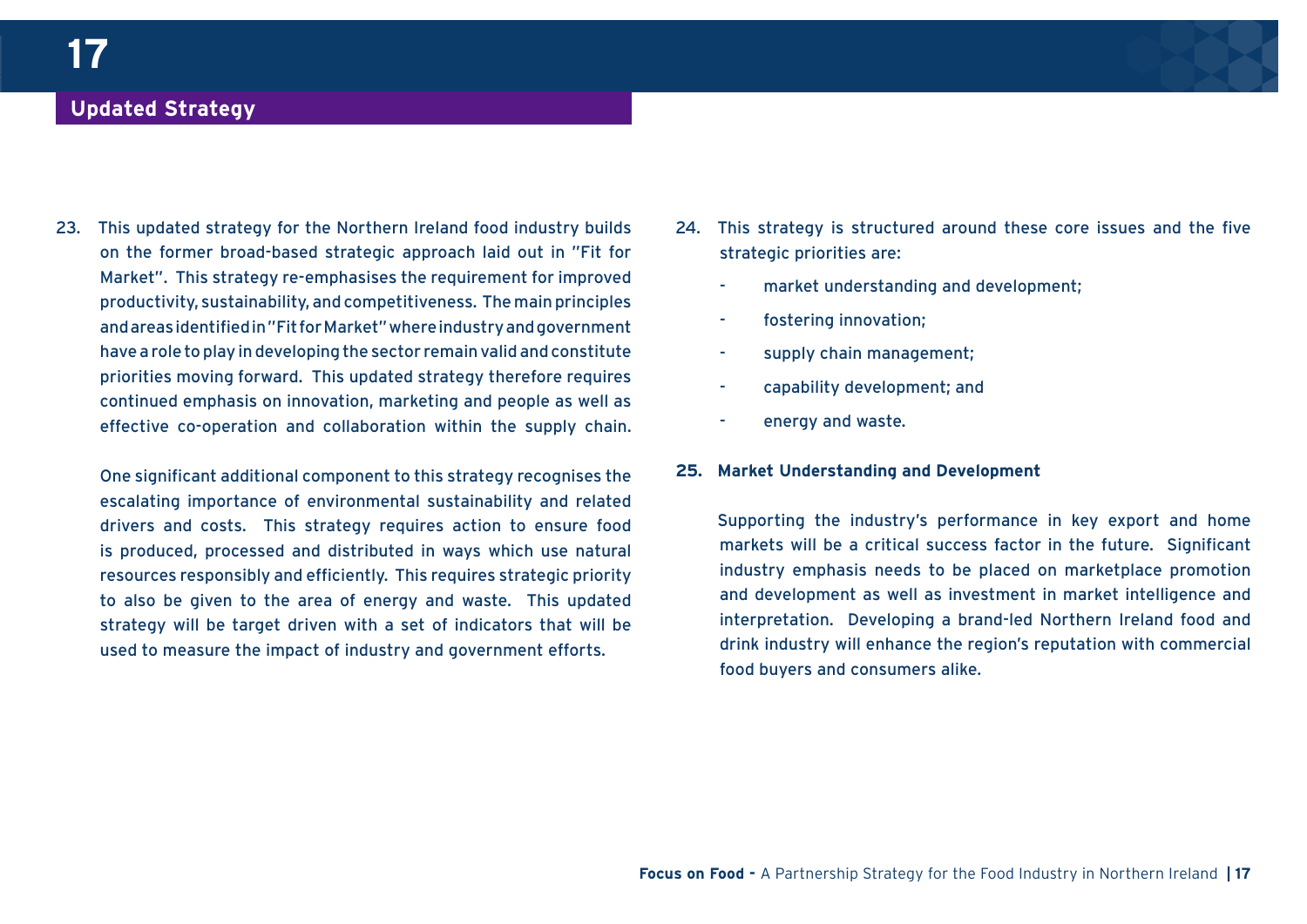#### **26. Fostering Innovation**

Investment in innovation is essential to the future success of the local food sector. Taking forward prioritised actions from the MATRIX initiative and emphasis on innovation to meet consumer needs for fresh, healthy nutritional foods with high eating qualities will be strategically important. Commercialisation of research and effective systems for knowledge and technology transfer will require effective engagement between industry and R&D providers. Innovation within the food industry also requires investment in near-market R&D and the development and adoption of innovation at primary production level.

#### **27. Supply Chain Management**

Effective and efficient supply chains and channels to market are essential for future competitive advantage. Collaboration and co-operation across the food supply system including the animal feed, transport, hygiene and packaging ancillary sectors, will help to address consumer concerns on issues such as food safety and health, as well as helping the industry operate more efficiently. Maximising operational efficiency and market response at both primary production and processing levels will require effective information flow and the development of innovative systems for collaboration.

#### **28. Capability Development**

The food industry provides a range of employment opportunities at all levels of educational achievement. Continued emphasis is needed on training and upskilling the workforce, at all levels from factory floor to the Boardroom. Efforts should continue to promote career opportunities which exist across the industry.

#### **29. Waste and Energy**

Sustainable and environmentally responsible food production systems will combine to promote greater operational efficiency and potential economic opportunity for Northern Ireland, placing it as an internationally-recognised leader in sustainable development.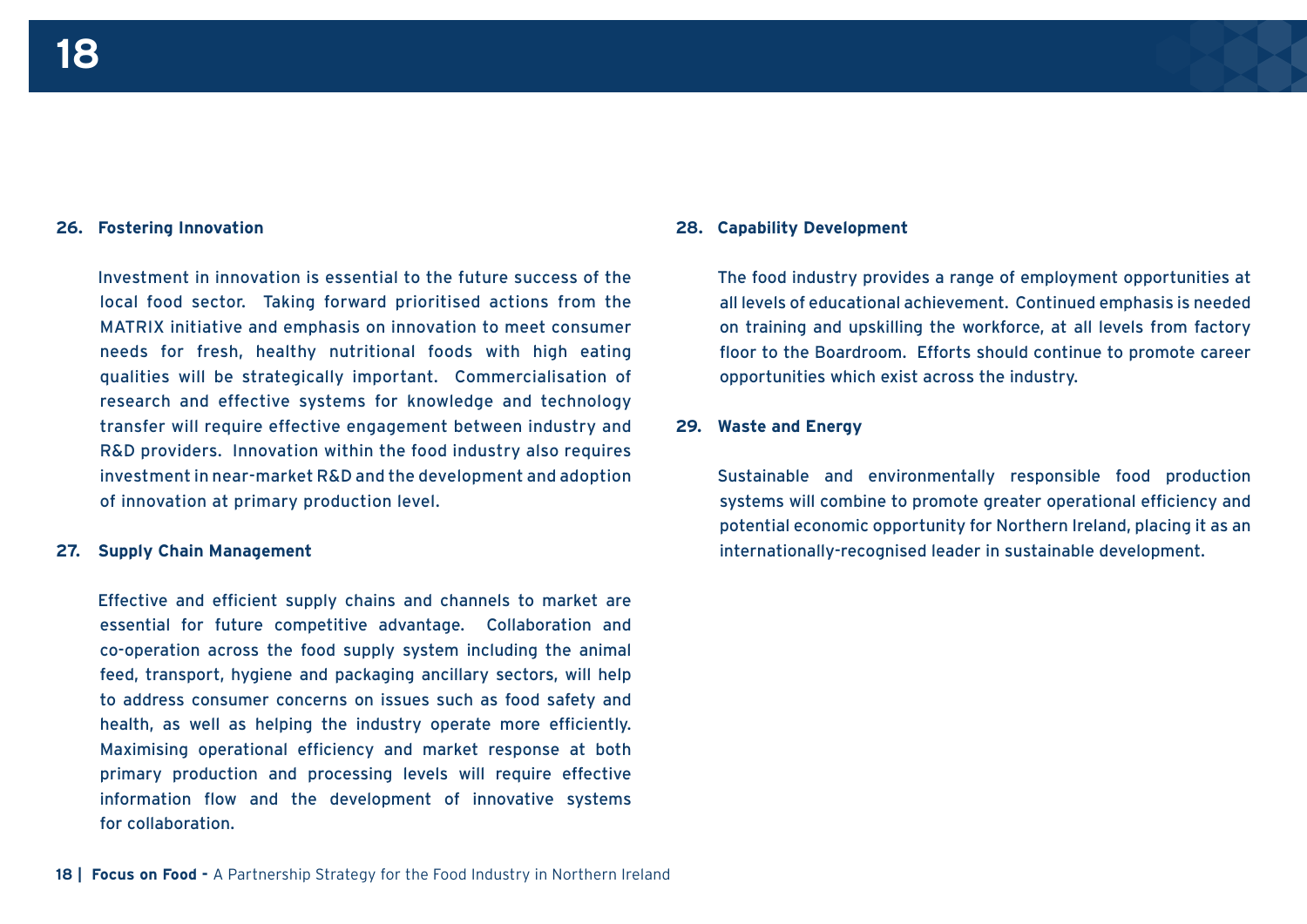#### **Key Performance Indicators**

- 30. The purpose of this section is to outline the set of indicators that will be used to establish targets and measure progress in the achievement of the goals within this Food Strategy. Additional context and background information on the Key Performance Indicators (KPIs) being used is detailed in Annexes C and D. Where possible, the headline indicators will:
	- (i) capture and distil the key aspects of industry performance within a small number of easily understood measures;
	- (ii) reflect business outcomes which are directly determined by, or lie significantly within the control of, businesses (and the influence of government) without being dominated by external factors (such as exchange rate fluctuations or international commodity markets);
	- (iii) use existing sources of data, thereby avoiding unnecessary, time-consuming and costly data collection exercises.

**31. Key Performance Indicator 1 – Return on Capital Employed**

The effectiveness with which capital is employed within the business to generate profit is a robust measure of managerial performance and an indicator of longer term viability. Therefore, the first Key Performance Indicator is: **Return on Capital Employed (ROCE).**

ROCE is a strong indicator of overall economic performance as determined and influenced by the managerial capabilities and actions within the sector. This information can be derived from normal accounting data lodged by companies and does not require additional data capture.

#### **32. Key Performance Indicator 2 - Productivity**

Improvement in productivity has been highlighted as one of the key challenges facing the local economy within the Economic Vision for Northern Ireland. When benchmarked against other parts of the UK, productivity locally is low. Addressing this deficit is seen as vital in improving the international competitiveness of the region's economy. Therefore, the second Key Performance Indicator is: **Productivity.**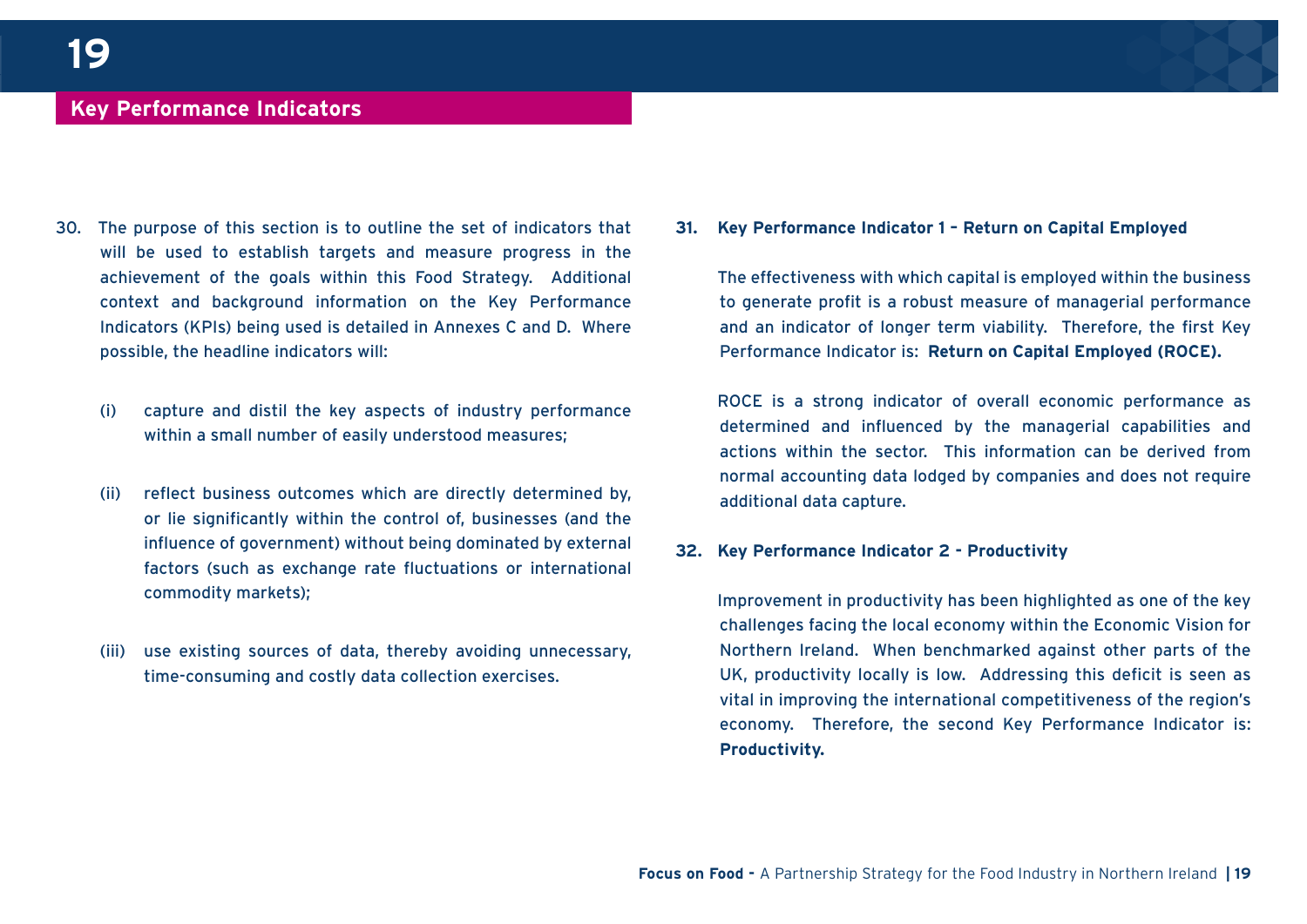Productivity is essentially a measure of the level of output achieved for a given level of input and various measures are available. Improvements in this ratio can flow from using resources more efficiently either to produce more output from the same level of input or the same output from fewer inputs (or any combination of these).

For the food processing sector a measure of productivity has to be accepted, driven by what is available from the financial reporting systems of food firms. In addition, data constraints dictate that it is not possible to combine labour and capital productivity in one measure. Consequently, two measures of productivity will be used, one for labour and one for capital, using GVA to dampen out the effect of fluctuating commodity prices, i.e.:

**Gross Value Added (2008 prices) per Full Time Employee AND**

**Gross Value Added per £1000 of Capital Employed**

**33. Key Performance Indicator 3 – External Sales as a Percentage of Total Turnover**

A longstanding measure of performance relates to export/external sales which is seen as a measure of the food sector's ability to expand into new markets, capturing both increasing volume effects and increasing value added. However, it is a measure that is highly susceptible to the influences of international commodity markets as well as currency effects. To try and dampen down the effects of these exogenous factors, it is proposed that rather than simply tracking the value of export/external sales, the focus instead should be on the percentage of total sales that are sold outside Northern Ireland. Therefore, the third Key Performance Indicator is **External Sales as a Percentage of Total Turnover.**

#### **34. Additional Performance Indicators**

These three KPIs should capture and reflect the overall efforts of businesses and government to improve the economic performance of the food industry in Northern Ireland. However, there are five key themes to the Food Strategy which will contribute to this improved performance, i.e.:

- 1. Market Understanding and Development;
- 2. Fostering Innovation;
- 3. Supply Chain Management;
- 4. Capability Development;
- 5. Energy and Waste.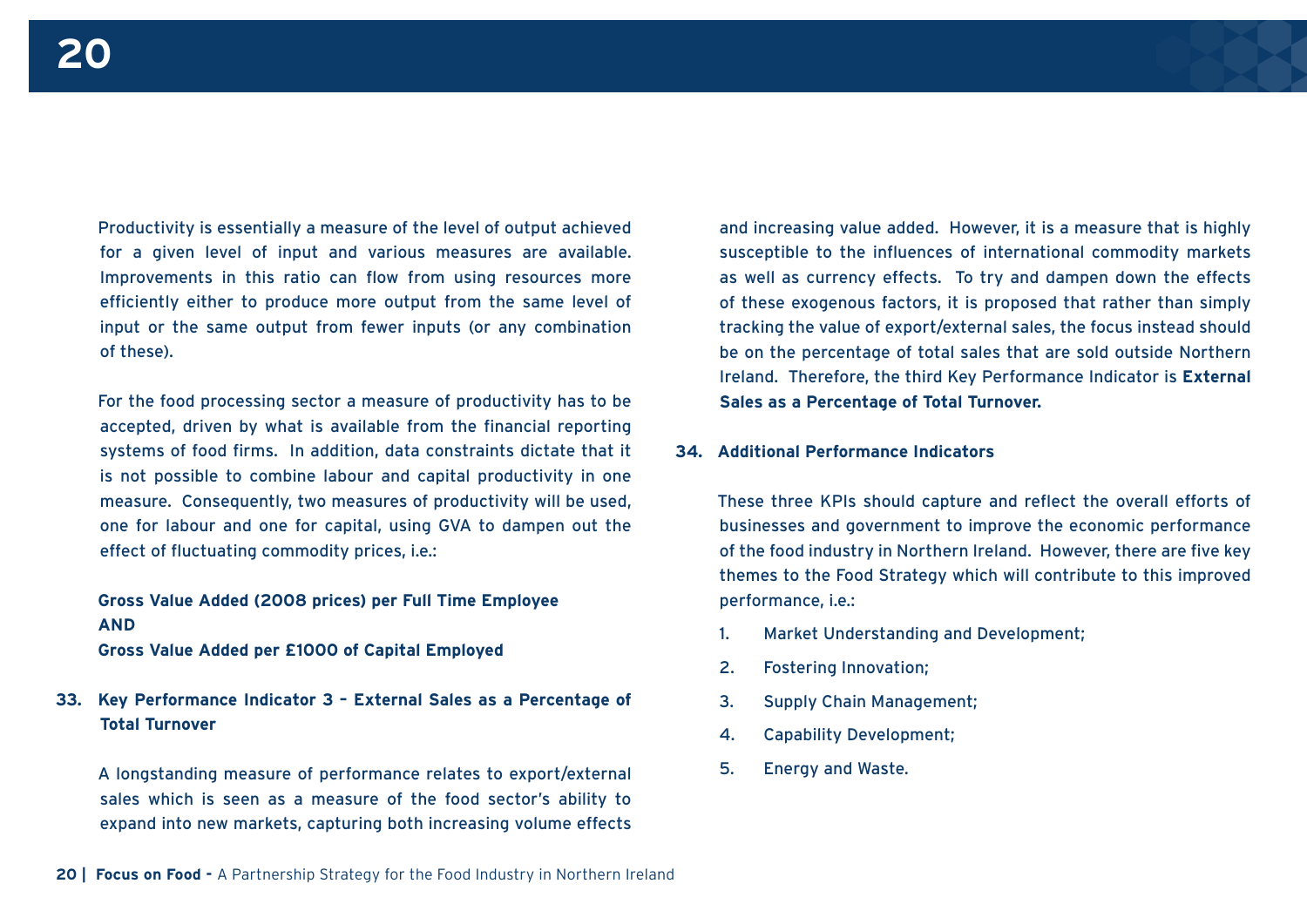

It is appropriate that the performance of each of these key themes is also measured so that appropriate targets for improvement can be set and progress assessed. It is proposed that each Project Teams established to address these strategic themes should be remitted to consider and agree an appropriate set of performance indicators. Each strategic theme will have two or three indicators at most and these will be mapped directly to the strategic gaps that are identified, actions proposed and outcomes sought.

#### **35. Setting Targets**

The KPIs have been chosen to try and capture the impact of measures and initiatives undertaken by business (supported by government where appropriate) to improve performance, while at the same time trying to minimise, as far as possible, the influence of exogenous factors over which neither business nor government has control (such as exchange rates). However, it is not possible to eliminate completely the influence of external factors from the KPIs. This was considered carefully when setting future performance targets.

A review of available statistics from other parts of the UK has failed to identify comparator information against which the performance of the food and drinks industry in Northern Ireland can satisfactorily be benchmarked. Such information would have been valuable in assessing directly the performance of the local industry against other regions facing broadly the same set of economic challenges

and opportunities. Targets could have been set to improve relative performance rather than absolute performance. Given that this is not possible, targets based on Northern Ireland industry trends have been developed (i.e. targets for performance set in absolute terms).

Trend analysis for each KPI is appended at Annex C together with an explanation on the approach used to extrapolate these trends. It is recommended that the target for the current year (April 2010 – March 2011) should be to maintain performance at trendline projections or, if the trendline is decreasing, to sustain performance at the current level. In subsequent years further detailed consideration is required. This will require the drawing together of the collective expertise and experience of the key actors within industry and government to consider factors such as those outlined in Annex C and come to a consensus view of what would represent an ambitious and realistic set of performance targets over a given timeframe. In the longer term it is these to which both industry and government will subscribe and which will guide the decisions and actions of both.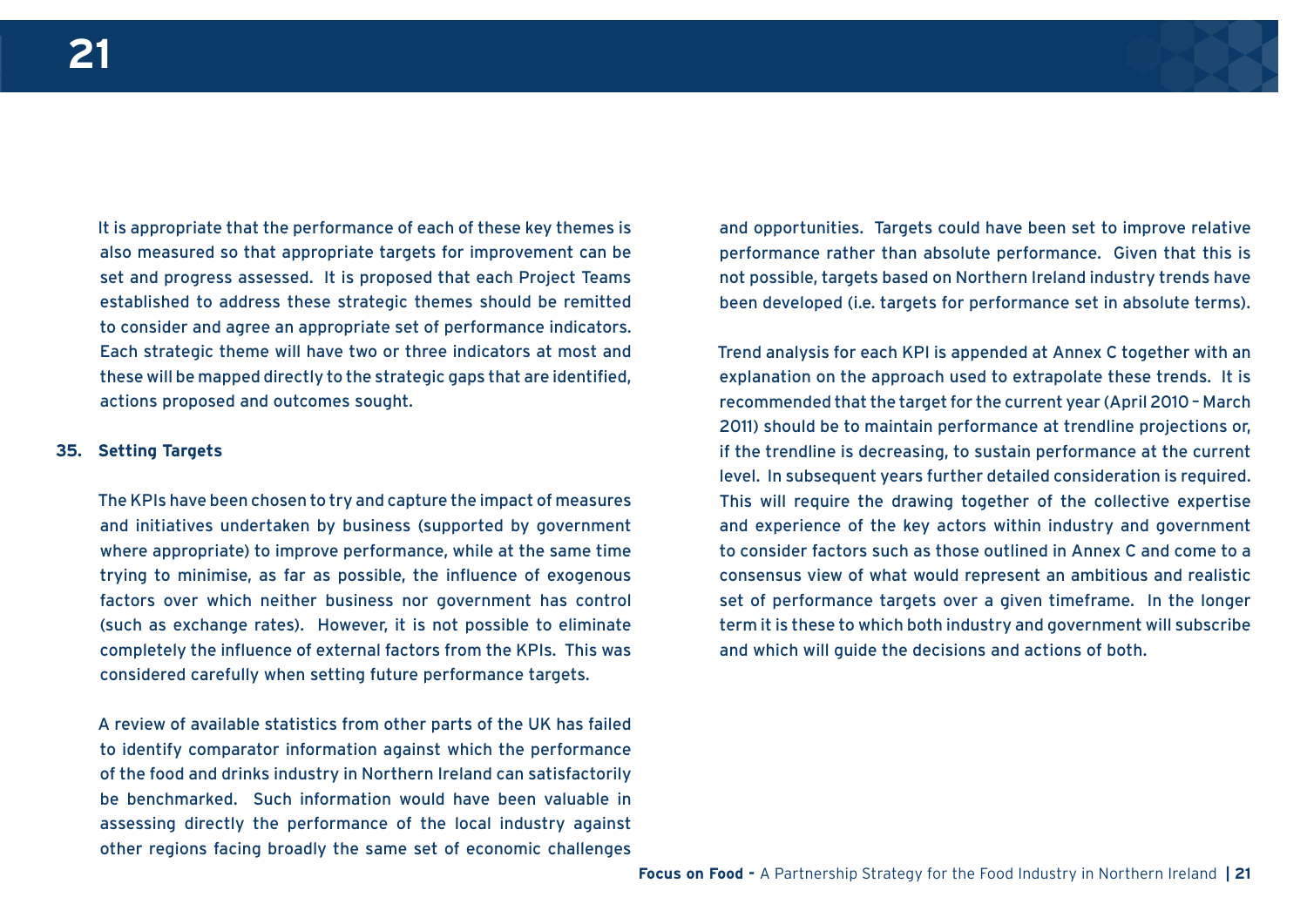Table 2 below outlines the current performance of the Northern Ireland food processing industry against each of these KPIs, along with trendline targets for 2010-11.

| Table 2 - Food Processing Industry Performance and Targets | <b>TARGET</b> |        |        |        |
|------------------------------------------------------------|---------------|--------|--------|--------|
| Rate of Return on Capital Employed (%)                     | 2008          | 2009   | 2010   | 2011   |
|                                                            | 8.0           | 8.0    | 8.0    | 8.0    |
|                                                            |               |        |        |        |
| <b>External Sales as a Percentage of Total Gross</b>       | 2008          | 2009   | 2010   | 2011   |
| Turnover (%)                                               | 69.0          | 70.8   | 72.6   | 74.4   |
|                                                            |               |        |        |        |
| Productivity, GVA per £1,000 of total capital              | 2008          | 2009   | 2010   | 2011   |
| employed                                                   | 505           | 504    | 504    | 504    |
|                                                            |               |        |        |        |
| Productivity, GVA per full-time employee                   | 2008          | 2009   | 2010   | 2011   |
| equivalent( $E$ ) in 2008 prices                           | 29,174        | 29,356 | 29,538 | 29,719 |

Source: Size and Performance of the Northern Ireland Food Processing Sector, Subsector Statistics (DARD); and Northern Ireland Research & Development Statistics (DETI)

#### **36. Timeliness of Data**

A number of organisations provide assistance in compiling the statistics for the DARD publication "Size and Performance of the Northern Ireland Food Processing Sector, Subsector Statistics" including the Statistics Research Branch of the Department of Enterprise, Trade and Investment, Invest NI, and Companies

Registry. This publication is however published with a two year time lag (though some provisional estimates with a 1-year time lag are also published). This reflects the time it takes for companies to log their accounts with Companies Registry and for data to be extracted and analysed. In order to secure more timely information, the possibility of deriving estimates based on sample information will be investigated.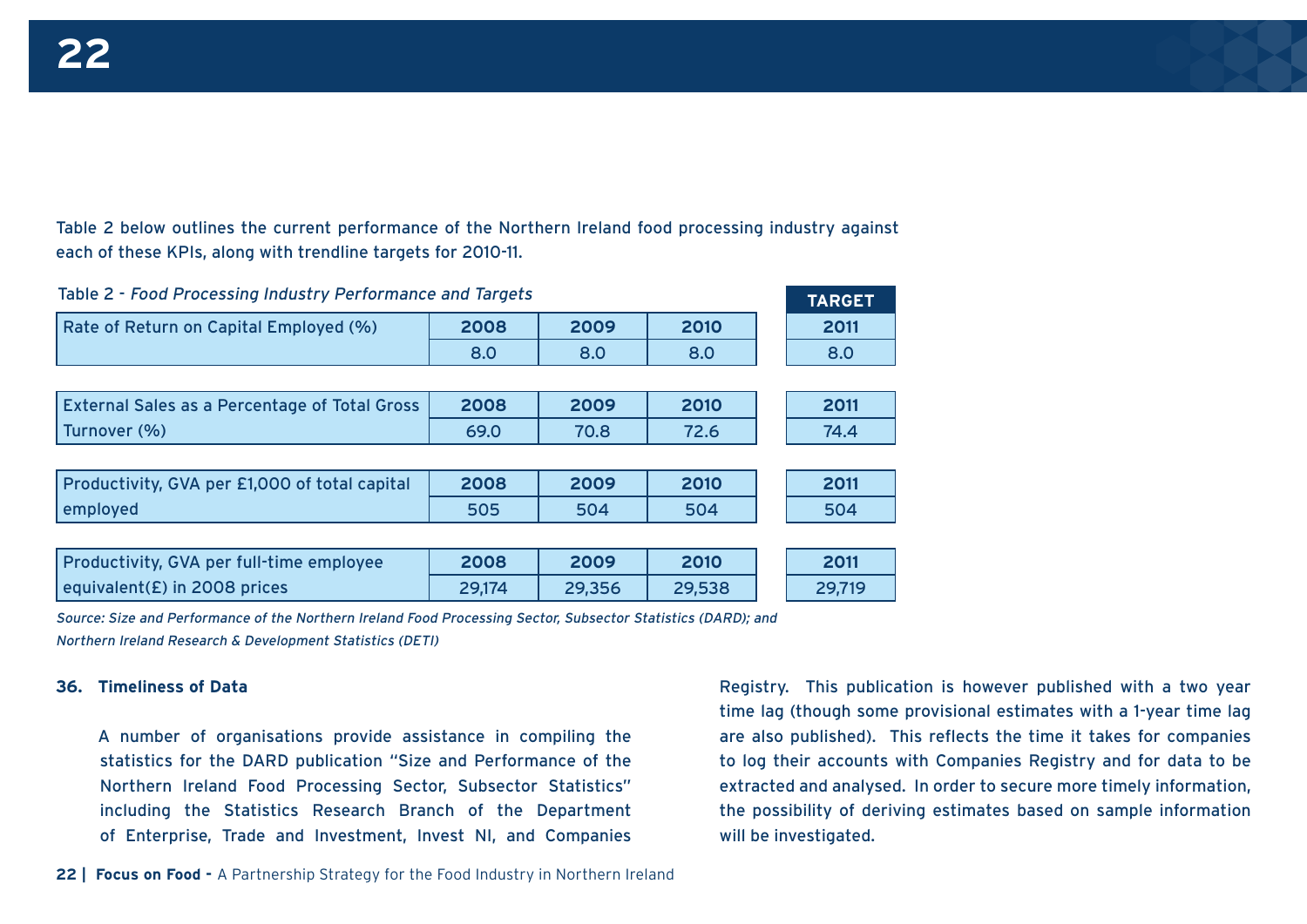#### **Taking the Strategy Forward**

37. This strategy identifies five strategic themes which combine to form the framework for industry and government to work together to enhance the economic performance of the food and drink industry in Northern Ireland.

#### **Structures**

38. Expertise and resources from DARD and Invest NI have been brought together to establish five Interdepartmental Project Teams together with appropriate IAP representation on each team to address the five strategic themes. The Project Teams are charged with developing Action Plans which will contribute to the goals of this Strategy and to the targets set for each of the high level Key Performance Indicators.

The Programme for Government which places priority on raising productivity and increasing competitiveness has stimulated development of other strategies and wider industry initiatives. There is a clear need to cross-link the identified strategic themes for the food industry with relevant initiatives at the regional level to maximise the benefits to the Northern Ireland food industry.

It is also recognised that the five strategic themes are interrelated and effective integration and communication between the Project Teams will be important. Therefore quarterly meetings of Project Team Chairs with the Food Directors in Invest NI and DARD will be held with an emphasis on developing an integrated approach, monitoring progress and ensuring effective communication. This may be extended to include senior members of the IDG and the IAP Member working with each Project Team.

An annual workshop for all members of the five Project Teams will also be established to further build on this important communication agenda.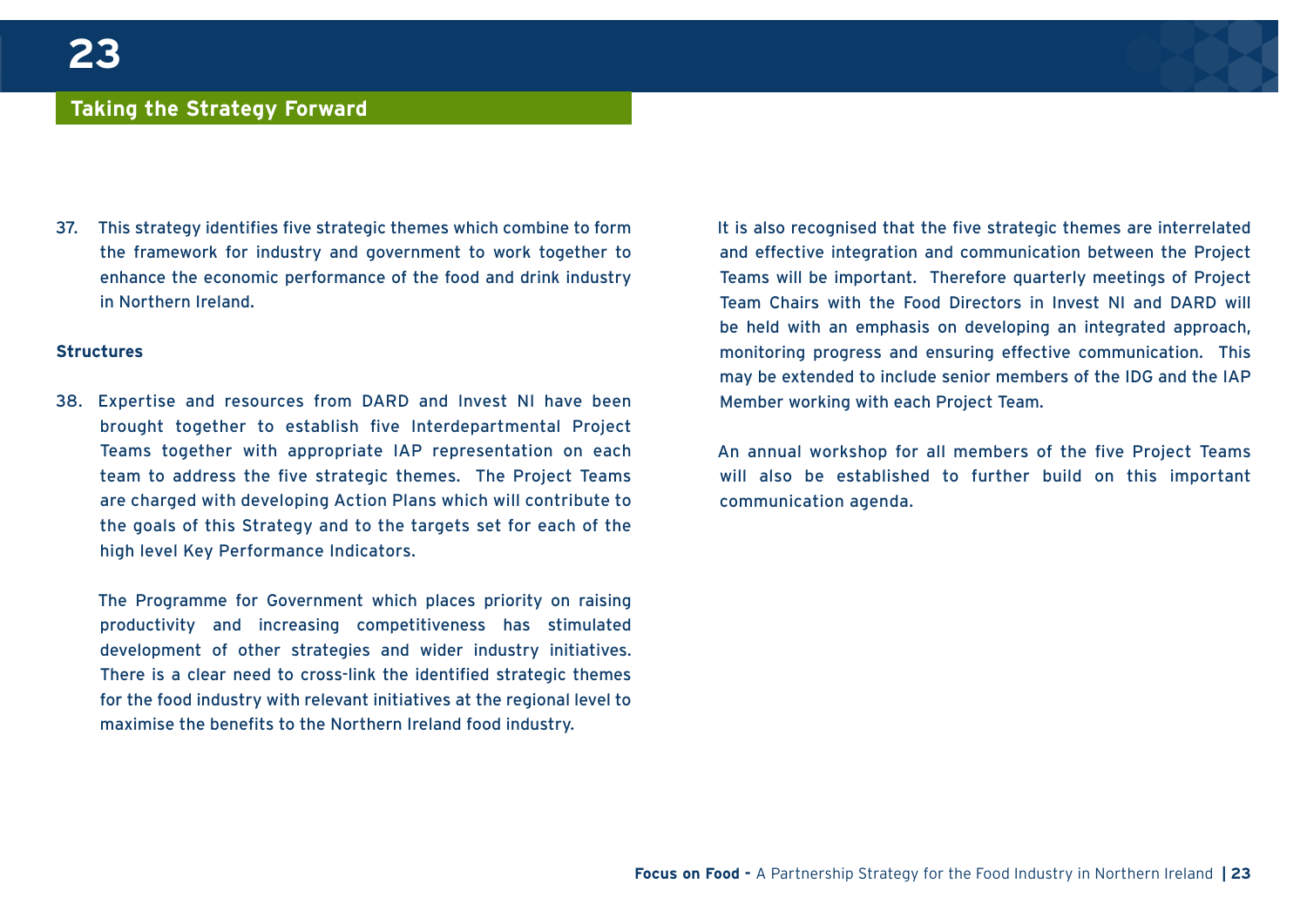#### **Structural Framework**

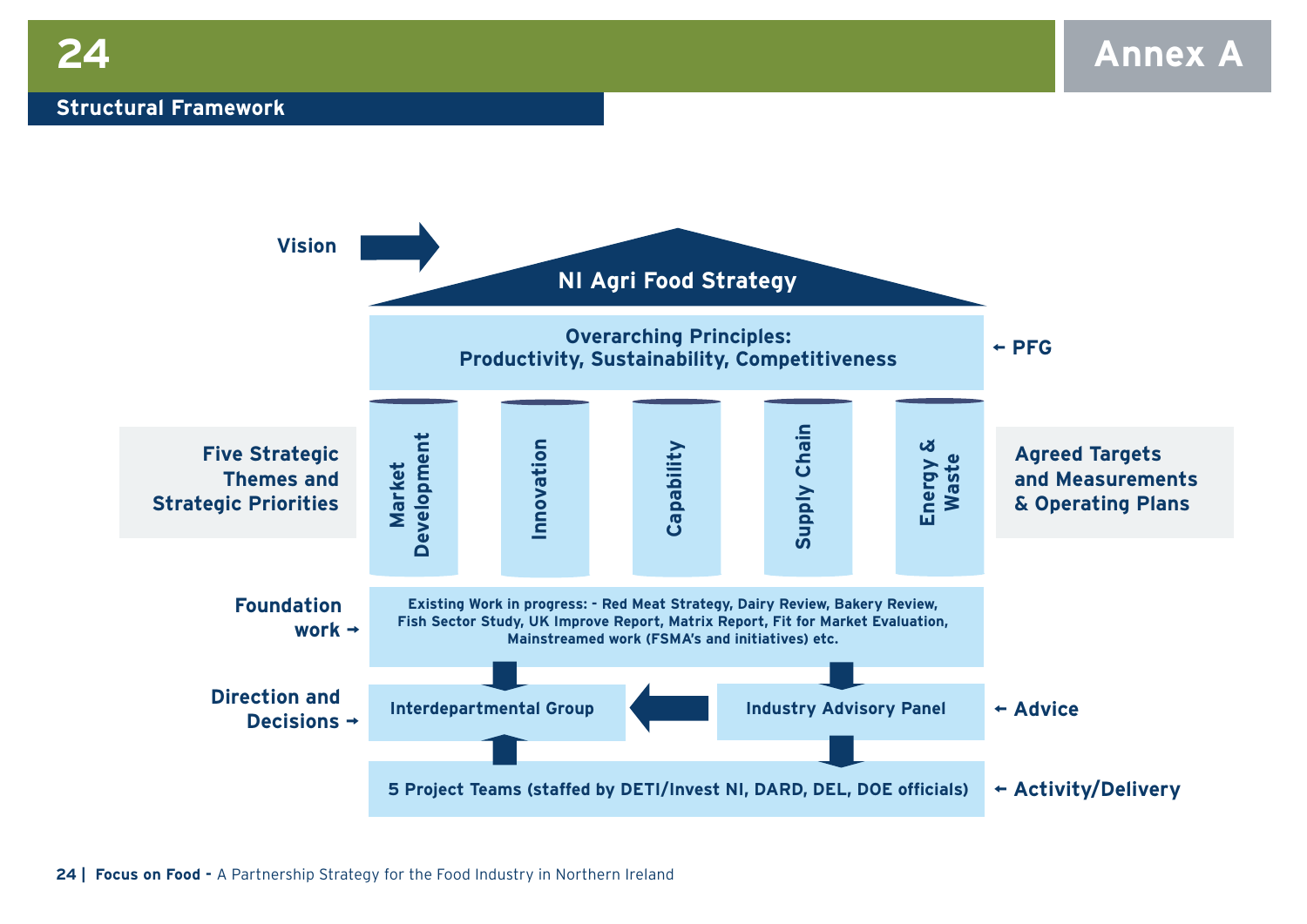#### **NORTHERN IRELAND:**

#### **Fit For Market (2004)**

Developed by the Food Strategy Group, this was a three-year strategy (2005 – 2008) with a vision of:

- A market led, customer focused agri-food industry
- A competitive and profitable primary production sector, linked to the processing sector and aware of market trends.

4 Strategic Priorities: i) Market Understanding and Penetration; ii) Fostering innovation; iii) Supply Chain Management and Development; and iv) Capability Development.

No targets for growth were set but measurements proposed were: i) Sales outside Northern Ireland; ii) GVA; iii) Share of Northern Ireland Economy; iv) ROCE; and v) New Jobs Created.

#### **Vision Twenty/Twenty (2006)**

Developed by the Foresight Leadership Group with the vision of a distinctive and competitive agri-Food sector through:

- Integrating food, diet and health.
- Leading edge food and ingredients.
- New Alternative Enterprises.
- Mastering risk and change.

Strategic Priorities proposed were a Series of 18 Innovation Programmes across 4 areas, an R&D spend of £45m over the next 10-15 years and the creation of internationally recognised centres of excellence. No measurements or targets were set for the delivery of this strategy.

#### **Red Meat Strategy (2009)**

The Northern Ireland Red Meat Industry Taskforce (www.niredmeattaskforce.co.uk) was established to develop a 5 to 10 year strategy for the beef and sheepmeat industry in Northern Ireland. The Task Force engaged widely with industry and studied the viability of a range of production models. It published its findings in October 2007 setting out five key principles against which a series of recommendations were made. This implementation process is ongoing and very much a part of the strategy for Northern Ireland food.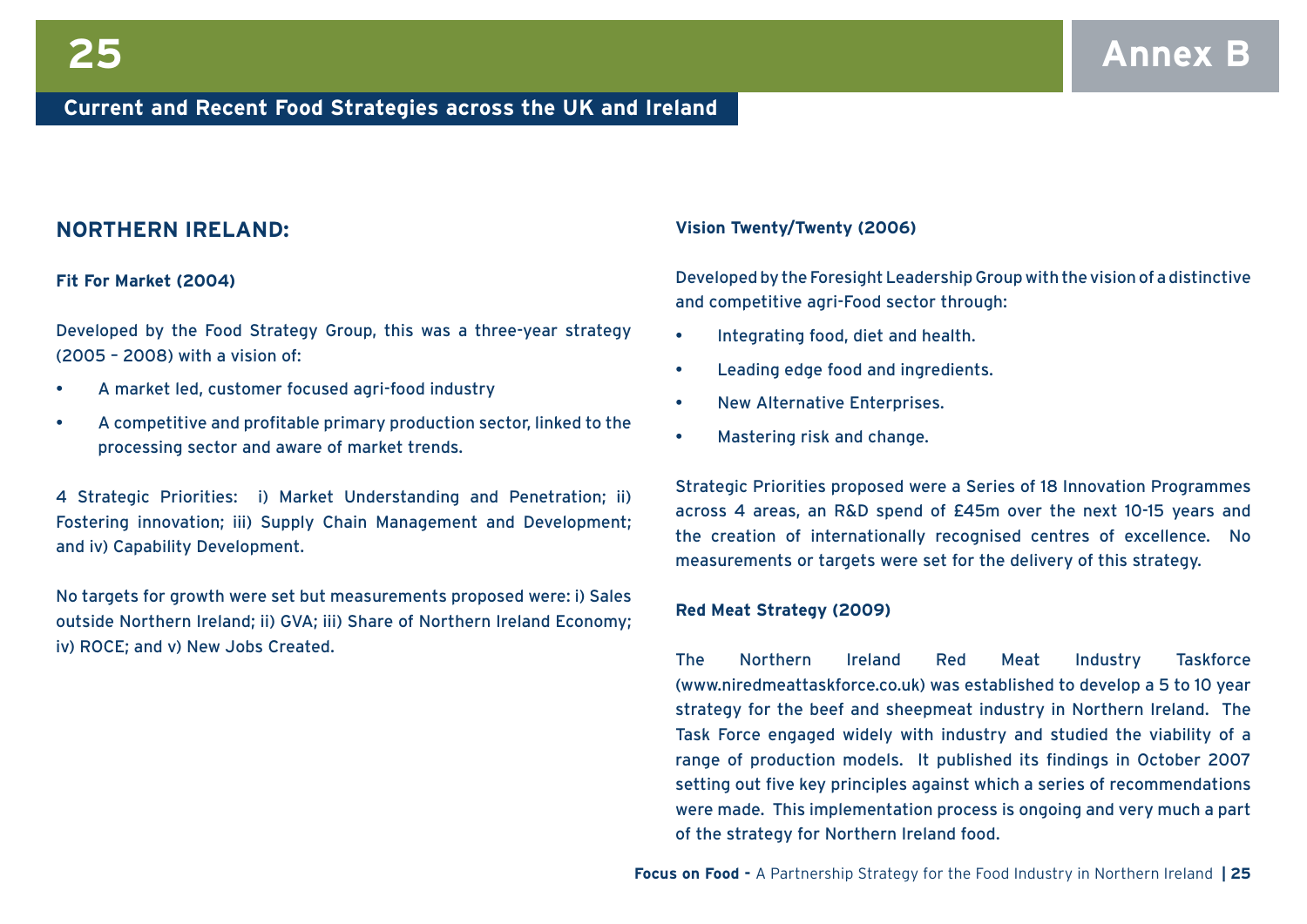#### **UK:**

#### **Food 2030 (January 2010)**

Vision of informed consumers choosing affordable healthy, sustainable food. This demand will be met by profitable, competitive, highly skilled and resilient farming, fishing and food businesses, supported by first class research and development.

Food security will be ensured through strong UK agriculture and food sectors and international trade links with EU and global partners, which support developing economies.

The UK will have a low carbon food system which is efficient with resources.

Strategic Priorities to include ensuring a resilient, profitable and competitive food system, increasing food production sustainably, reducing the food system's greenhouse gas emissions, increasing the impact of skills , knowledge, research and technology.

Measurements to include: i) Diet related ill-health; ii) GVA; iii) Total factor productivity of the food chain beyond the farm gate; iv) Energy use across the supply chain; v) GHG emissions from UK food chain; vi) Food and drink manufacturing waste; vii) Investment in training; and viii) Development and uptake of knowledge and innovation.

**Cabinet Office Strategy Unit – Food Matters – Towards a Strategy for the 21st Century (July 2008)**

The Government's vision for the food system is one that is more sustainable – economically, socially and environmentally.

The Government's four strategic policy objectives for food should be to secure:

- fair prices, choice, access to food and food security through open and competitive markets;
- continuous improvement in the safety of food;
- the changes needed to deliver a further transition to healthier diets; and
- a more environmentally sustainable food chain.

There are no additional public expenditure implications of this report within the current Spending Review period (2008–11). The actions set out in the report are to be taken forward within departments' existing budgets.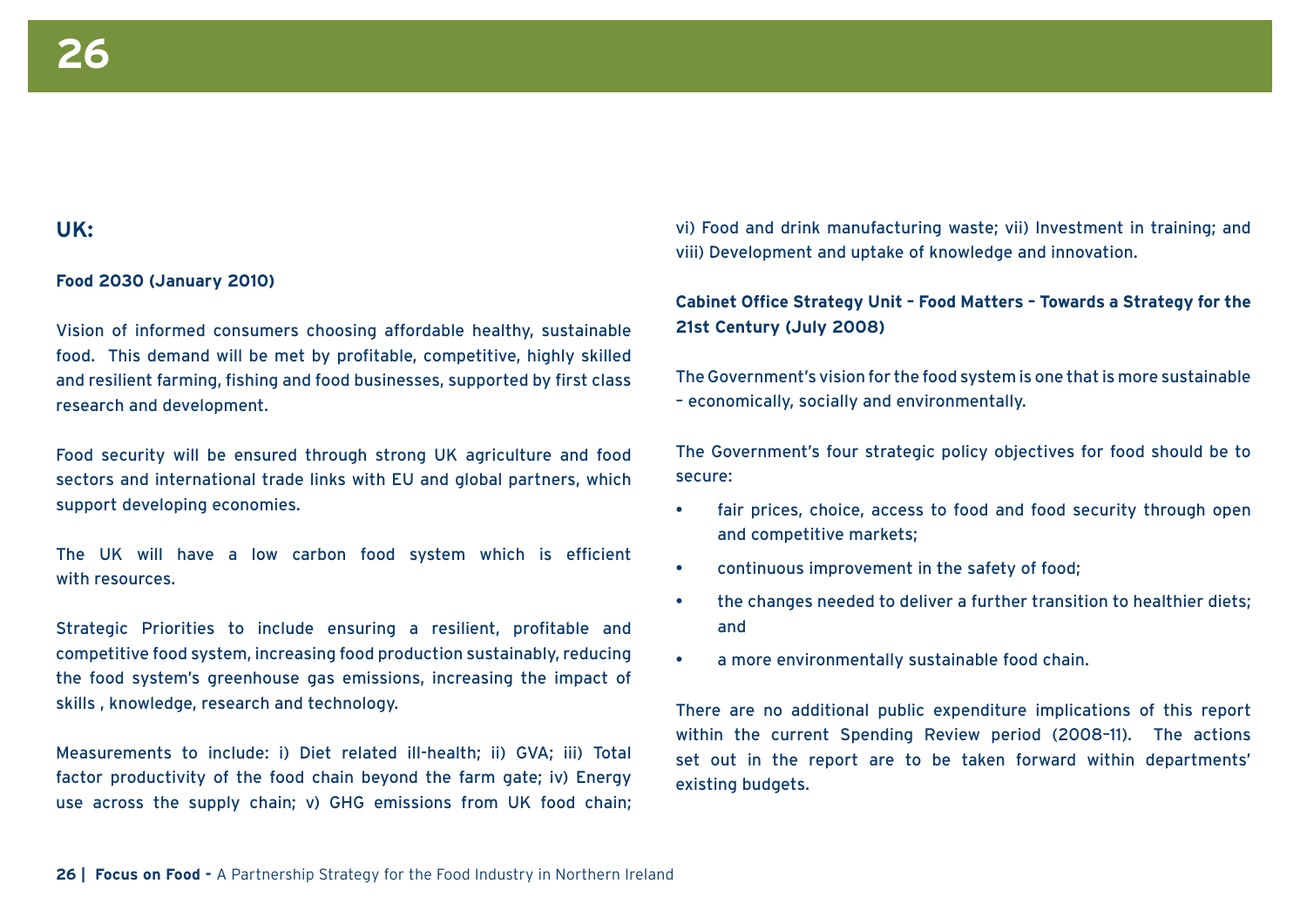#### **REPUBLIC OF IRELAND:**

**Department of Agriculture, Fisheries and Food Statement of Strategy 2008-10**

Vision - To lead the sustainable development of a competitive, innovative, consumer focused agriculture, food, fishery and forestry sector and contribute to a vibrant rural and coastal economy and society.

#### Strategic Objectives:

- Provide an appropriate policy framework to support the development of an internationally competitive, innovative and consumer focused sector (Goal 1).
- Promote economic, social, environmental sustainability, and appropriate structural change in the agriculture, forestry, fisheries, bio-energy and food production sectors (Goal 3).

Measurements to include: i) Value/volume of organic, artisan, local sector; ii) Share of market supplied by indigenous organic products; iii) the previous four strategic priorities of marketing, innovation, supply chain and capability GVA.

#### **2020 Strategy - Department of Agriculture, Fisheries and Food**

In February 2010 the Minister for Agriculture, Fisheries and Food launched a major initiative to draw up a long-term strategy for the agri-food, forestry and fisheries sectors in the Republic of Ireland. A consultation process with stakeholders to obtain views on what

policies and structures will best enhance the future development of the agriculture, forestry, fishing and food industries has been completed and the 2020 Committee is due to report to the Minister by the 1st June 2010.

The new strategy will both complement existing strategies and provide a new vision for the agri-food industry. It is planned that the strategy will position the industry to take advantage of the opportunity to develop and expand the Irish food industry to create a sustainable high-value industry at the forefront of premium food production.

#### **Bord Bia Strategic Priorities 2009-11**

Aim is to drive the success of a world class Irish Food, Drink and Horticulture industry through strategic market development, promotion and information services.

Strategic Objectives/Priorities: i) Promoting Ireland – The Sustainable Food island; ii) Delivering business development initiatives to broaden export reach; iii) Enhancing the position of Irish food, drink and horticulture on the Irish market; iv) Driving consumer focussed innovation through market knowledge; v) Pursuing a repositioning and differentiation strategy for Irish meat; and vi) Supporting a dynamic and growth-oriented small business sector.

Export Sales will be measured with Export Revenue targets across Dairy, Alcoholic Beverages, Prepared Foods, Meat and Other being set. Aim to increase Annual Export Revenue from **€**8bn to **€**10bn by 2011.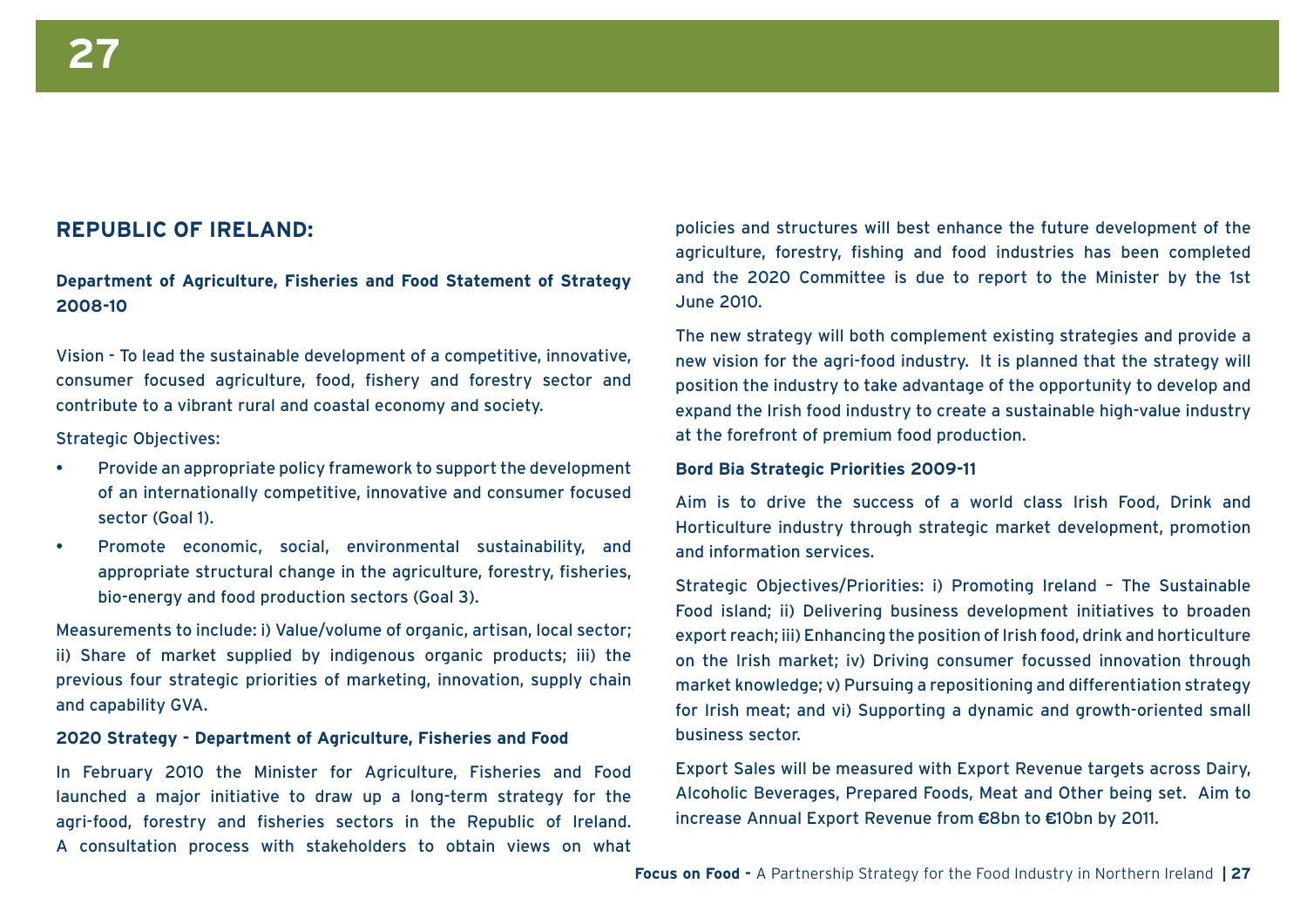#### **SCOTLAND:**

#### **Scottish Enterprise - Scottish Food and Drink Strategy**

Vision/Mission in 2010 (Abridged version):

- **•** Unrivalled reputation in food, drinks and related products and services.
- Perceived as natural, high quality, and completely in tune with today's world and consumer tastes.
- Organisations operate in an environment of trust and mutual respect.
- Scottish business becoming more sophisticated, gaining advantage from strong linkages between farmers, fishermen, processors and customers.
- Used its international connections to sell more abroad and its inherent innovativeness to offer new products and services to a fastchanging market.
- Exploited the best technologies and made the most of its image to boost perceptions of quality and service.
- A culture of real innovation enabled by connections between producers, scientists and production companies.
- Businesses invested in their people, their processes and the marketing of their products to the customers who really mattered.
- These shifts in attitude attracted ambitious young people into a vibrant industry.

Measurements: i) Sales growth; ii) Value added; iii) Export sales growth; iv) Employment growth.

Targets (relevant targets to be established with the drinks industry):

- Increase sales of food and soft drinks from £4.2bn to £7.4bn (6% annually);
- Increase value added from £1bn to £2.5bn (9% annually);
- Treble exports to £1.5bn;
- Increase Food Manufacturing Employment from 48,000 to 54,000.

#### **Scottish Government - Recipe for Success - Scotland's National Food and Drink Policy**

Recipe for Success sets out the next steps of Scotland's National Food and Drink Policy and sets out how they will:

- **•** Support the growth of their food and drink industry;
- Build on their reputation as a land of food and drink;
- Ensure healthy and sustainable choices are made;
- Make their public sector an exemplar for sustainable food procurement;
- Ensure their food supplies are secure and resilient to change;
- Make food available and affordable to all; and
- Ensure that people understand more about the food they eat.

#### **Scotland Food and Drink - 'Fresh Thinking' Strategy Document**

Vision: Scotland to have a reputation as a 'Land of Food and Drink'. Mission: To grow the industry turnover to £12.5bn by 2017 and GVA to £6.1bn. Overall aim: To provide support for businesses across the key areas of innovation, collaboration, skills, sustainability and scale.

28 | Focus on Food - A Partnership Strategy for the Food Industry in Northern Ireland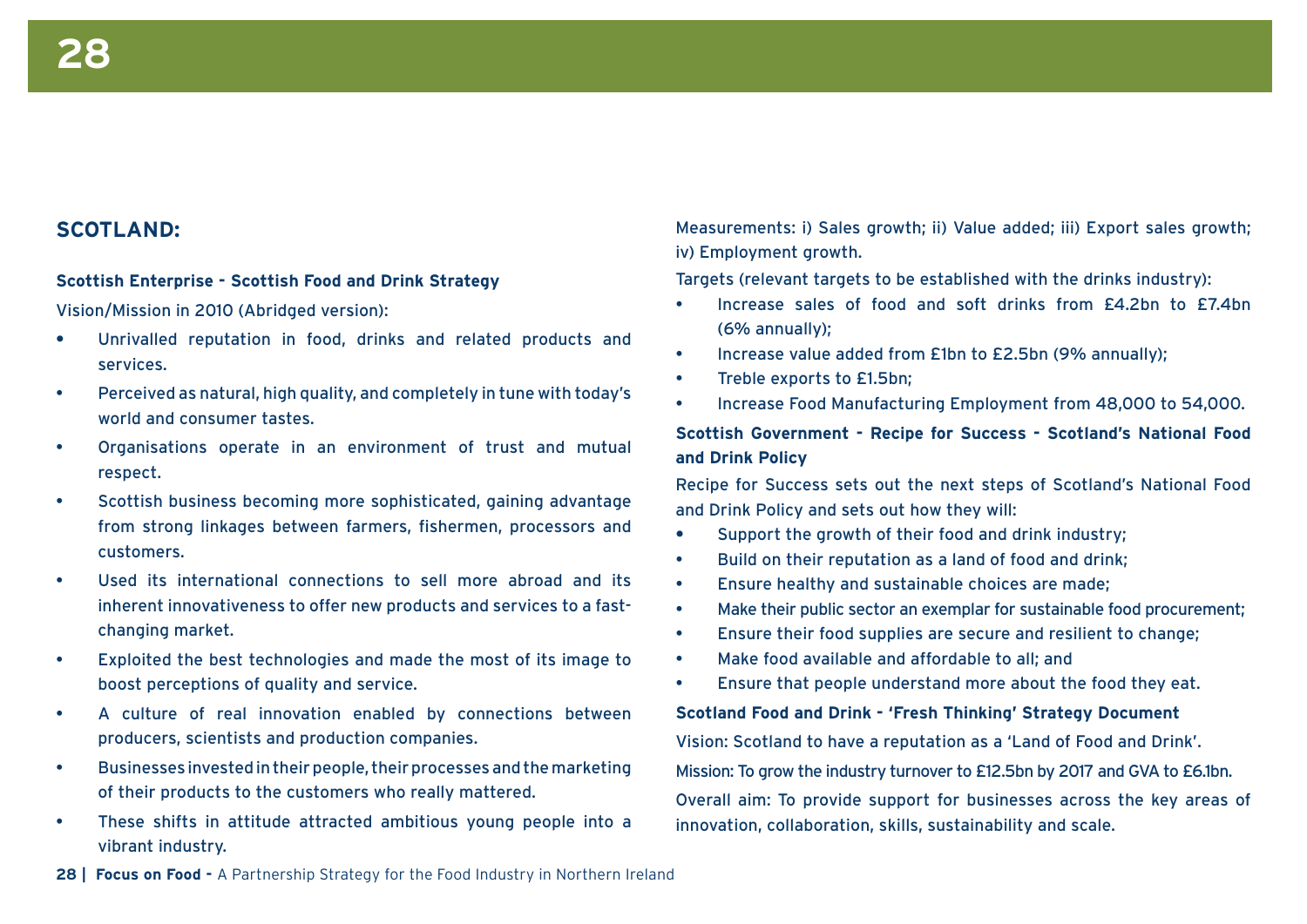#### **WALES:**

#### **Welsh Assembly Agri-Food Partnership**

The Welsh agriculture, fisheries and food production industry is undergoing a transformation designed to realise its full potential in the economy. It aims to help producers become more market focused and add value to Welsh food through:

- Better co-ordination between producers, processors and others in the food chain;
- Support for the development of new products;
- More sophisticated marketing of Welsh food.

Headed by the Agri-Food Partnership which draws together interest groups in the food chain to build on the industry's existing market strengths, it is industry led and supported by the Welsh Assembly Government.

Five Action Plans have been developed against Dairy, Fishery & Aquaculture, Horticulture, Lamb & Beef, and Organic. Each of these Action Plans analyses the threats and opportunities facing each sector, provides a plan for future development, identifies projects to achieve industry goals and objectives and develops a means of delivering the plan.

#### **Red Meat Strategy**

Being taken forward by Hybu Cig Cymru, the Strategy's Strategic Objectives/ Priorities are:

- To differentiate Welsh Lamb and Beef products in the market so that they compete more on quality and less on price;
- To strengthen the value added in the food supply chain; To differentiate Welsh Lamb and Beef products in the market so that they compete more on quality and less on price;
- To strengthen the value added in the food supply chain; and
- To develop an integrated approach to achieving better quality and more cost efficient production on Welsh farms.

#### **Rural Development Sub Committee Inquiry into the Production and Promotion of Welsh Food (July 2009)**

Strategic Objectives/Priorities

- Examining the challenges facing the Welsh agri-food sector;
- Assessing the success of Welsh Assembly Government initiatives in this area to date;
- Evaluating the appropriateness of the Welsh Assembly Government's proposals for the future of the sector; and
- Making recommendations to the Welsh Assembly Government.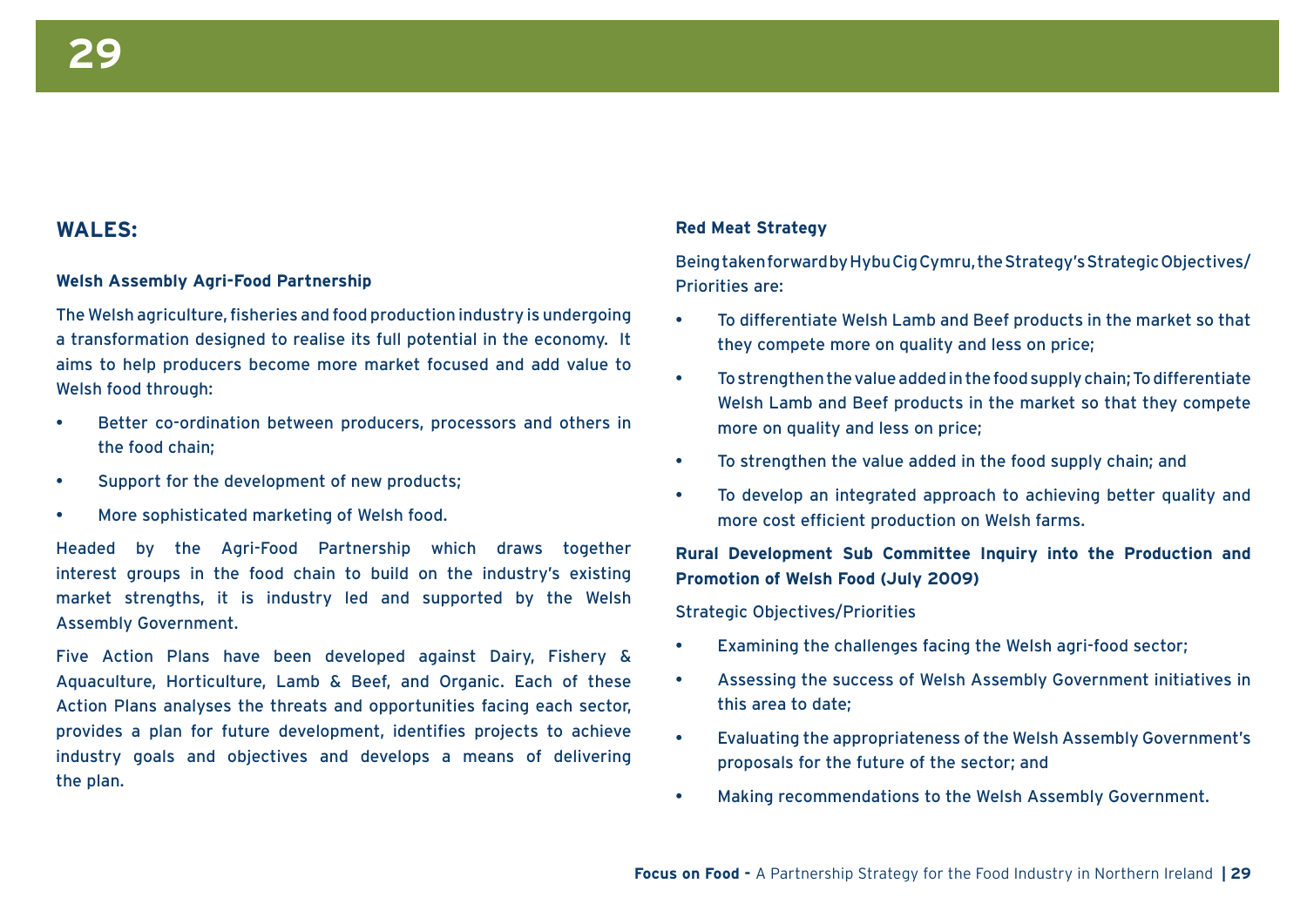### **Northern Ireland Food Industry Key Performance Indicator Trends**

#### **Rate of Return on Capital Employed (%) <sup>1</sup>**

|                                 | 1989 | 1990              | 1991 | 1992* | 1993 | 1994              | 1995 | 1996 | 1997 | 1998 | 1999 | 2000             | 2001 | 2002              | 2003 | 2004              | 2005 | 2006 | 2007 |
|---------------------------------|------|-------------------|------|-------|------|-------------------|------|------|------|------|------|------------------|------|-------------------|------|-------------------|------|------|------|
| <b>Animal By-Products</b>       | 19.1 | 20.9              | 20.7 | 17.6  | 17.4 | 10.5              | 15.2 | 10.7 | 25.6 | 21.1 | 18.0 | 10.4             | 17.4 | 22.8              | 12.0 | 10.1              | 14.1 | 20.2 | 24.7 |
| <b>Bakeries</b>                 | 25.8 | 23.0              | 24.2 | 13.1  | 17.5 | 18.3              | 13.2 | 12.1 | 2.1  | 3.2  | 2.2  | 6.2              | 4.0  | 6.0               | 7.2  | 16.1              | 21.7 | 17.8 | 11.0 |
| <b>Beef &amp; Sheepmeat</b>     | 20.2 | 26.5              | 24.9 | 26.3  | 16.9 | 10.1              | 8.8  | 9.1  | 14.2 | 12.7 | 13.6 | 14.3             | 16.2 | 12.4              | 8.6  | 9.7               | 11.0 | 9.8  | 9.6  |
| <b>Drinks</b>                   | 22.5 | 23.1              | 25.5 | 24.2  | 40.4 | 32.6              | 17.9 | 16.9 | 16.6 | 16.6 | 14.7 | 15.1             | 14.4 | 12.8              | 8.1  | 8.6               | 10.3 | 7.1  | 9.2  |
| <b>Eggs</b>                     | 4.6  | 9.2               | 8.2  | 7.9   | 15.0 | 13.6              | 16.5 | 13.2 | 10.5 | 0.0  | 0.6  | 3.1              | 20.6 | 7.7               | 14.7 | 16.4              | 10.1 | 15.5 | 16.6 |
| <b>Fish</b>                     | 17.6 | 19.0 <sub>1</sub> | 18.9 | 17.0  | 27.4 | 22.7              | 16.0 | 17.9 | 17.4 | 14.3 | 17.4 | 13.6             | 14.6 | 13.7              | 11.9 | 12.8              | 11.3 | 9.4  | 7.8  |
| <b>Fruit &amp; Vegetables</b>   | 19.7 | 17.5              | 16.3 | 14.8  | 15.7 | 16.6              | 20.3 | 12.4 | 7.9  | 6.8  | 14.1 | 11.1             | 6.2  | 3.7               | 10.6 | 13.9 <sup>°</sup> | 12.5 | 11.8 | 11.4 |
| <b>Milk &amp; Milk Products</b> | 15.1 | 15.8              | 16.8 | 16.8  | 8.1  | 11.6              | 2.6  | 5.6  | 2.8  | 1.3  | 3.6  | 3.7              | 3.9  | 9.7               | 10.6 | 9.9               | 6.0  | 6.1  | 7.3  |
| Pigmeat                         | 17.3 | 20.8              | 9.4  | 4.9   | 4.7  | 2.2               | 0.0  | 0.0  | 0.0  | 0.0  | 9.5  | 7.0              | 8.3  | 6.2               | 2.9  | 2.8               | 3.2  | 2.1  | 3.8  |
| Poultrymeat                     | 6.2  | 23.3              | 22.6 | 21.9  | 17.2 | 13.0 <sub>2</sub> | 16.7 | 2.9  | 5.1  | 0.0  | 0.0  | 1.0 <sub>1</sub> | 5.5  | 6.5               | 12.5 | 10.5              | 7.0  | 0.0  | 0.2  |
| <b>Total</b>                    | 17.1 | 19.8              | 19.6 | 18.2  | 16.1 | 15.7              | 10.6 | 8.9  | 8.3  | 7.2  | 9.0  | 9.3              | 9.9  | 10.0 <sub>1</sub> | 9.0  | 9.8               | 9.4  | 6.7  | 8.0  |

\* 1992 figures for ROCE are calculated by adding net profit to estimated interest paid and dividing by total capital employed.

1 These figures do not include an estimate of the rate of return on capital employed of food and drinks processing businesses with turnovers less than £250,000.

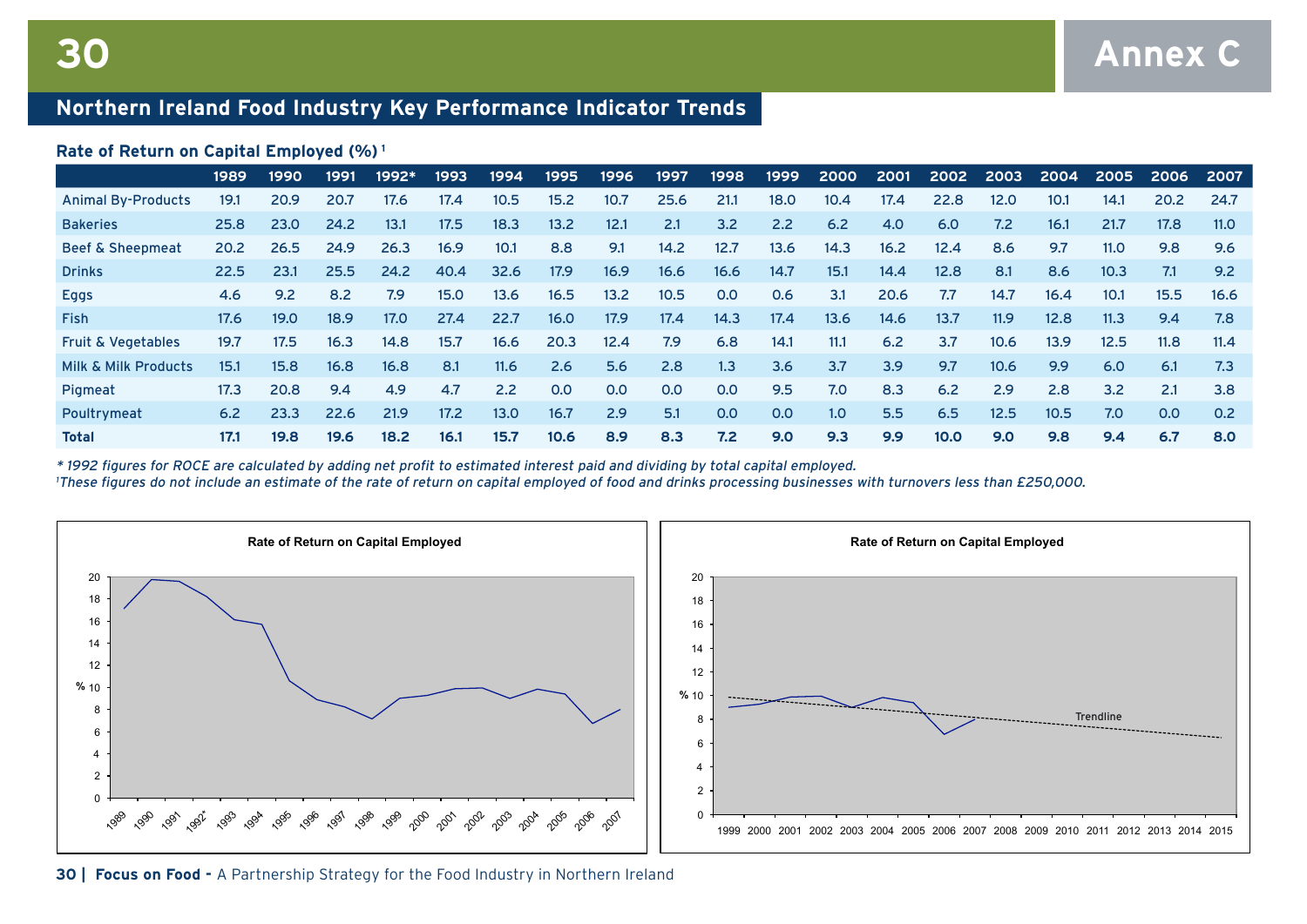#### Productivity, i.e. gross value added per full-time employee equivalent<sup>1</sup>(£) in 2008 prices

|                                                                                                                                         | 1989   | 1990                                   | 1991 | 1992 | 1993                                                                                                                                 | 1994   | 1995   | 1996 | 1997          | 1998 | 1999 | <b>2000</b> | 2001 | 2002                                                                                | 2003 | <b>2004</b> | 2005 | -2006                                                                                             | 2007          |
|-----------------------------------------------------------------------------------------------------------------------------------------|--------|----------------------------------------|------|------|--------------------------------------------------------------------------------------------------------------------------------------|--------|--------|------|---------------|------|------|-------------|------|-------------------------------------------------------------------------------------|------|-------------|------|---------------------------------------------------------------------------------------------------|---------------|
| <b>Animal By-Products</b>                                                                                                               |        |                                        |      |      | 48,650 50,208 53,651 54,189 56,952 28,907 27,675 23,680 32,829 33,892 32,585 31,119 34,739 34,949 34,936 36,649 39,858 43,494 48,708 |        |        |      |               |      |      |             |      |                                                                                     |      |             |      |                                                                                                   |               |
| <b>Bakeries</b>                                                                                                                         |        | 27.398 27.124 26.403 23.672 18.371     |      |      |                                                                                                                                      |        |        |      |               |      |      |             |      |                                                                                     |      |             |      | 19,473 20,853 21,051 19,242 20,031 19,160 19,888 19,320 20,270 20,284 21,620 22,959 23,083 21,488 |               |
| <b>Beef &amp; Sheepmeat</b>                                                                                                             |        |                                        |      |      | 20.739 23.555 24.009 20.602 21.396 20.507 23.167                                                                                     |        |        |      |               |      |      |             |      |                                                                                     |      |             |      | 25.175 30.882 29.508 32.175 30.304 32.655 30.281 31.344 30.529 31.340 29.682 29.254               |               |
| <b>Drinks</b>                                                                                                                           |        |                                        |      |      | 48.418 48.367 50.214 51.728 56.291 50.569 54.224 52.656 57.514 57.801 55.216 52.695 53.977 57.097 52.629 54.520 59.005 58.539 62.265 |        |        |      |               |      |      |             |      |                                                                                     |      |             |      |                                                                                                   |               |
| Eggs                                                                                                                                    |        |                                        |      |      | 16.823 35.769 30.994 30.369 28.147 25.042 26.153 24.319 23.092 18.995 21.898 25.293 34.202 27.147 32.266 35.768 33.306 34.555        |        |        |      |               |      |      |             |      |                                                                                     |      |             |      |                                                                                                   | - 36.171      |
| <b>Fish</b>                                                                                                                             |        | 15.960  16.287  14.684  13.992  16.986 |      |      |                                                                                                                                      |        |        |      |               |      |      |             |      |                                                                                     |      |             |      | 17.978 15.506 17.237 19.938 18.670 21.220 19.861 23.201 23.891 23.510 23.675 23.376 22.910 22.915 |               |
| <b>Fruit &amp; Vegetables</b>                                                                                                           | 28.107 |                                        |      |      | 26.795 22.793 20.536 24.783 24.753 25.815 23.837 21.771 22.068 24.478 24.100 23.691 25.994 27.437 26.862 27.151                      |        |        |      |               |      |      |             |      |                                                                                     |      |             |      | 26.988 28.981                                                                                     |               |
| Milk & Milk Products                                                                                                                    | 36.120 |                                        |      |      | 37.735 39.338 39.872 34.635 34.482 28.973 31.562 29.982 28.555 31.953 33.689 34.569 40.620 39.650 38.938 36.041 36.006 36.644        |        |        |      |               |      |      |             |      |                                                                                     |      |             |      |                                                                                                   |               |
| Pigmeat                                                                                                                                 |        | 22.681 23.334 20.400 19.298            |      |      | 21.215                                                                                                                               | 19.040 | 17,391 |      | 14.186 17.242 |      |      |             |      | 19.188 23.530 22.291 23.245 22.566 19.884 20.942 21.387                             |      |             |      | 20.328 21.395                                                                                     |               |
| Poultrymeat                                                                                                                             |        | 19.693 22.199 23.045 22.210 19.276     |      |      |                                                                                                                                      |        |        |      |               |      |      |             |      | 18,527 21,627 22,642 20,172 18,537 19,127 20,158 22,048 22,062 23,039 23,461 22,073 |      |             |      |                                                                                                   | 19.754 23.644 |
| <b>Total</b>                                                                                                                            |        |                                        |      |      | 27,436 28,958 28,332 26,872 25,806 24,811 25,159 25,405 26,080 25,665 27,242 27,023 28,229 28,739 28,677 28,958 28,599 27,731        |        |        |      |               |      |      |             |      |                                                                                     |      |             |      |                                                                                                   | 29,196        |
| These figures de not include an estimate of the productivity of food and drinks presension businesses with turnewers less than 5250,000 |        |                                        |      |      |                                                                                                                                      |        |        |      |               |      |      |             |      |                                                                                     |      |             |      |                                                                                                   |               |

These figures do not include an estimate of the productivity of food and drinks processing businesses with turnovers less than £250,000.

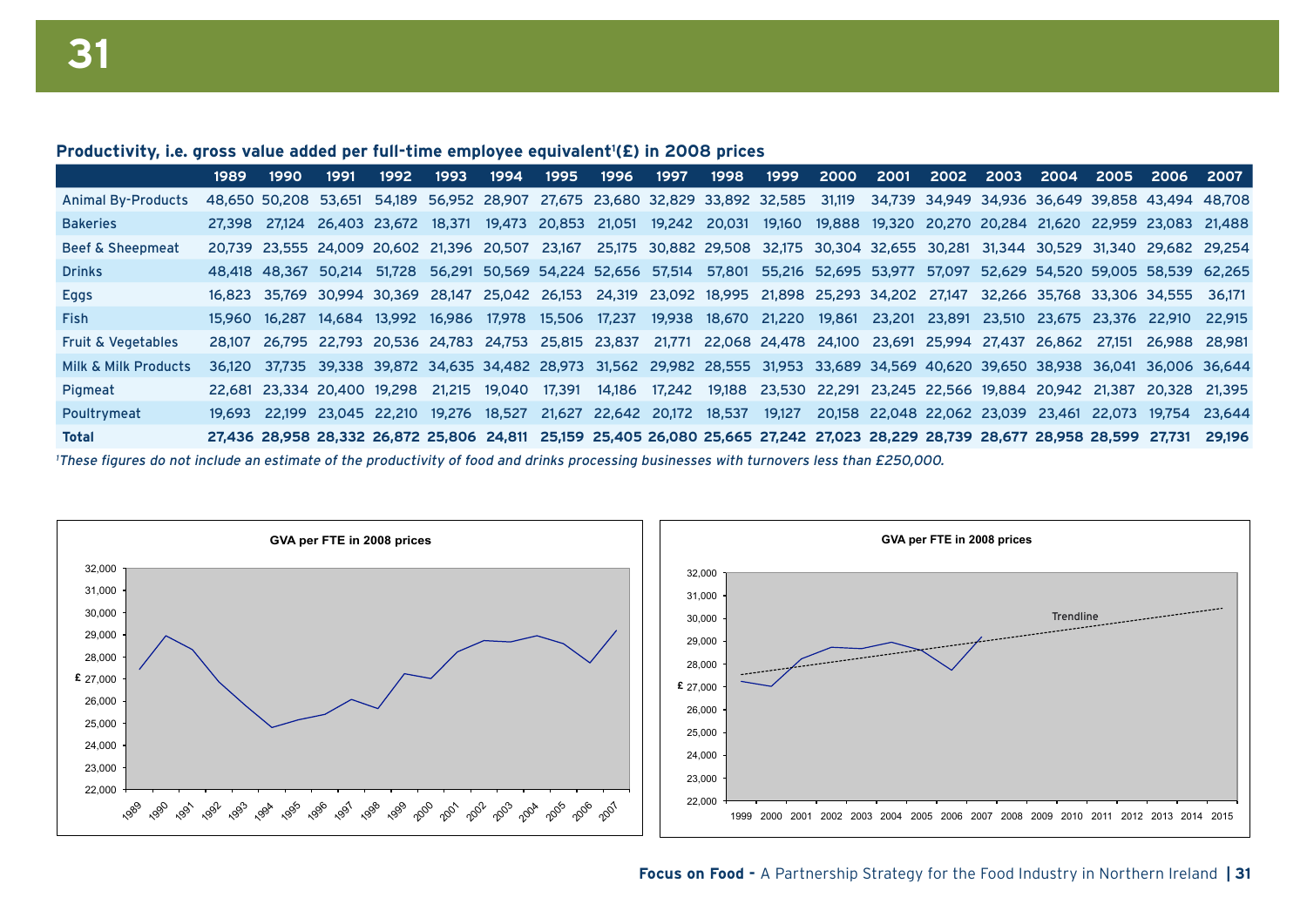#### **Productivity, gross value added per £1,000 of total capital employed1**

|                                 | 1989 | 1990 | 1991 | 1992 | 1993 | 1994 | 1995 | 1996 | 1997 | 1998 | 1999 | 2000 | 2001 | 2002 | 2003 | 2004 | 2005 | 2006 | 2007 |
|---------------------------------|------|------|------|------|------|------|------|------|------|------|------|------|------|------|------|------|------|------|------|
| <b>Animal By-Products</b>       | 457  | 459  | 449  | 395  | 484  | 413  | 664  | 652  | 844  | 783  | 754  | 692  | 782  | 807  | 555  | 517  | 579  | 776  | 687  |
| <b>Bakeries</b>                 | 1357 | 1227 | 1395 | 1219 | 1302 | 1358 | 1018 | 1027 | 902  | 817  | 976  | 1054 | 911  | 838  | 801  | 1074 | 1374 | 1253 | 900  |
| <b>Beef &amp; Sheepmeat</b>     | 781  | 899  | 972  | 991  | 874  | 616  | 471  | 478  | 511  | 500  | 573  | 553  | 621  | 533  | 491  | 497  | 497  | 504  | 514  |
| <b>Drinks</b>                   | 524  | 486  | 550  | 516  | 751  | 607  | 337  | 326  | 347  | 335  | 312  | 352  | 382  | 323  | 277  | 273  | 295  | 241  | 271  |
| <b>Eggs</b>                     | 174  | 317  | 298  | 291  | 295  | 297  | 372  | 388  | 531  | 560  | 560  | 420  | 614  | 426  | 520  | 549  | 525  | 582  | 570  |
| <b>Fish</b>                     | 702  | 691  | 709  | 671  | 775  | 680  | 514  | 589  | 609  | 606  | 668  | 602  | 646  | 621  | 602  | 640  | 560  | 533  | 506  |
| <b>Fruit &amp; Vegetables</b>   | 585  | 602  | 621  | 655  | 606  | 612  | 645  | 574  | 474  | 456  | 589  | 582  | 511  | 530  | 695  | 693  | 701  | 658  | 612  |
| <b>Milk &amp; Milk Products</b> | 493  | 509  | 574  | 539  | 408  | 426  | 281  | 331  | 323  | 281  | 301  | 310  | 365  | 405  | 447  | 384  | 349  | 376  | 400  |
| Pigmeat                         | 859  | 941  | 778  | 693  | 497  | 677  | 686  | 468  | 297  | 396  | 587  | 568  | 530  | 525  | 431  | 431  | 472  | 482  | 477  |
| Poultrymeat                     | 923  | 1115 | 934  | 1086 | 954  | 965  | 1047 | 937  | 749  | 675  | 748  | 948  | 1020 | 1009 | 1186 | 1195 | 1067 | 731  | 740  |
| <b>Total</b>                    | 652  | 677  | 714  | 680  | 634  | 625  | 487  | 487  | 450  | 437  | 476  | 508  | 550  | 522  | 516  | 513  | 528  | 486  | 491  |

1 These figures do not include an estimate of the productivity of food and drinks processing businesses with turnovers less than £250,000.



**32 | Focus on Food -** A Partnership Strategy for the Food Industry in Northern Ireland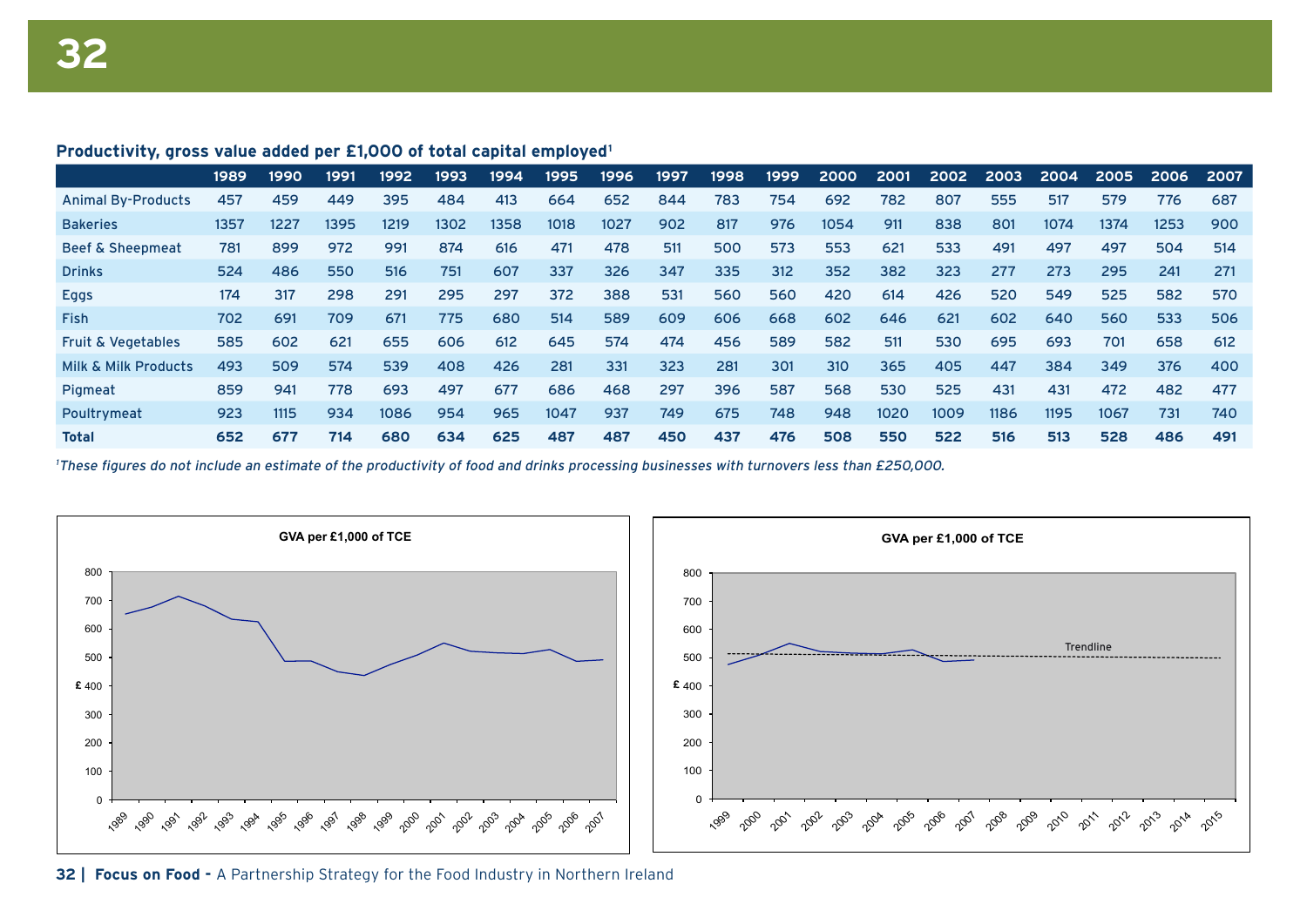#### **External Sales<sup>1</sup> as a Percentage of Total Gross Turnover (%)<sup>2</sup>**

|                               | 1989 | 1990 | 1991 | 1992 | 1993 | 1994 | 1995 | 1996 | 1997 | 1998 | 1999 | 2000 | 2001 | 2002 | 2003 | 2004 | 2005 | 2006 | 2007 |
|-------------------------------|------|------|------|------|------|------|------|------|------|------|------|------|------|------|------|------|------|------|------|
| <b>Animal By-Products</b>     | 79.9 | 86.3 | 86.1 | 76.9 | 83.3 | 82.1 | 82.8 | 81.9 | 87.3 | 88.0 | 80.7 | 82.5 | 83.3 | 86.6 | 87.9 | 85.0 | 85.6 | 90.5 | 87.8 |
| <b>Bakeries</b>               | 7.6  | 8.1  | 8.3  | 9.2  | 9.2  | 12.0 | 12.8 | 13.6 | 16.7 | 21.2 | 25.4 | 25.2 | 24.8 | 28.1 | 30.3 | 34.1 | 31.9 | 35.6 | 38.7 |
| <b>Beef &amp; Sheepmeat</b>   | 65.9 | 78.4 | 72.8 | 71.5 | 68.5 | 67.5 | 66.5 | 64.4 | 58.6 | 58.5 | 54.8 | 51.0 | 57.3 | 57.8 | 58.7 | 60.8 | 62.4 | 61.9 | 63.4 |
| <b>Drinks</b>                 | 34.2 | 38.1 | 40.2 | 31.4 | 24.8 | 23.7 | 21.2 | 23.5 | 26.4 | 17.5 | 17.0 | 31.7 | 33.6 | 50.3 | 47.8 | 48.5 | 53.0 | 52.0 | 54.9 |
| <b>Eggs</b>                   | 59.4 | 59.1 | 60.2 | 64.4 | 70.1 | 69.8 | 72.5 | 76.3 | 78.7 | 77.3 | 75.8 | 76.7 | 76.2 | 76.0 | 78.1 | 77.1 | 82.0 | 76.2 | 56.7 |
| <b>Fish</b>                   | 80.2 | 76.3 | 77.9 | 77.1 | 79.1 | 79.1 | 68.4 | 77.5 | 77.9 | 83.0 | 82.0 | 77.5 | 75.7 | 76.2 | 75.3 | 72.3 | 69.5 | 69.3 | 76.0 |
| <b>Fruit &amp; Vegetables</b> | 51.2 | 56.4 | 59.0 | 54.5 | 53.2 | 47.4 | 49.7 | 49.7 | 54.1 | 58.5 | 54.8 | 59.0 | 52.7 | 56.7 | 57.5 | 57.1 | 58.7 | 57.8 | 56.3 |
| Milk & Milk Products          | 52.6 | 53.7 | 53.2 | 52.4 | 53.2 | 55.8 | 61.1 | 62.5 | 52.2 | 59.6 | 62.5 | 64.2 | 65.9 | 64.6 | 64.3 | 70.3 | 70.3 | 71.0 | 72.9 |
| Pigmeat                       | 54.8 | 56.8 | 54.0 | 58.1 | 57.4 | 57.3 | 52.6 | 57.2 | 55.6 | 58.6 | 57.1 | 52.8 | 48.4 | 49.8 | 50.7 | 53.8 | 56.5 | 55.1 | 60.0 |
| Poultrymeat                   | 55.6 | 58.7 | 62.6 | 62.0 | 59.2 | 57.4 | 61.5 | 61.5 | 60.4 | 62.9 | 63.2 | 68.9 | 71.0 | 73.3 | 77.0 | 77.7 | 80.4 | 86.5 | 86.8 |
| <b>Total</b>                  | 51.2 | 55.6 | 54.6 | 53.3 | 52.1 | 52.0 | 53.4 | 54.7 | 50.9 | 53.0 | 52.4 | 54.5 | 55.9 | 59.0 | 59.5 | 62.4 | 64.2 | 65.0 | 66.7 |

1 External sales are defined as sales to destinations outside of Northern Ireland.

<sup>2</sup>These figures do not include an estimate of the productivity of food and drinks processing businesses with turnovers less than £250,000.



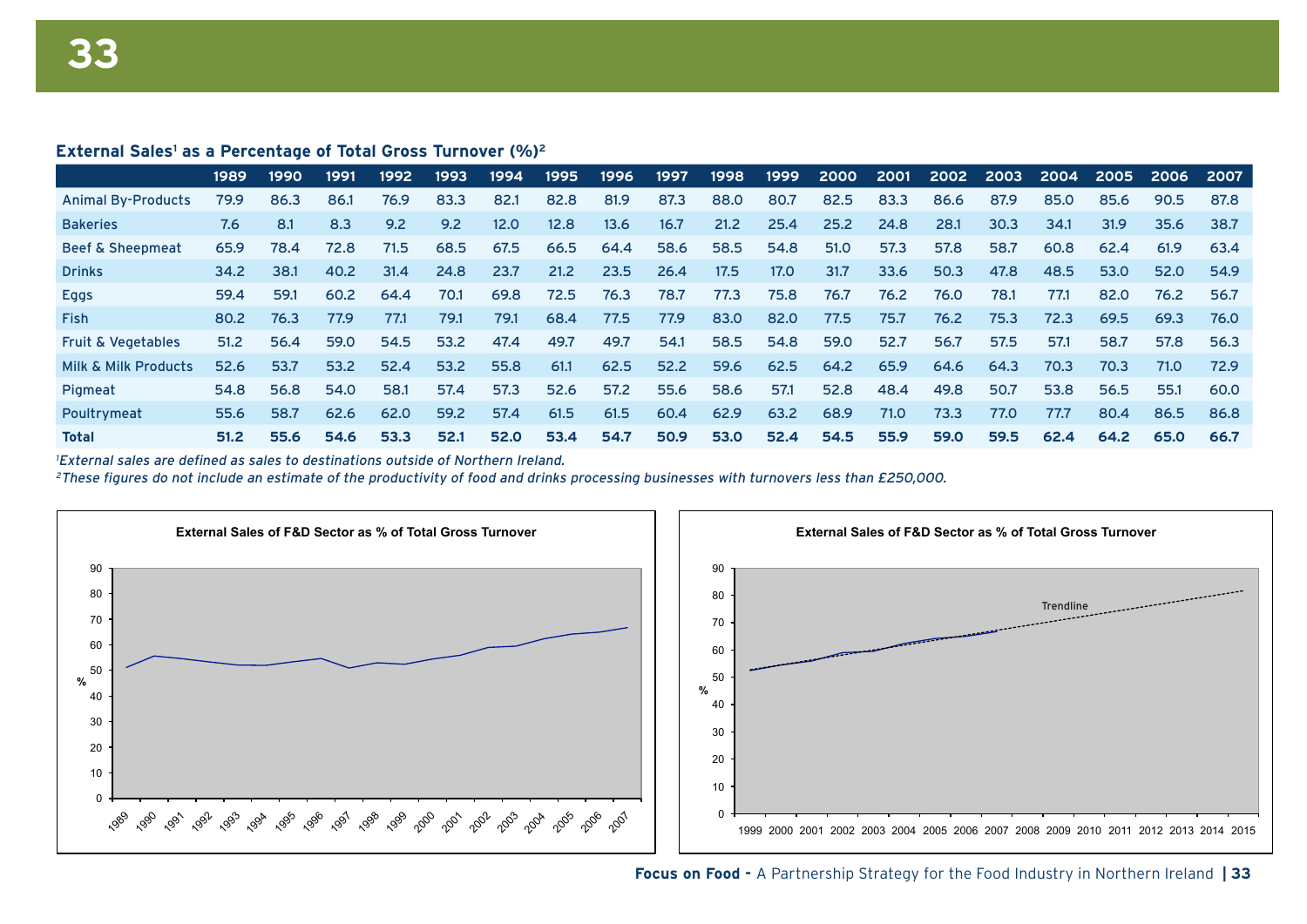#### **Average Wages and Salaries per full time employee equivalent (£)1**

|                                                                                                                                                | 1989   | 1990         | 1991   | 1992                                             | 1993   | 1994                        | 1995   | 1996          | 1997                                      | 1998          | 1999          | <b>2000</b>                 | 2001   | 2002                                                           | 2003 | 2004                        | 2005   | <b>2006</b>                                                                         | -2007         |
|------------------------------------------------------------------------------------------------------------------------------------------------|--------|--------------|--------|--------------------------------------------------|--------|-----------------------------|--------|---------------|-------------------------------------------|---------------|---------------|-----------------------------|--------|----------------------------------------------------------------|------|-----------------------------|--------|-------------------------------------------------------------------------------------|---------------|
| <b>Animal By-Products</b>                                                                                                                      | 9.705  | 10.612       |        | 12.245 12.816                                    | 16.013 | 11,810                      | 12,127 | 11,786        | 13,702                                    |               |               | 15,054 15,602 16,402 17,989 |        | 16,533 18,515                                                  |      |                             |        | 20.761 21.456 23.920 23.424                                                         |               |
| <b>Bakeries</b>                                                                                                                                | 10.936 | 11.670       | 12.268 | 12.724                                           | 9.682  | 10,589                      | 11,181 |               | 11,912  12,460  13,018                    |               |               | 13,192  13,470  13,539      |        | 13,857 13,687 14,068 15,091                                    |      |                             |        | 15,880 15,702                                                                       |               |
| <b>Beef &amp; Sheepmeat</b>                                                                                                                    | 7.488  | 8.856        | 10.155 | 9.241                                            | 10.219 | 10.066                      | 11.127 |               | 11,672 13,513                             |               |               |                             |        |                                                                |      |                             |        | 14,049 16,049 15,032 16,326 15,964 18,365 17,798 18,360 18,420 19,179               |               |
| <b>Drinks</b>                                                                                                                                  |        |              |        | 12,290 12,673 13,884 14,693 14,668 13,505 14,980 |        |                             |        | 15,107        |                                           |               |               |                             |        |                                                                |      |                             |        | 18,710 18,243 18,362 18,978 21,696 22,880 24,942 23,907 23,598 26,202 28,586        |               |
| Eggs                                                                                                                                           |        | 5.850 12.672 | 12.064 | 11.198                                           | 7.999  | 7,605                       | 8,299  | 9,846 11,094  |                                           |               |               |                             |        | 12,197  12,866  13,453  13,863  14,373  14,472  15,756  17,540 |      |                             |        | 16.439 18.916                                                                       |               |
| <b>Fish</b>                                                                                                                                    | 5.498  | 5.561        | 5.633  | 5.755                                            | 6,302  | 7,171                       | 6,275  | 7,251         | 8,847                                     | 9,167         | 9,513         | 9,924                       | 12,315 | 12,976 13,693 14,267                                           |      |                             | 14.211 |                                                                                     | 14,616 15,562 |
| <b>Fruit &amp; Vegetables</b>                                                                                                                  | 7.737  | 8.491        | 8.505  | 9.233                                            | 9,411  | 9.287                       | 10,179 | 11,205        | 10,988                                    |               | 11,542 11,982 |                             |        | 12,782 13,984 16,078 16,500 16,235 17,235 17,649               |      |                             |        |                                                                                     | 19.183        |
| Milk & Milk Products                                                                                                                           | 10.878 | 12.076       |        | 13,910  14,468  14,728                           |        | 13,863 14,796               |        |               |                                           |               |               |                             |        |                                                                |      |                             |        | 15,351 16,392 16,622 17,726 19,639 20,534 20,783 19,997 20,407 21,645 22,497 23,313 |               |
| Pigmeat                                                                                                                                        | 8.832  | 9.599        | 10.189 | 10,558                                           | 11,517 | 11.067                      | 11,602 |               | 11,888 12,480                             | 13,567 13,253 |               |                             |        | 13,381 13,488 14,263 14,018                                    |      | 15,416                      | 16.194 | 15,951                                                                              | 16.670        |
| Poultrymeat                                                                                                                                    | 8.924  | 8.790        | 9.525  | 10.250                                           | 9.485  | 9,868                       | 11.640 | 14,418 12,364 |                                           |               | 12,613 13,262 |                             |        | 13,736  14,512  14,672  15,323  16,350  15,951                 |      |                             |        | 17.477                                                                              | 19.328        |
| <b>Total</b>                                                                                                                                   |        | 9.382 10.215 | 11.010 |                                                  |        | 11,228 10,953 10,900 11,819 |        |               | 12,795 13,432 13,788 14,440 14,849 15,803 |               |               |                             |        |                                                                |      | 16,131 16,803 17,140 17,537 |        | 18,389 19,498                                                                       |               |
| These figures do not include an estimate of the wages and salaries of food and drinks processing businesses with turnovers less than £250,000. |        |              |        |                                                  |        |                             |        |               |                                           |               |               |                             |        |                                                                |      |                             |        |                                                                                     |               |



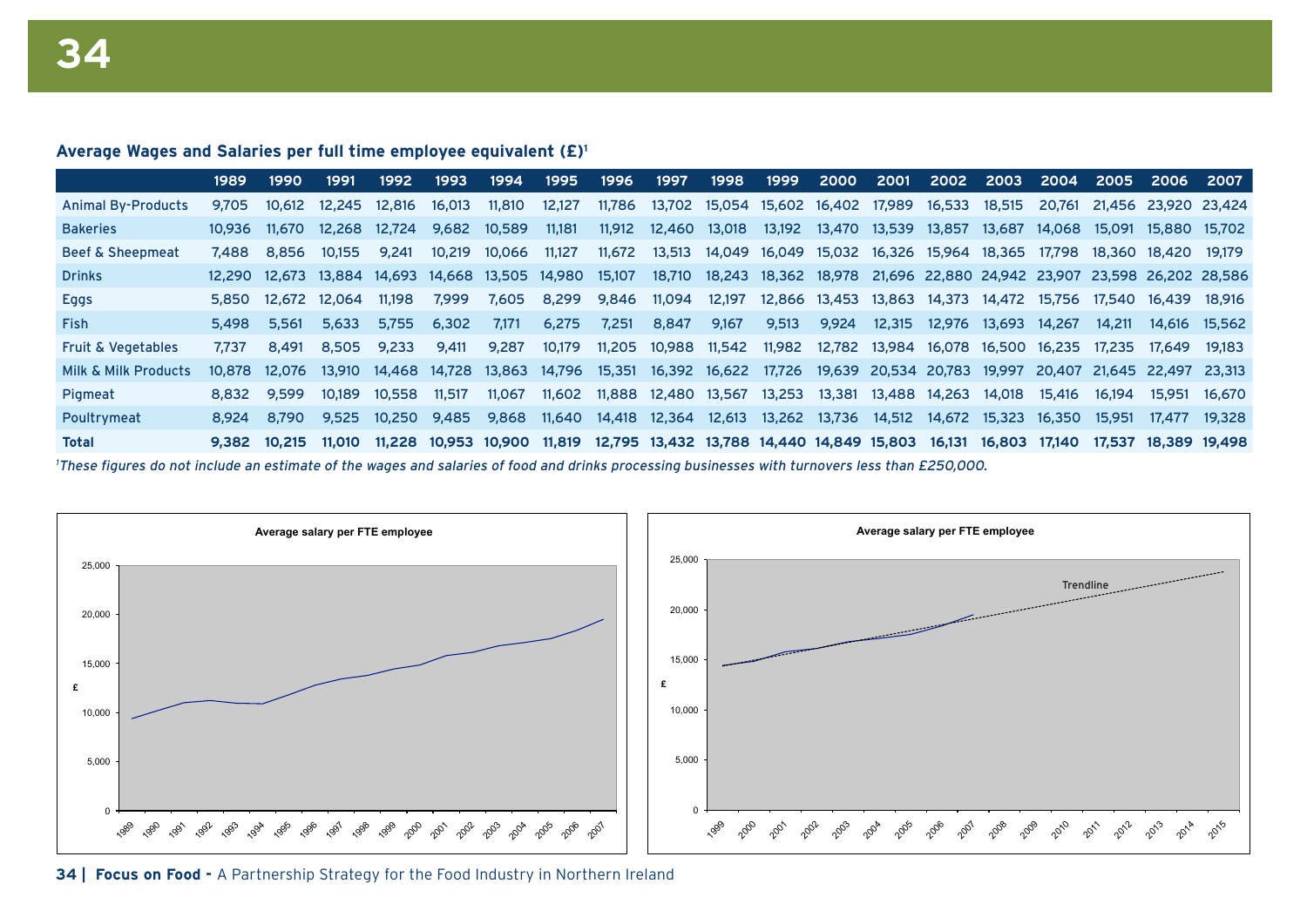#### **Key Performance Indicator 1 - Return on Capital Employed (ROCE)**

For any business, the ultimate objective and single most important measure of success is long term profitability. In the short term, profitability may be sacrificed in favour of, for example, growing market share or business restructuring to remove costs. However, these actions are motivated by the aspiration of better profitability over the longer term.

Profitability itself is a meaningless measure unless it is assessed relative to the resources that are used to generate that profit. The effectiveness with which capital (both owned and borrowed) is employed within the business to generate profit is a robust measure of managerial performance and an indicator of longer term viability. It also allows different business models (e.g. rapid turnover/low margin versus slower turnover/higher margin) to be assessed on a common and fair basis.

Therefore, the first Key Performance Indicator is Return on Capital Employed.

This can be derived from normal accounting data lodged by companies and does not require additional data capture. For food processing companies which buy raw/semi-processed agricultural commodities and sell semiprocessed/processed foods in an open EU trading environment, the

influence of factors such as exchange rates and international commodity markets are felt on both the input and output side of the profit equation. Therefore, these external influences on bottom line profitability are significantly muted (particularly when compared with primary production enterprises). Hence, ROCE is a strong indicator of overall economic performance as determined and influenced by the managerial capabilities and actions within the sector.

#### **Key Performance Indicator 2 - Productivity**

Improvement in productivity has been highlighted as one of the key challenges facing the local economy within the Economic Vision for Northern Ireland. When benchmarked against other parts of the UK, productivity locally is low. Addressing this deficit is seen as vital in improving the international competitiveness of the region's economy.

Therefore, the second Key Performance Indicator is Productivity.

There are various measures of productivity available. Productivity is essentially a measure of the level of output achieved for a given level of input. Improvements in this ratio can flow from using resources more efficiently either to produce more output from the same level of input or the same output from fewer inputs (or any combination of these).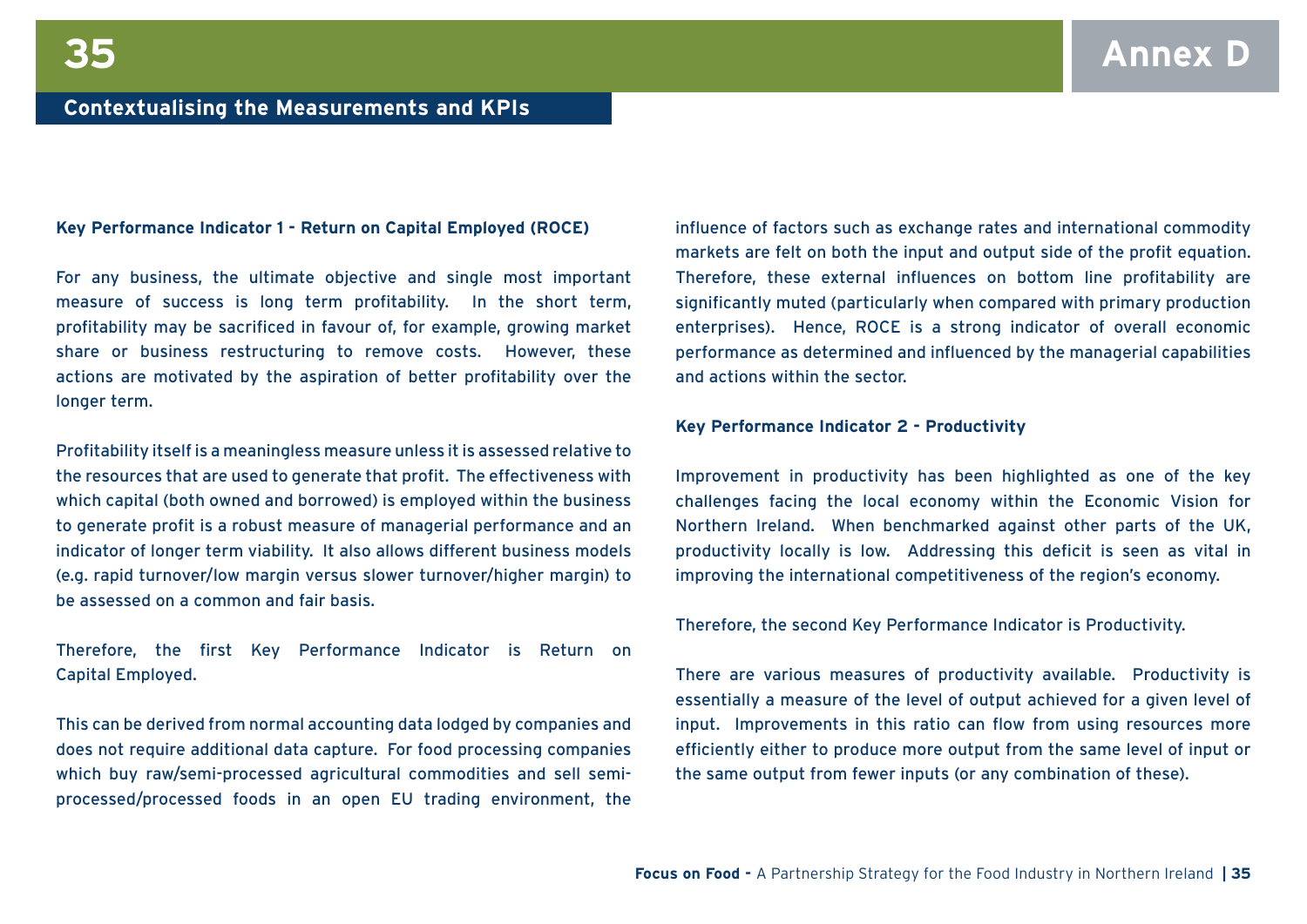In primary agriculture, measures already exist of Total Factor Productivity (i.e. the ratio of all outputs achieved to all inputs consumed (including labour and capital). This is calculated at constant prices to avoid the "clouding" influence of input price and output price fluctuations. The advantage of Total Factor Productivity is that it captures the efficiency with which all inputs are used and is not skewed by substitutions between labour and capital.

Another measure of productivity is Labour Productivity, which again is calculated for primary agriculture as the ratio of net value added at constant prices per total labour input (expressed in Annual Work Units). The difficulty with this measure is that different sectors will have differing Labour Productivity ratios depending on the particular mix of capital and labour that is typical of the sector and the degree to which one is being substituted for the other. For example, a rapid improvement in Labour Productivity may be achieved by heavy capital investment, but this may not be reflected in a similar improvement in Total Factor Productivity.

These relatively sophisticated measures of productivity at constant prices are possible within primary agriculture because of the extensive data collection and analysis systems that exist. These systems are not replicated for the food processing sector. Therefore, a less robust measure of productivity has to be accepted, driven by what is available from the financial reporting systems of food firms. In addition, data constraints

dictate that it is not possible to combine labour and capital productivity in one measure. Consequently, it is suggested that two measures of productivity are used, one for labour and one for capital, i.e.

#### **Gross Value Added (2008 prices) per Full Time Employee**

#### **Gross Value Added per £1000 of Capital Employed**

Using GVA dampens out the effect of fluctuating commodity prices (which would be a problem if, for example, the value of total output was used in the top line of these ratios).

#### **Key Performance Indicator 3 – External Sales as a Percentage of Total Turnover**

A longstanding measure of performance, and included within the "Fit for Market" report, relates to export/external sales. This is seen as a measure of the food sector's ability to expand into new markets, capturing both increasing volume effects and increasing value added. However, it is a measure that is highly susceptible to the influences of international commodity markets (well illustrated by the huge fluctuations in dairy commodity prices over the past two years), as well as currency effects. These have the capacity to swamp the impact of decisions and initiatives taken by businesses and governments to increase export/external sales, and it is these latter issues on which the performance indicators must focus if they are to have any use or relevance.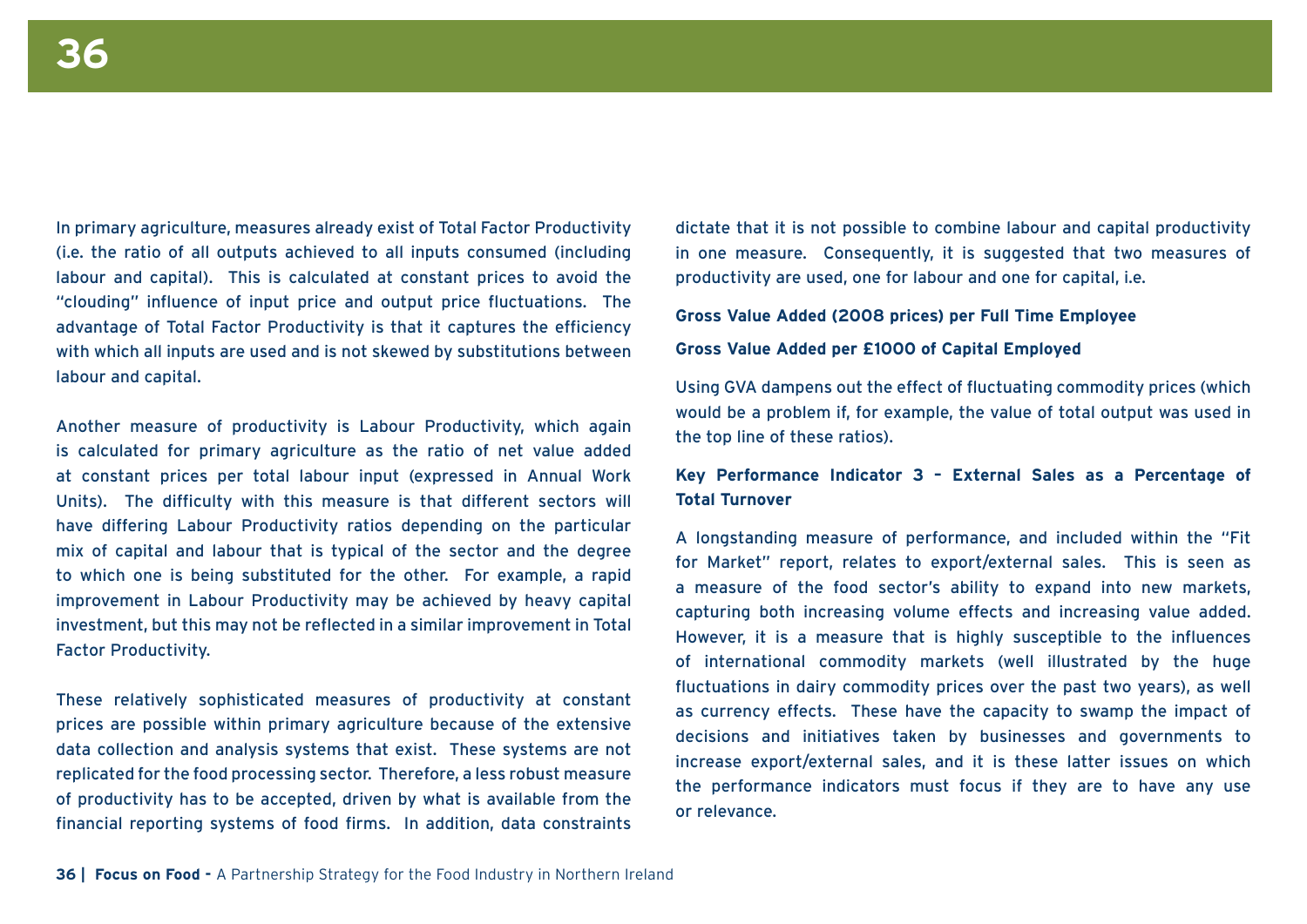Therefore, to try and dampen down the effects of these exogenous factors, it is proposed that rather than simply tracking the value of export/external sales, the focus instead should be on the percentage of total sales that are sold outside Northern Ireland. In theory, the rise and fall of international commodity markets and the effect of exchange rates should affect domestic market revenues as well as the external market revenues. Therefore, external sales as a percentage of total sales should be a more stable measure of export performance than simple tracking values.

Therefore, the third Key Performance Indicator is External Sales as a Percentage of Total Turnover.

#### **Additional Performance Indicators**

These three Key Performance Indicators should capture and reflect the overall efforts of businesses and government to improve the economic performance of the food industry in Northern Ireland. However, there are five key themes to the Food Strategy which will contribute to this improved performance, i.e.:

- 1. Market Understanding and Development;
- 2. Fostering Innovation;
- 3. Supply Chain Management;
- 4. Capability Development; and
- 5. Energy and Waste.

It is appropriate that the performance of these individual strands is also measured so that appropriate targets for improvement can be set and progress assessed. It is proposed that each of Project Teams established to address these strategic themes should be remitted to consider and agree an appropriate set of performance indicators. Each strategic theme will have two or three indicators at most and these will be mapped directly to the strategic gaps that are identified, actions proposed and outcomes sought.

#### **Setting Targets**

The KPIs have been chosen to try and capture the impact of measures and initiatives undertaken by business (supported by government where appropriate) to improve performance, while at the same time trying to minimise, as far as possible, the influence of exogenous factors over which neither business nor government has control (such as exchange rates). However, it is not possible to eliminate completely the influence of external factors from the KPIs. This is something that needs to be considered carefully when setting future performance targets.

A review of available statistics from other parts of the UK has failed to identify comparator information against which the performance of the food and drinks industry in Northern Ireland can be benchmarked. Such information would have been valuable in assessing directly the performance of the local industry against competitors facing broadly the same set of economic challenges and opportunities. Targets could have been set to improve relative performance rather than absolute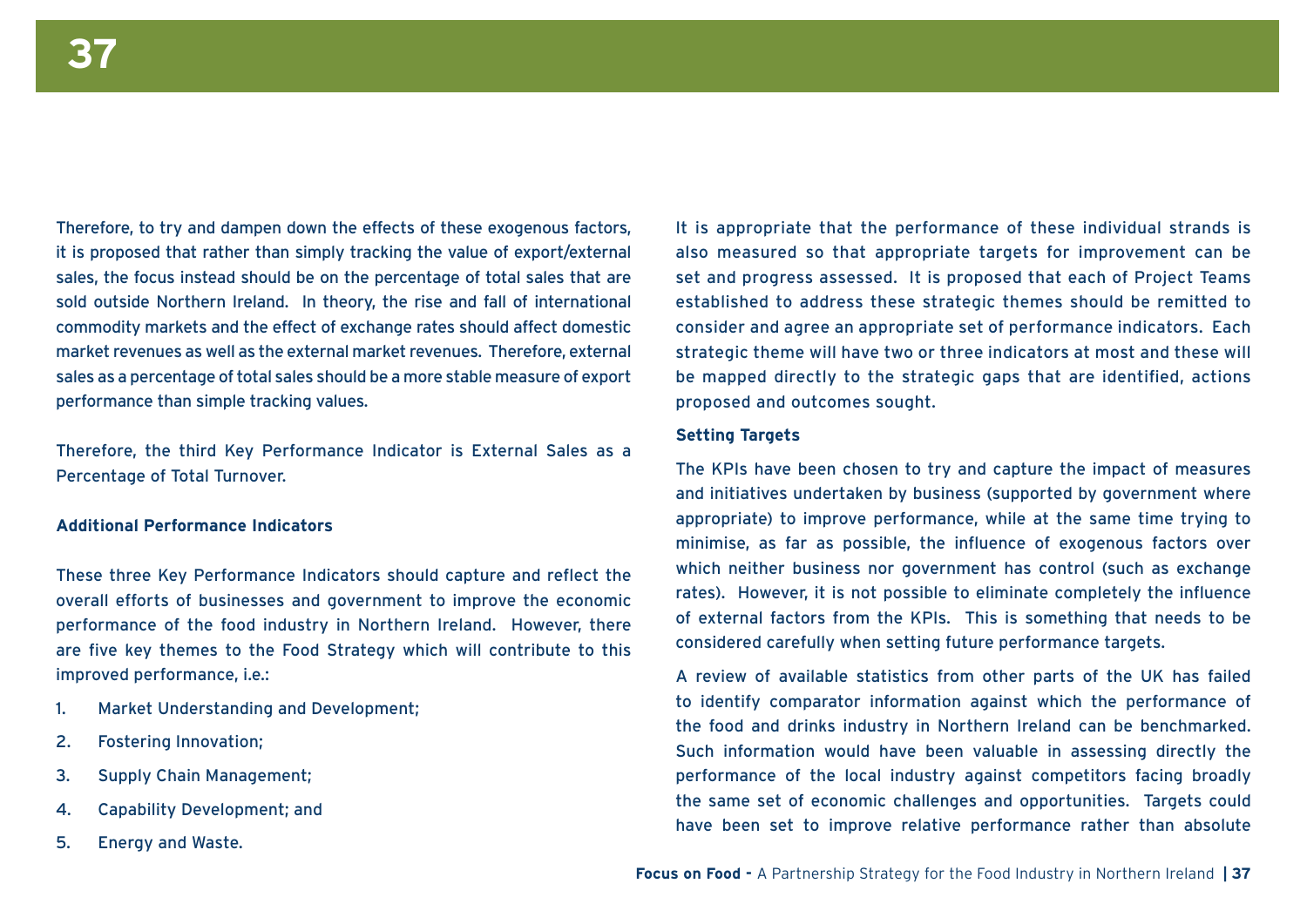performance (thereby largely stripping out the remaining influence of exogenous factors which cannot be controlled but which would apply to all). Given that this is not possible, targets based on Northern Ireland industry trends need to be developed (i.e. targets for performance set in absolute terms). Trend analysis for each KPI is appended at Annex C.

Where a target is to be based on an extrapolation of past and current trends, several factors need to be considered. The key consideration is whether the underlying conditions which have created that trend are likely to continue over the projection period. For example, if we are considering growth in the value of external sales (as a percentage of total sales), due consideration needs to be given to the underlying availability of raw material for processing. Can the red meat sector sustain external sales growth against a backdrop of a falling domestic suckler cow herd and breeding sheep flock? Will increases in value added per unit of external sales be sufficient to offset any contraction in volume? Will the economic conditions that underpinned the creation of the current trend persist and thus permit the continuation of that trend over the projection period? Are there foreseeable events that could alter the underlying trend (e.g. the forthcoming abolition of milk quotas)?

Due consideration also needs to be given as to whether a trend is sustainable. For example, external sales as a percentage of total sales have been growing steadily, but cannot continue to grow indefinitely (de facto, they can not exceed 100%). Therefore, the question needs to be considered as to when the trend growth will start to slow or level off.

Following on from this basic consideration of the factors that will affect the continuation of the existing trend, thought then needs to turn to the actions and resources that will be deployed by industry and government to try to improve performance, as well as their effectiveness. Will these be higher or lower than in the past, or will they be more or less effective?

In an ideal world, there would be an understanding and knowledge of the improvement in performance for any given level of investment in resource or effort, which, of course, will differ depending on whether the investment is a one-off or is continuing/cumulative. There would also be an appreciation of the time lags involved, i.e. it is highly unlikely that £x invested today will yield an instant and constant shift in performance. For example, an investment in research leading, in due course, to innovative (and ultimately profitable) new products and processes may not feed through to an enhanced return on capital employed for many years (after allowing the necessary time and investment to bring these innovations to market and to grow sales volumes).

It also has to be recognised that the food and drinks industry is extremely diverse. At its most basic, some elements exist largely to process and market (both domestically and externally) a set of raw materials produced locally. Others have no linkage to a domestic supply base and exist largely to process imported materials to meet a local demand for the finished product. Some elements may have great potential to expand external sales, others to improve productivity, others to add value. Therefore, any given future performance target which may be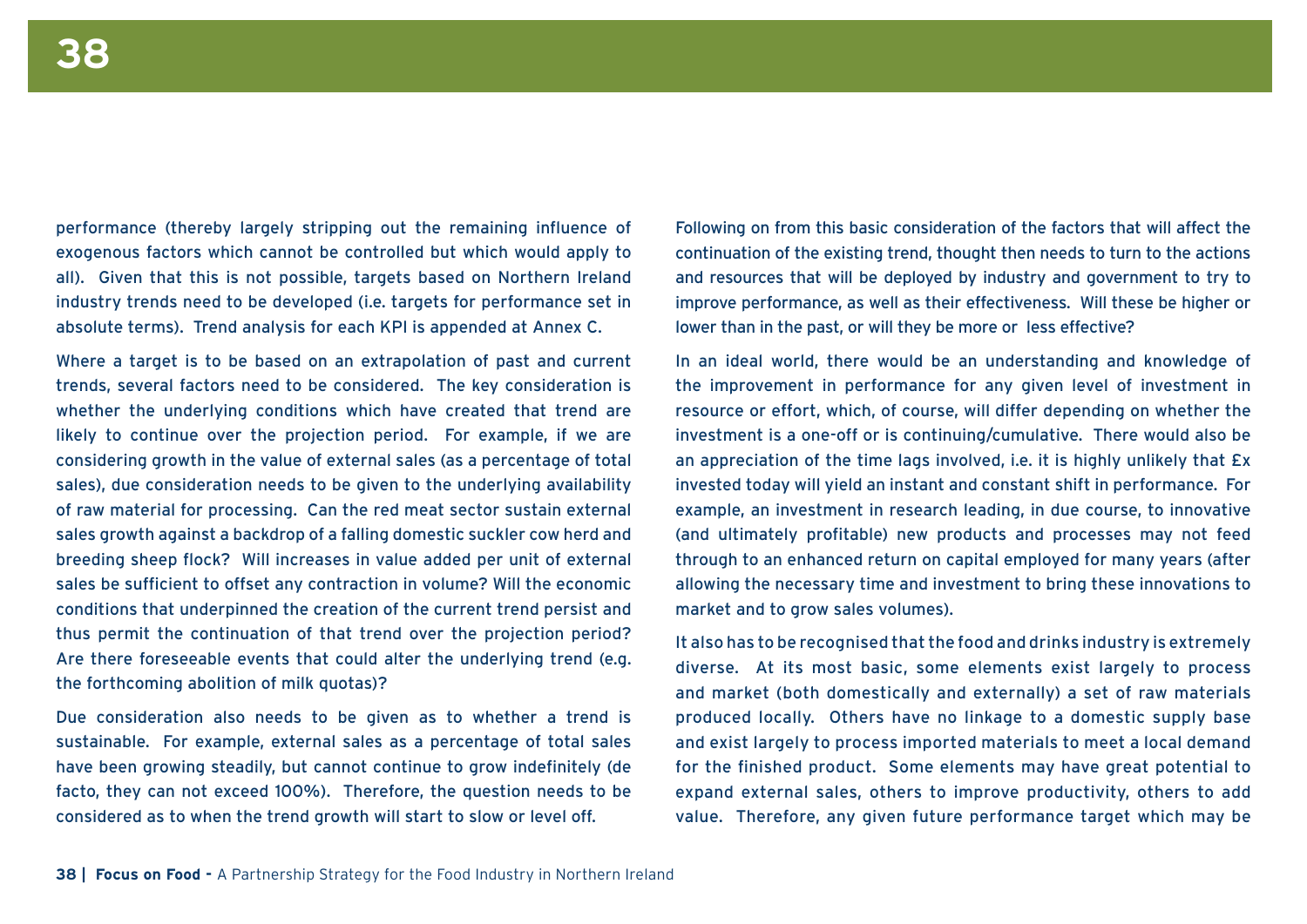easily achievable by one sub-sector could prove extremely challenging, even unrealistic, for another.

Pulling all of these factors together means that setting future performance targets based purely on the extrapolation of past and current trends may be appropriate and expedient in the short term.

It is therefore recommended that the target for the forthcoming year should be to maintain performance at trendline projections. In subsequent years further detailed consideration is required. This will require the drawing together of the collective expertise and experience of the key actors within industry and government to consider factors such as those outlined above and come to a consensus view of what would represent an ambitious and realistic set of performance targets over a given timeframe. In the longer term it is these to which both industry and government would subscribe and, most importantly, which would guide the decisions and actions of both.

#### **Timeliness of Data**

The current DARD publication "Size and Performance of the Northern Ireland Food Processing Sector, Subsector Statistics" is published with a two year time lag for most of the indicators contained in the publication. This reflects the time it takes for companies to log their accounts with Companies Registry and for data to be extracted and analysed. There is a

one year time lag for gross turnover (although a two year time lag applies to external sales and exports) and employment data, however, these will only be reported as provisional estimates for the most recent year for which data is available, i.e. it is anticipated that the full set of data on the performance of the sector in 2008, along with provisional estimates of gross turnover and employment in 2009, will be published in July 2010.

A number of organisations provide assistance in compiling the statistics for this DARD publication including the Statistics Research Branch of the Department of Enterprise, Trade and Investment, Invest NI, and Companies Registry.

An examination of the key indicator data presented in Annex C reveals considerable variation between the various food and drinks sub-sectors (reflecting the particular characteristics of each). Therefore, it would not be possible to construct indicators from a sample of firms and expect that these would be representative of the performance of the food and drinks sector as a whole, given the diversity that exists. Consequently, data lags will continue to be a problem. IDG and IAP will wish to consider this further.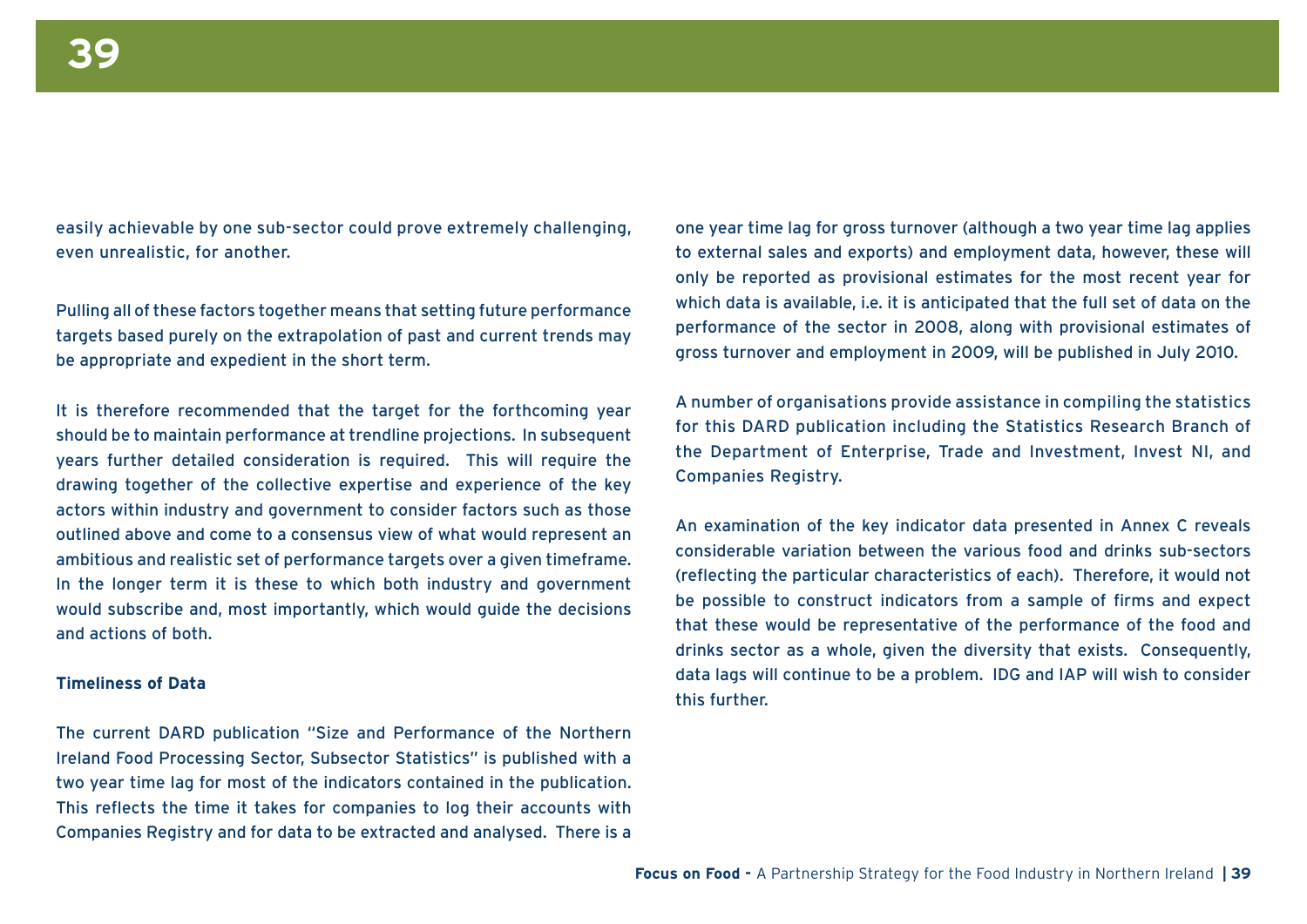#### **Membership of the Industry Advisory Panel and the Interdepartmental Group**

#### **IAP Membership**

Trevor Lockhart - Fane Valley (Chair of IAP) Clarke Black - Ulster Farmers' Union David Dobbin - Dale Farm & NIFDA John Gilliland - Farmer Tracy Hamilton - Mash Direct & NIFDA Board Member Des Lamph - McDonald's Franchisee Brian McErlain - McErlain's Bakery Richard Moore - Linden Foods, Linergy & NIFDA Tony O'Neill - O'Kane Poultry Claire Passmore - Independent (Academic) Will Taylor - Farmer Angus Wilson - Wilson's Country

#### **IDG Membership**

Ian Murphy - Invest NI David Thomson - DETI Maynard Mawhinney - Invest NI Peter McArdle - Invest NI Mark Browne - DARD John Speers - DARD Norman Fulton - DARD Roy McClenaghan - DARD Ciaran Cunningham - DARD Michael Gould - DEL Arora Upritchard (minute taker) - Invest NI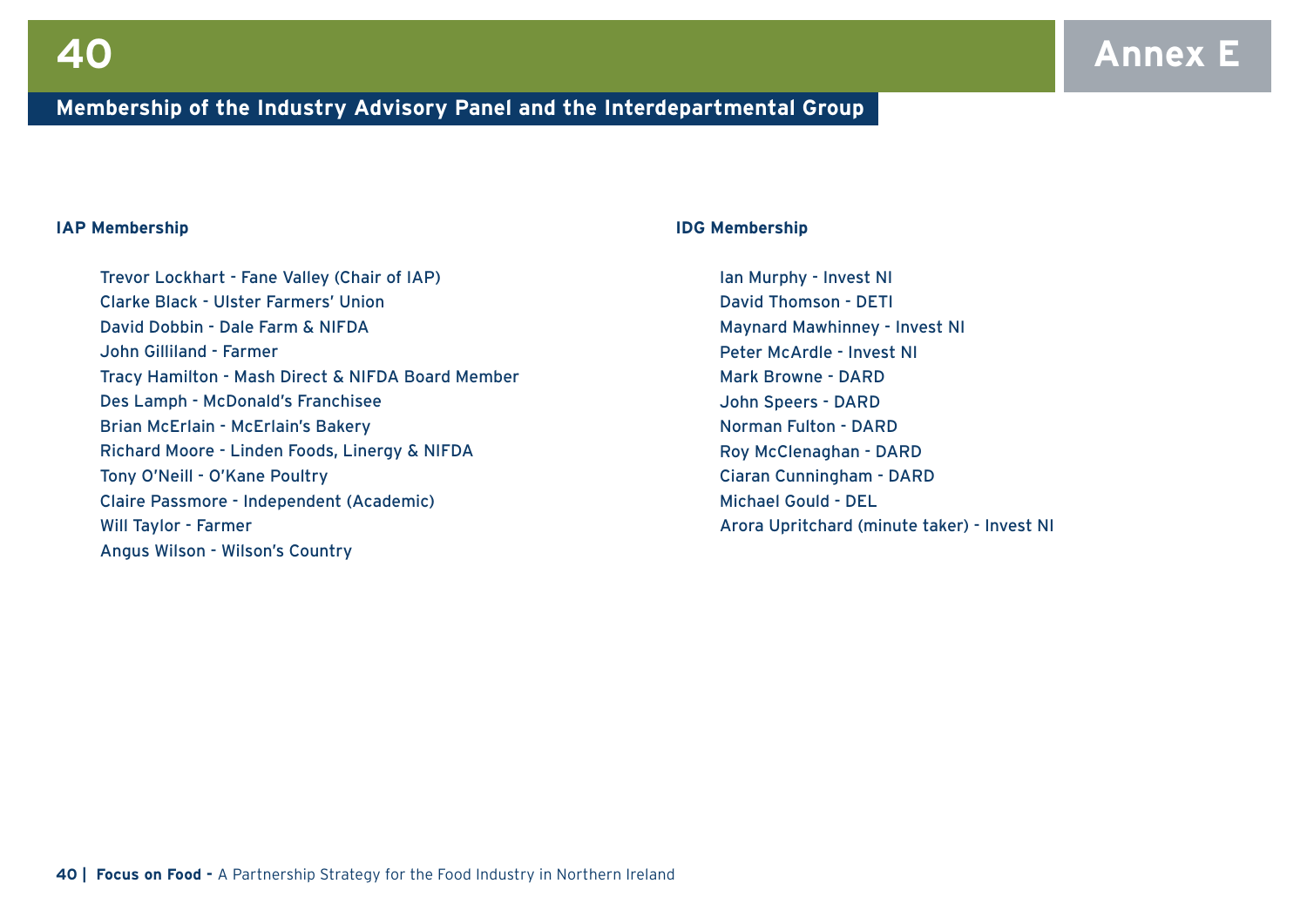## **Glossary**

| <b>Additional Work</b>             | Work identified by Project Teams in conjunction with IAP member as an opportunity contributing to Strategic<br>Themes and KPI's or a gap in existing provision.                                                                                |
|------------------------------------|------------------------------------------------------------------------------------------------------------------------------------------------------------------------------------------------------------------------------------------------|
| <b>AFBI</b>                        | Agri-Food and Biosciences Institute.                                                                                                                                                                                                           |
| <b>BERD</b>                        | Business Expenditure on Research and Development is a measure of expenditure on R&D by UK businesses and is<br>monitored by the Office for National Statistics. Northern Ireland Statistics on BERD are available through<br>www.detini.gov.uk |
| <b>CAFRE</b>                       | College of Agriculture, Food and Rural Enterprise.                                                                                                                                                                                             |
| <b>Core Activity</b>               | Generic programmes and activities delivered by Invest NI, DARD, DEL.                                                                                                                                                                           |
| <b>DARD</b>                        | Department of Agriculture and Rural Development.                                                                                                                                                                                               |
| <b>DEL</b>                         | Department for Employment and Learning.                                                                                                                                                                                                        |
| <b>DETI</b>                        | Department for Enterprise, Trade and Investment.                                                                                                                                                                                               |
| <b>DEFRA</b>                       | Department for Environment, Food and Rural Affairs.                                                                                                                                                                                            |
| <b>DOE</b>                         | Department of the Environment.                                                                                                                                                                                                                 |
| <b>DRC</b>                         | Direct Running Costs are the wages and salary costs + overhead costs of delivery staff.                                                                                                                                                        |
| <b>Export Sales</b>                | Sales external to the United Kingdom.                                                                                                                                                                                                          |
| <b>External Sales</b>              | Sales external to Northern Ireland.                                                                                                                                                                                                            |
| <b>Fit For Market Report (FFM)</b> | Strategic report completed by the Food Strategy Group in 2004. Recommendations from this report were<br>implemented by Invest NI and DARD under the oversight of the FSIP (see below).                                                         |
| <b>Food Industry</b>               | The term 'food industry' in relation to this report encompasses the complete agri-food supply chain, including<br>those enterprises engaged in agriculture and the processing of food and drink into value-added food items.                   |
| <b>FSIP</b>                        | Food Strategy Implementation Partnership.                                                                                                                                                                                                      |
| <b>GVA</b>                         | <b>Gross Value Added.</b>                                                                                                                                                                                                                      |
| <b>IAP</b>                         | Industry Advisory Panel.                                                                                                                                                                                                                       |
| <b>IDG</b>                         | Interdepartmental Group.                                                                                                                                                                                                                       |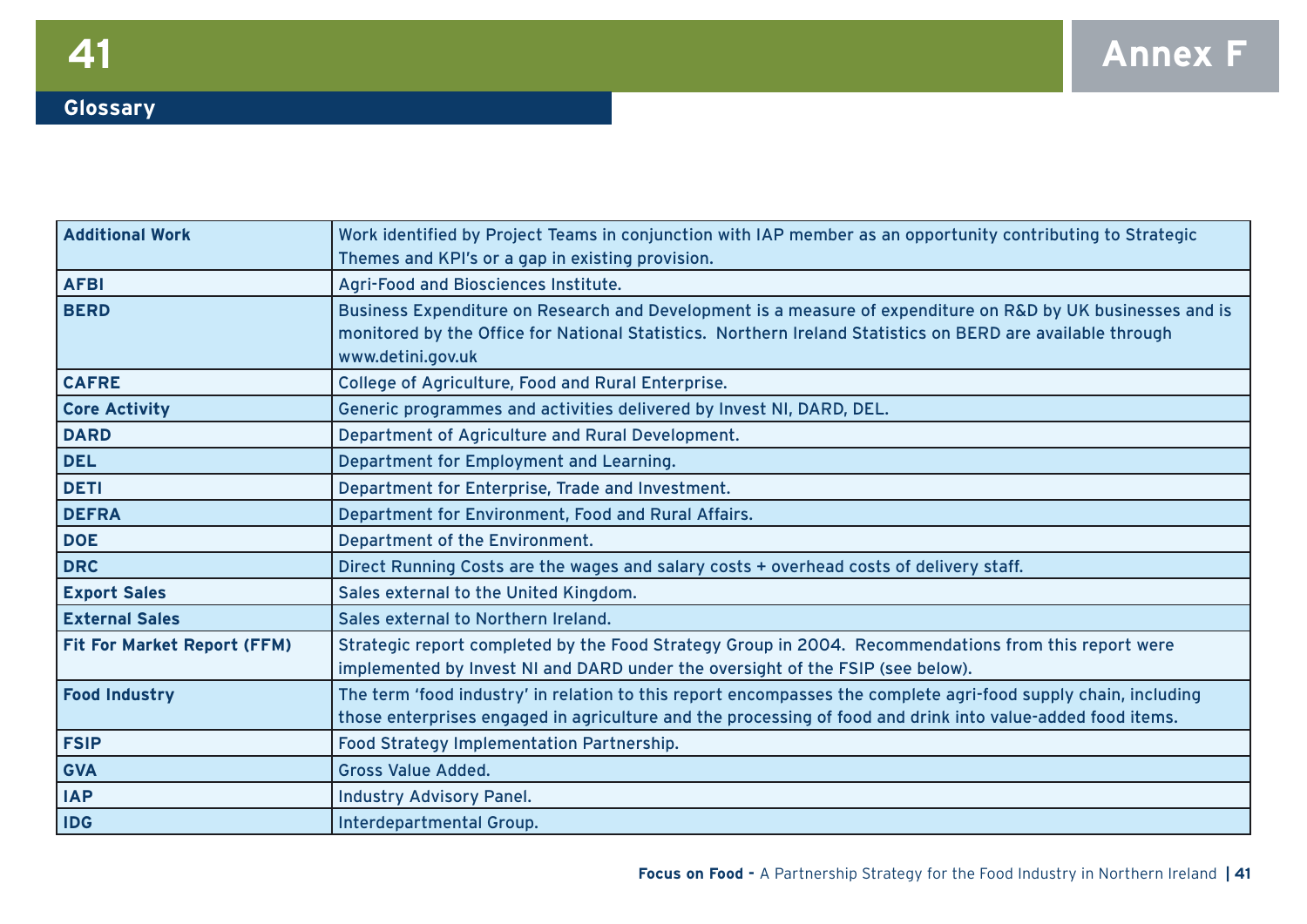| <b>IGD</b>               | Institute of Grocery Distributors.                                                                                                                                                                                                                                                      |
|--------------------------|-----------------------------------------------------------------------------------------------------------------------------------------------------------------------------------------------------------------------------------------------------------------------------------------|
| <b>Invest NI</b>         | <b>Invest Northern Ireland.</b>                                                                                                                                                                                                                                                         |
| <b>KPI</b>               | Key Performance Indicator.                                                                                                                                                                                                                                                              |
| <b>Mainstreamed Work</b> | Work activity that had been delivered successfully over the past 1-2 years and a business case agreed to include<br>this work as Core Activity e.g. Food Sector Marketing Advisors are now contract employees of Invest NI, the<br>Cadetship Programme has been incorporated into DARD. |
| New business start-ups   | New food businesses with initial local market focus but with planned export sales within 3 years.                                                                                                                                                                                       |
| <b>NI</b>                | Northern Ireland.                                                                                                                                                                                                                                                                       |
| <b>NIFDA</b>             | Northern Ireland Food and Drink Association.                                                                                                                                                                                                                                            |
| <b>Operating Plan</b>    | Annual plans drawn up by Departments/Agencies setting out targets and expenditure.                                                                                                                                                                                                      |
| <b>PfG</b>               | Programme for Government. This sets out the Northern Ireland Executive's strategic priorities and key plans for<br>2008-11.                                                                                                                                                             |
| <b>Project Team</b>      | Team of officials drawn from Invest NI, DARD, DEL and DOE to address any gaps in provision or develop<br>opportunities for each strategic theme.                                                                                                                                        |
| <b>PSA</b>               | Public Service Agreements detail the aims and objectives of the Government including performance indicators and<br>targets.                                                                                                                                                             |
| <b>RDP</b>               | <b>Rural Development Programme.</b>                                                                                                                                                                                                                                                     |
| <b>ROCE</b>              | Return on Capital Employed - the total subsector net profits plus interest paid divided by the total capital<br>employed in the subsector and expressed as a percentage.                                                                                                                |
| <b>ROI</b>               | Republic of Ireland.                                                                                                                                                                                                                                                                    |
| <b>Subsectors</b>        | The food processing industry in Northern Ireland is categorised into 10 subsectors:<br>i) Animal By-Products; ii) Bakeries; iii) Beef and Sheepmeat; iv) Drinks; v) Eggs; vi) Fish; vii) Fruit and Vegetables;<br>viii) Milk and Milk Products; ix) Pigmeat; x) Poultrymeat.            |
| <b>Strategic Themes</b>  | The five themes agreed by the IAP and IDG: Market Understanding & Development; Fostering Innovation; Supply<br>Chain Management; Capability Development; Energy & Waste.                                                                                                                |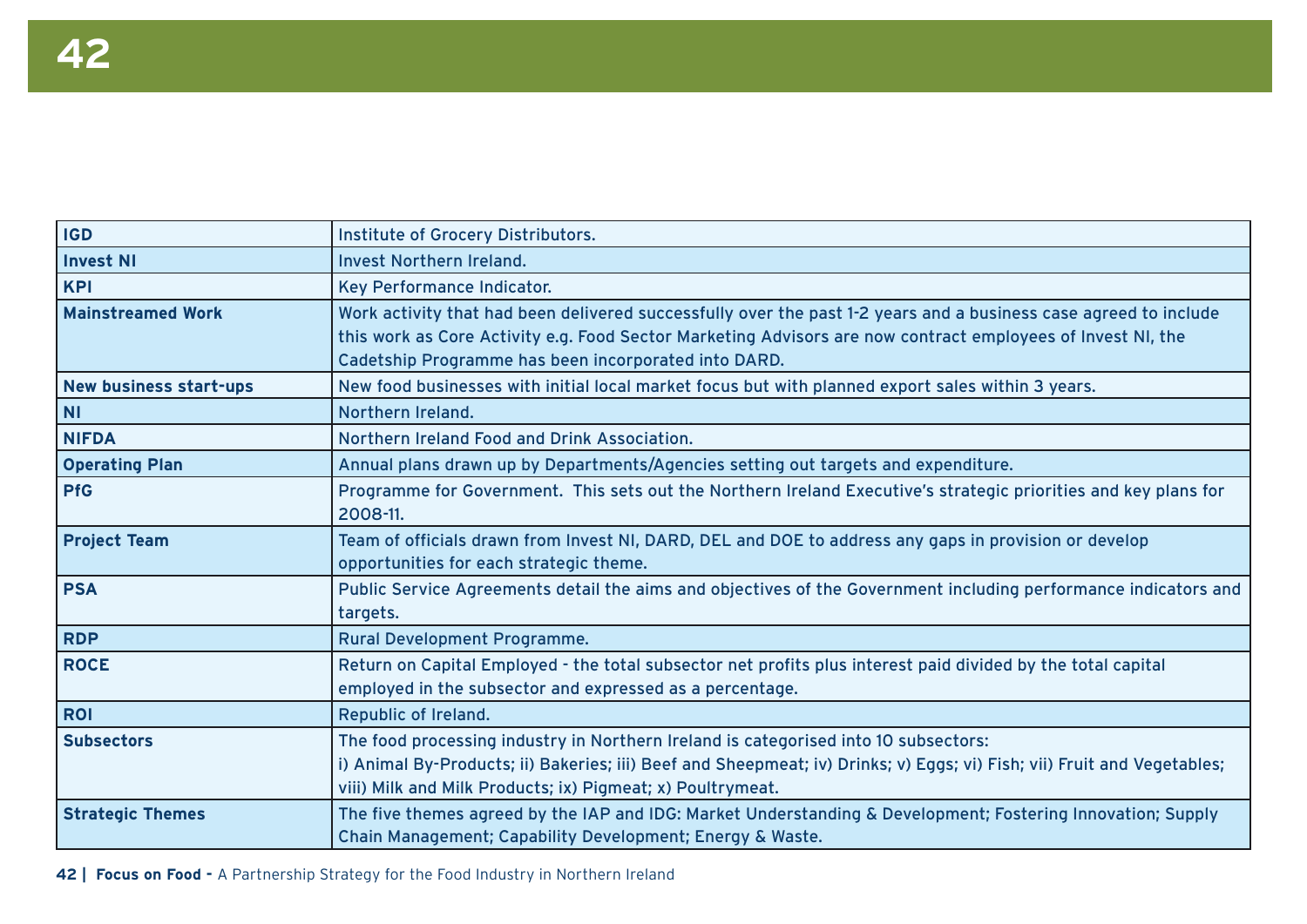### **Notes**